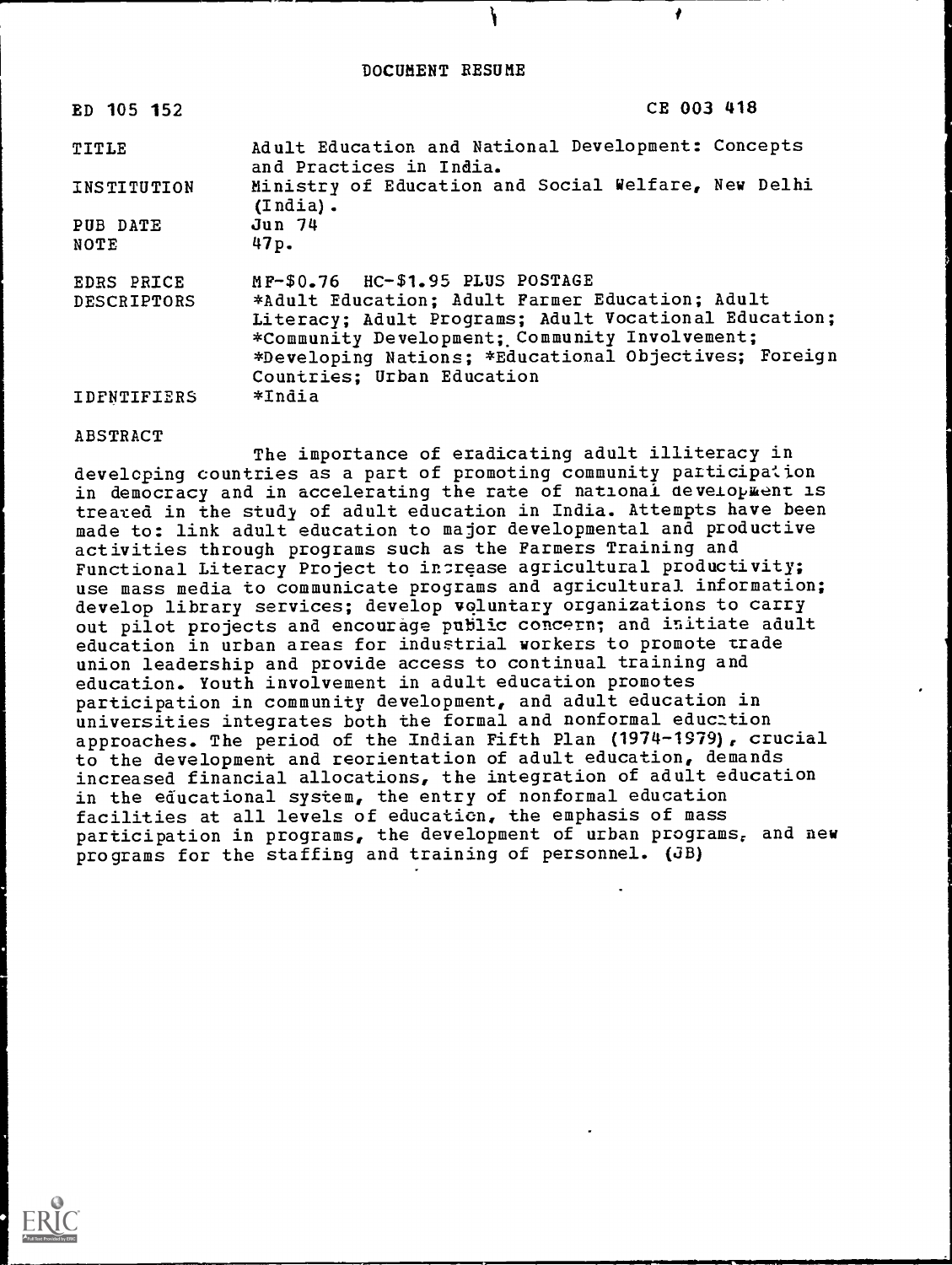# LM<br>
Adult Education And National Development<br>
Concepts and Practices in India

#### U S OEPARTMENT OF HEALTH. E OU CATION & WELFAR E NATIONAL INSTITUTE OF EOUCATION COUCATION<br>THIS DOCUMENT HAS BEEN REPRO<br>OUCED EXACTLY AS RECEIVED FROM<br>THE PERSON OR ORGANIZATION ORIGIN<br>ATING IT POINTS OF VIEW OR OPINIONS STATED 00 NOT NECESSARILY REPRE SENT OFFICIAL NATIONAL INSTITUTE OF EOUCATION POSITION OR POLICY

003418 <u>ပ</u>



DIRECTORATE OF ADULT EDUCATION Ministry of Education and Social Welfare New Delhi JUNE 1974



 $2/3$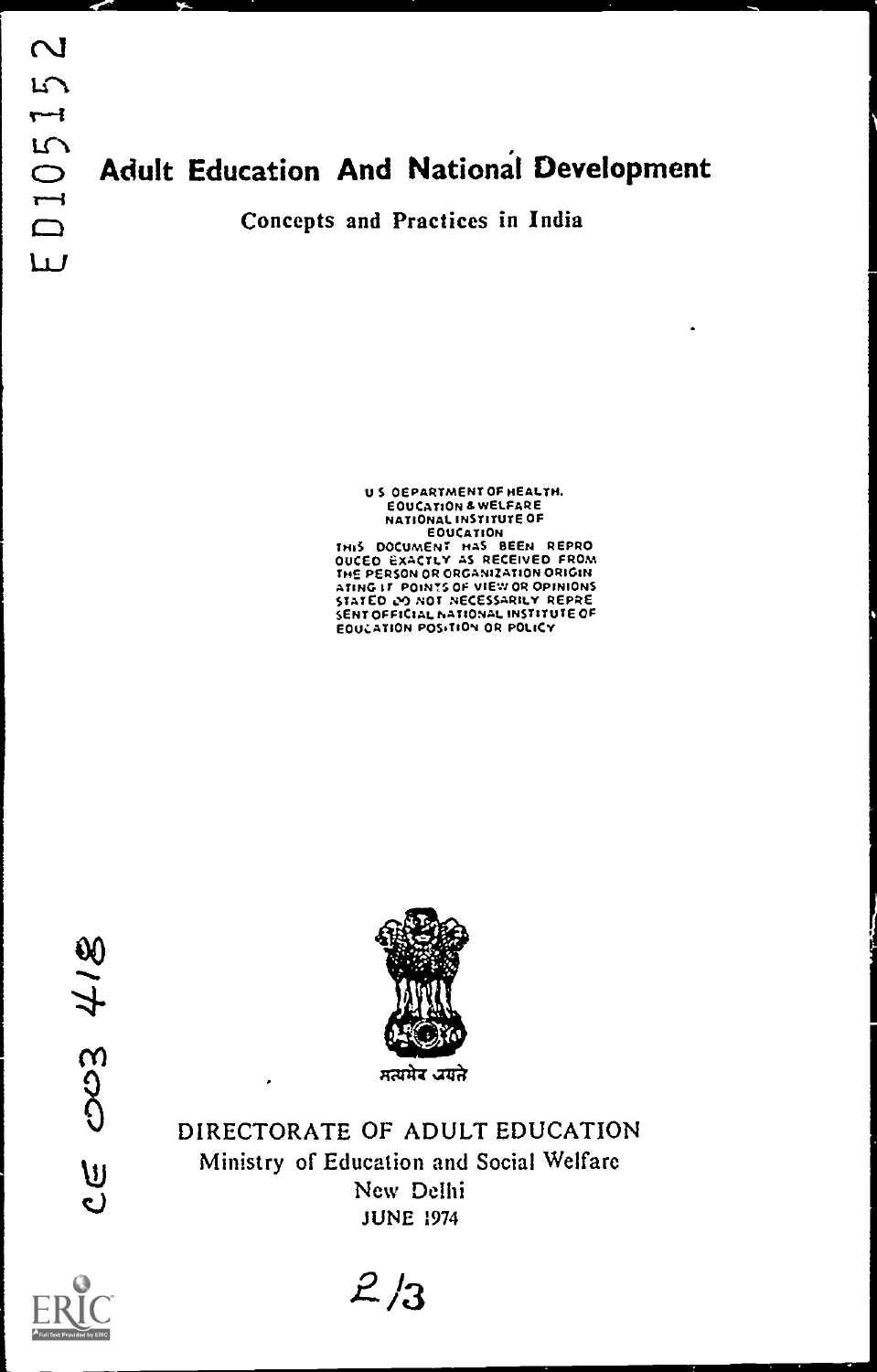# CONTENTS

|                                             | PAGE |  |
|---------------------------------------------|------|--|
| <b>INTRODUCTION</b>                         | iii  |  |
| <b>PAST ACHIEVEMENTS</b>                    |      |  |
| Adult Education : A Long Tradition in India | 1    |  |
| Adult Education: Broadening of Concept      | 2    |  |
| Some Significant Adult Education Programme  | 5    |  |
| A LOOK AHEAD                                |      |  |
| <b>Adult Education: Some New Dimensions</b> | 22   |  |
| Conceptual and Operational Consequences for |      |  |
| Adult education                             | 24   |  |
| <b>Adult Education and Staffing</b>         | 35   |  |
| IN CONCLUSION                               | 39   |  |

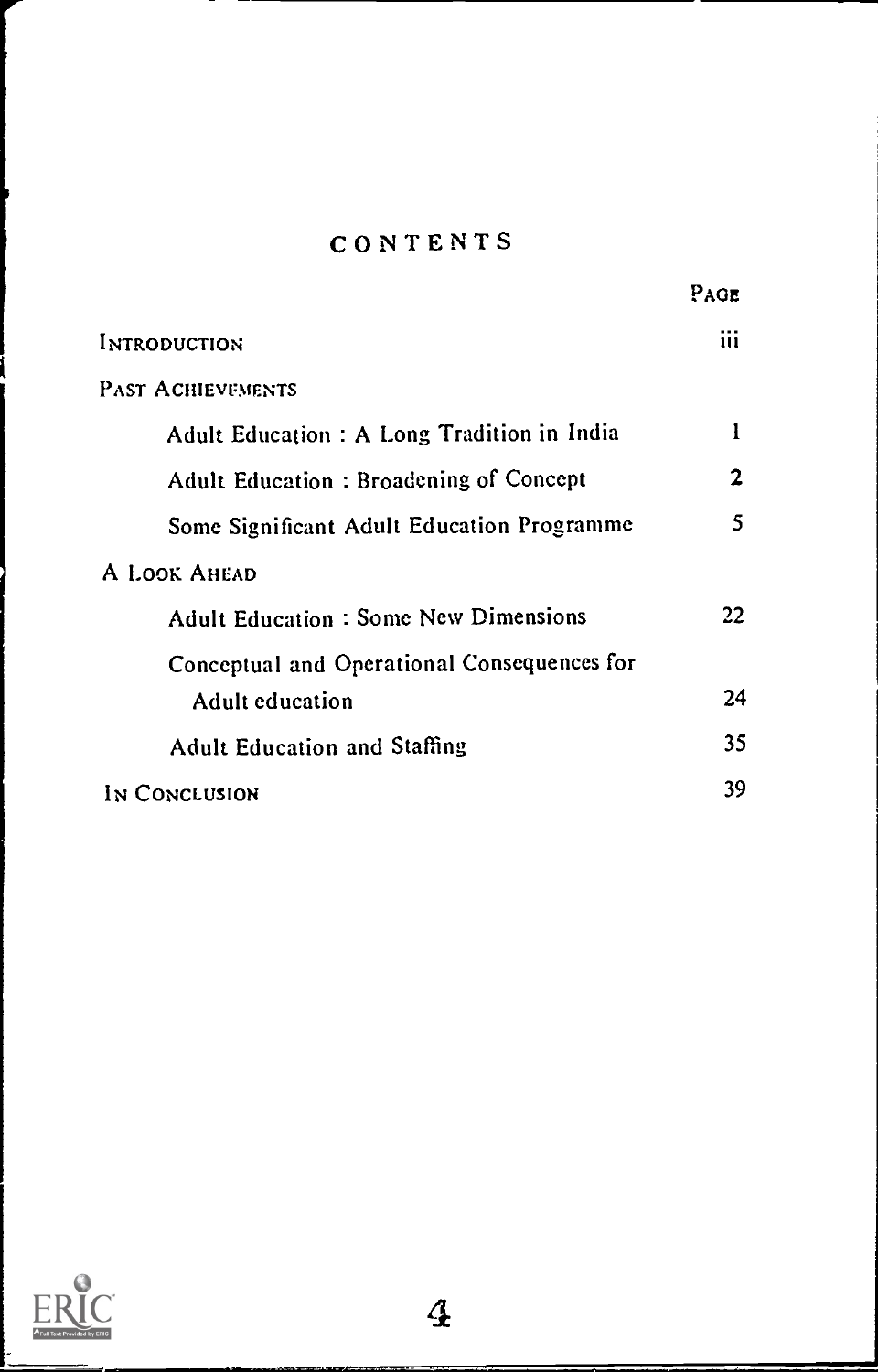# INTRODUCTION

It is universally acknowledged that education is an essential component of development. that dezlopmental objectives cannot be fully achieved without education, and that education in turn is influenced by developmental processes.

Nevertheless. the inter-relationships between society and education are far more complex than they were assumed to be in the past. The contribution of education to the achievement of socio-economic goals is not easily measurable or identifiable. Nor does education contribute in all circumstances to development. In fact the concept of 'development' itself has undergone a change and several of our traditional views about it are now being questioned.

The old ideas of transferring 'society models' from one part of the world to another, of backward countries 'catching up' with advanced countries, or of 'bridging the gap' between the so-called developing and developed nations--are no longer valid.

In a recent conference on cultural policies, held in Jakarta. representatives of Asian countries declared : "... -that economic development should aim at enrichment of human life by bringing material, spiritual. social and individual values into harmonious balance ...... that the achievement of a high level of consumption is not always a guarantee of cultural vitality... that the attainment of a humane society is the ultimate objective of all cultural developments...... that the collective self-realisation and the authentic liberation of peoples is the quintessence of the humane society...... that the inner life of man is an essential foundation of the cultural achievements of Asia......".

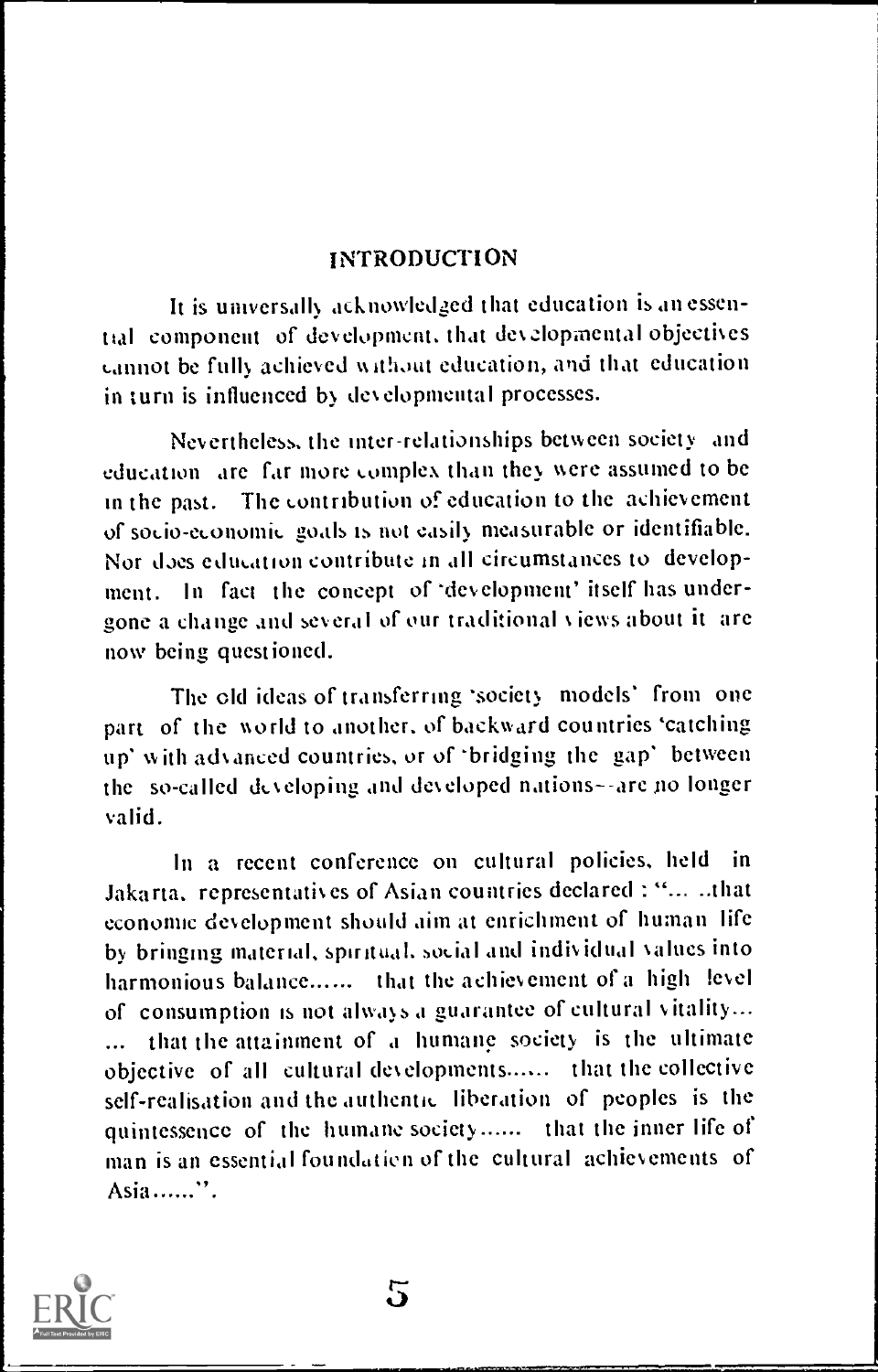In the light of such objectives and orientations, education also needs to be modified and enriched with new goals, so that it may contribute to the self-realisation of peoples, to the liberation of man and opening up of new perspectives. Education in general, and adult education specifically, is now expected to bring millions of young people and adults into the main stream of the struggle to discover and build the future of nations. This, it seems, is the basic task for adult education in the light of direct and indirect correlations between development and education.



t.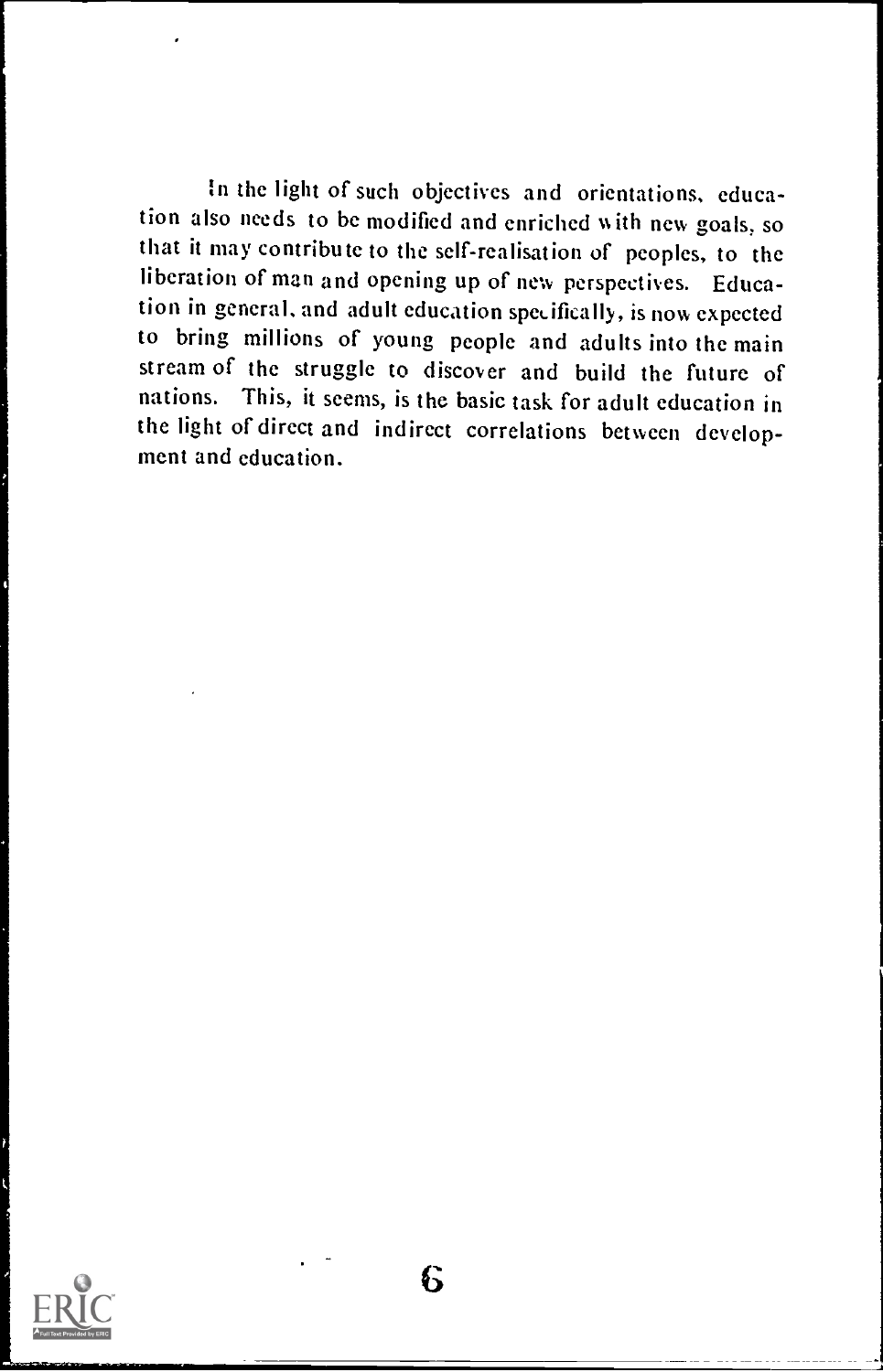#### PAST ACHIEVEMENTS

#### 1. Adult Education : A Long Tradition in India

Adult education has had a long history in this country. We had evolved, over the centuries, several interesting forms of non-formal adult education so that an average Indian, who may have been illiterate for lack of access to formal education, was still a man of culture and character. It is true that this non-formal system had its own weakness : it made people excessively tradition-bound, and restricted social mobility. But it also had its own immense strength and vitality which it would be wrong to ignore.

In the last 150 years or so. this tradition was neglected as a result of the over-emphasis that came to be placed on formal education. Nevertheless, some efforts in favour af adult education in its modern meaning had evolved much before Independence. The work was largely confined to adult literacy and provision of libraries as a follow-up. Cultural agencies added a recreational dimension to this programme, though the<br>this streams proceeded side, by side as distinct entities. The two streams proceeded side by side as distinct entities. great day for adult literacy, with which adult education was synonymous at the time, came with the assumption of power in the provinces by the Congress. Mass campaigns were launched, encompassing towns and the countryside. The net result of this movement, however, was not significant. The education this movement, however, was not significant. system of India continued to emphasise formal and institutional modalities for full-time learners and neglected the need of youth and adults who were outside the formai educational system. This imbalance bctween formal and non-formal education is now sought to be corrected. and we hope to evolve over the next ten years new forms of adult education more suited to our needs and aspirations which will revive the traditional forms that still have relevance and blend them with new and more powerful techniques of formal and non-formal education, mass media and educational technologies.



 $\mathcal{L}$ 

\ - 11Mnii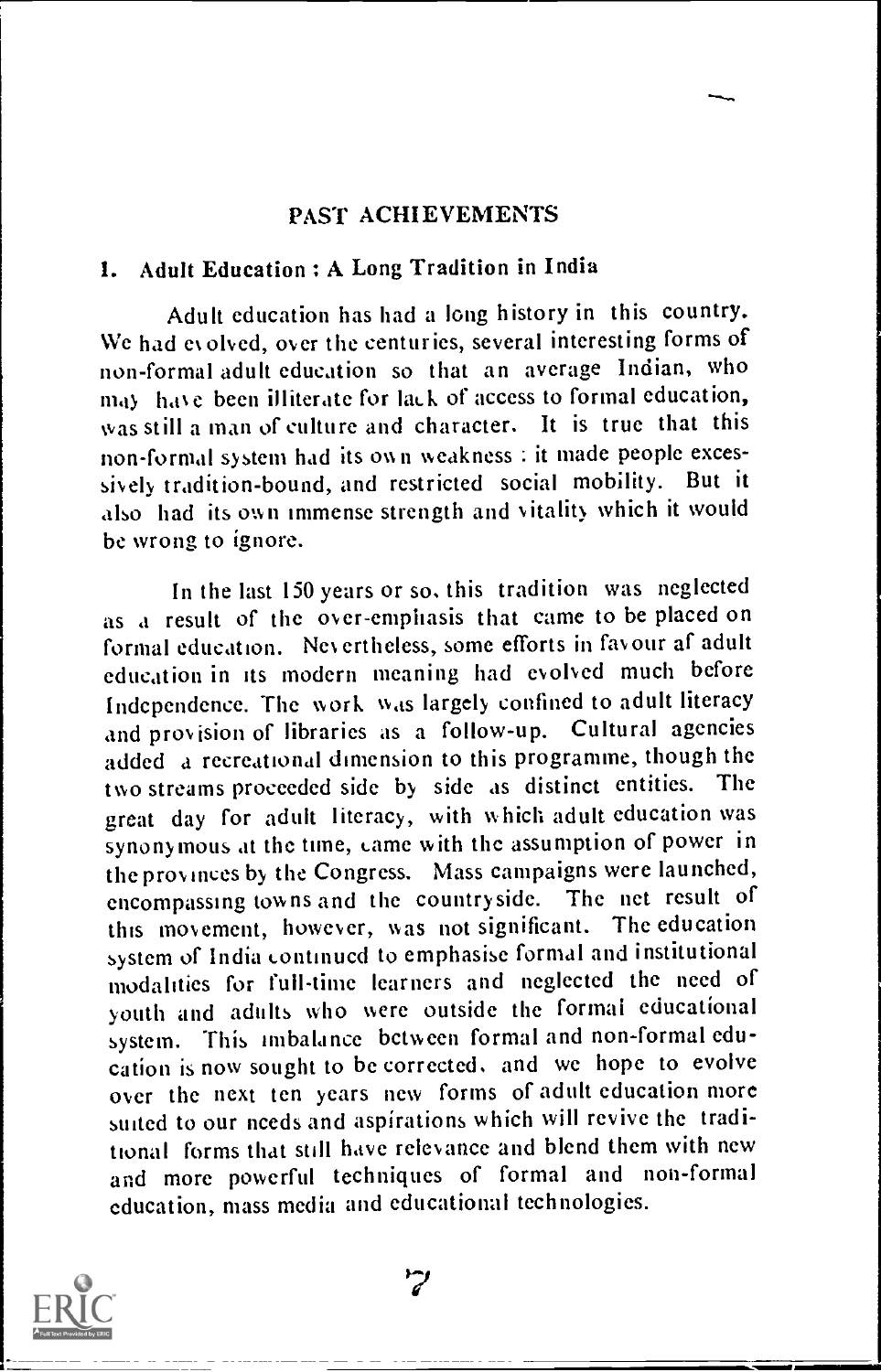# 2. Adult Education : Broadening of Concept

It was but natural that immediately after independence the problem of mass illiteracy should have been one of the first to attract the attention of Indian planners. The First Five-Year Plan recognised that democracy would not take root in a situation where nearly 80 per cent of the population was illitera'e. The Second Five-Year Plan went further and stressed the onk between democracy, development and education. It declared that "rapid social and economic progress along that "rapid social and economic progress along demo,ratic lines and wide-spread illiteracy are scarcely compatible with each other".

As early as 1949, a decision was taken to designate 'adult education' as 'social education' because the latter term signified more appropriately the broadened concept of adult education<br>which included civic education, cultural and recreational activities, literacy work, library development, development of folk arts, etc. Social education thus became a comprehensive programme of community uplift through community action. It was, therefore, closely integrated with the programme of community development blocks and extension services. The programmes of social education included community centres, youth clubs, women's organisations, adult literacy centres, farmers' groups, recreation centres, literacy training, etc.<br>The funds for social education were also provided within the community development programmes. The programme achieved a measure of success in several areas and in some sectors. But, on the whole, it did not receive sufficient resources and was not supported by adequate organisational and administrative set-up.

The subject came again into focus when the Education Commission (1964-66) examined the entire spectrum of education in relation to national development and observed that illiteracy was inconsistent with an age of scientific and technological progress and emphasised the need to liquidate illiteracy and to provide facilities for continuing education. The Commission went on to state that conventional methods of hasten-



R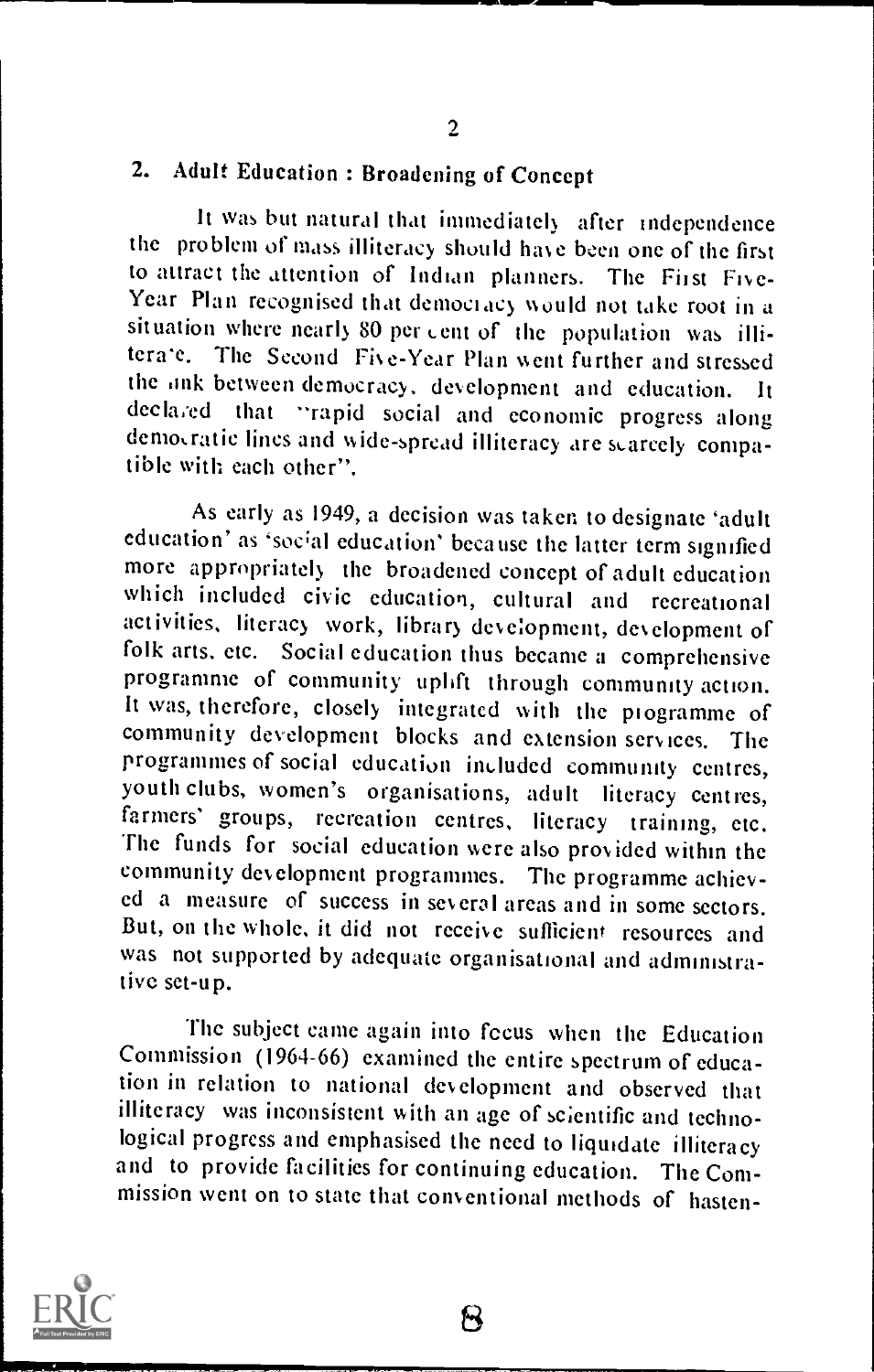ing literacy were of poor avail, and if the trend was to be reversed, a massive unorthodox national effort was necessary.

The urgency to liquidate mass illiteracy for achieving developmental goals was also reflected in the Resolution on the National Policy on Education, issued by the Government of India following the Commission's Report :

> "The liquidation of mass illiteracy is necessary not only for promoting participation in the working of democratic institutions and for accelerating programmes of production, especially in agriculture, but for quickening the tempo of national development in general. Employees in large commercial, industrial and other concerns should be made functionally literate as early as possible. A lead in this direction should come from the industrial undertakings in the public sector. Teachers and students should be actively involved in organising literacy campaigns, specially as part of the social and National Service Programme."

Thus. the conceptual framework of adult education came to reflect two major concerns : the magnitude of illiteracy among adult population. and its effect on the nation's social and economic. development.

Some good literacy programmes came to be organised, such as the Gram Shikshan Mohim (Village Education Campaign) in Maharashtra through which several hundreds of villages were made entirely literate at a very low cost through the voluntary effort of the people. But on the whole, approach to the problem of illiteracy was to rely more on extending primary education than on direct literacy campaigns among adults.

Commendable achievement has been registered in this sector. In 1947, only one child out of three in the age-group

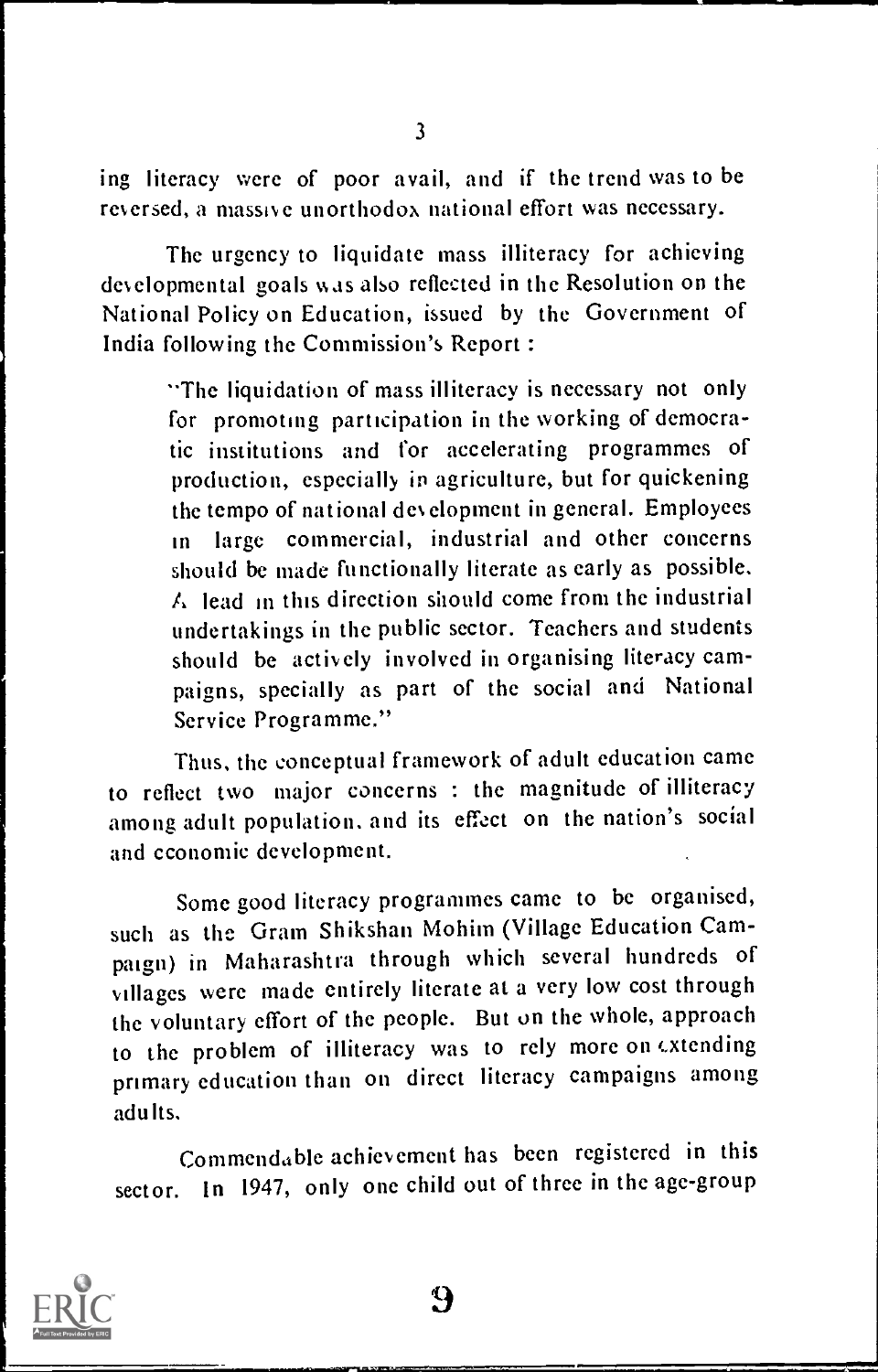6-11 was earolled and only one out of  $11$  in the age-group 11-<br>14. At present, 4 out of 5 children in the age-group 6-11 are already in schools and, in the age-group 11-14, two children out of five have been enrolled. By the end of the Fifth Plan, we expect to provide for almost universal education in the agegroup 6-11. In the age-group 11-14, universal enrolment is expected to be achieved by the end of the Sixth Plan. To achieve this, it is proposed to adopt vigorous measures such as multiple-entry and part-time education for the age-group 6-14 to ensure that the contribution of primary education to adult literacy would be substantially larger.

At the same time, some major attempts have also been made to further widen the concept of adult education and link it to some of our major developmental and productive activities. Illustrative of these efforts are the agricultural extension services aimed at upgrading the farmers' competence in adopt-<br>ing improved agricultural practices; family planning education which was launched on a country-wide basis for promoting a long-term programme of population education and control: mothers' education in child care, nutrition and family life; programmes for educational development of workers in urban settlements; programmes for the upgrading of skills of the<br>labour force and the building up of management cadre; promotion of a network of rural libraries to provide a channel<br>for distributing reading materials for literates; the use of mass media, particularly the radio and the television for adult education programmes in general and for agricultural and family<br>planning education in particular; the highly organised continuing education programmes of the Indian army for its person-<br>nel; and adult education programmes at the university stage, etc.

In all these various fields, a large number of traditional, ongoing or innovative and experimental programmes have been undertaken. The experience gained in them has contribut-

10



01111.11=1"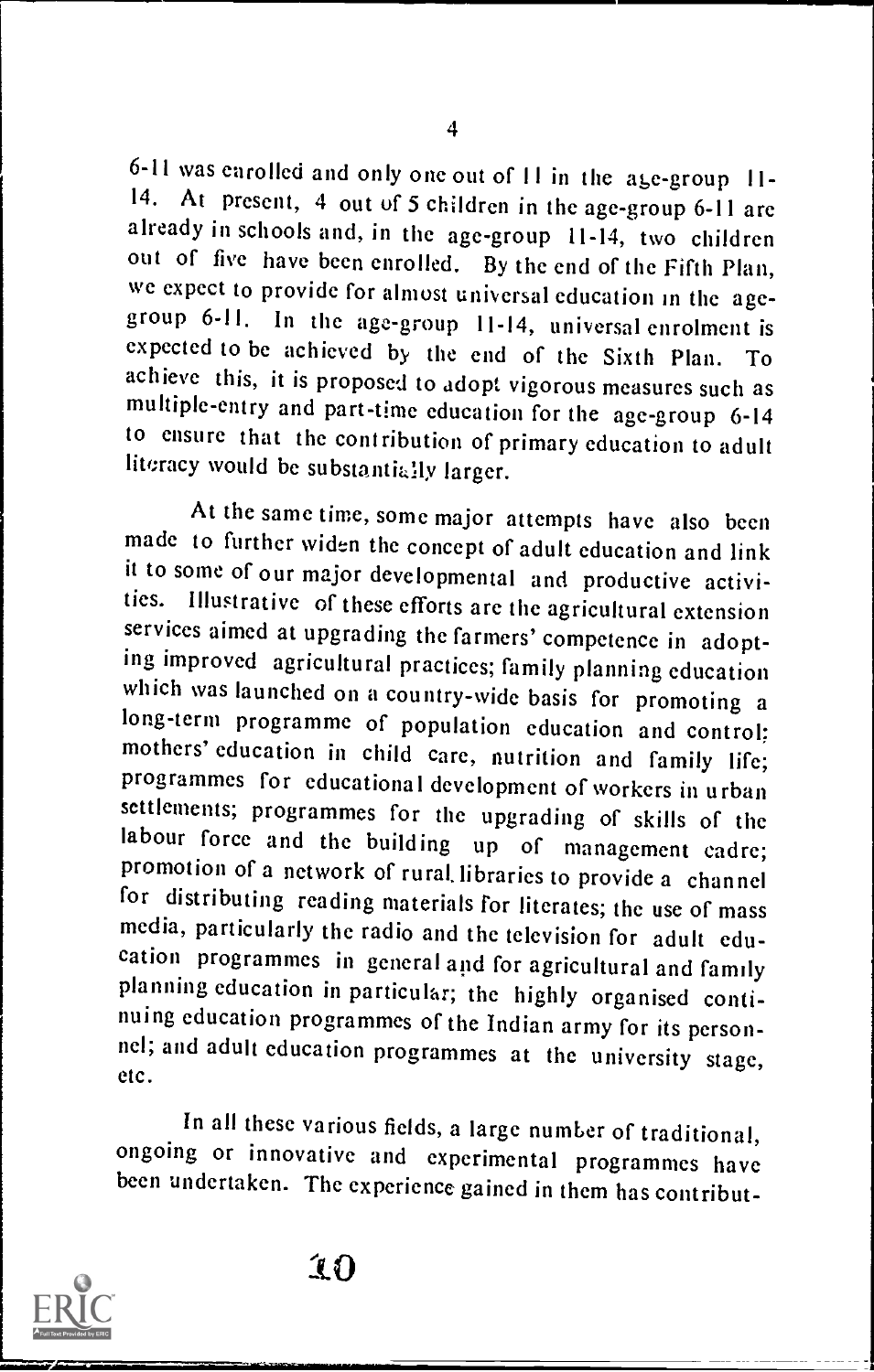ed materially to the enrichment of the programmes of adult education and has also helped in reshaping and formulating further programmes.

#### 3. Some Significant Adult Education Programmes

India as a geographically vast and socio-economically heterogenous country. has vai ied experiences in adult and outof-school education for youth. A few of them could be mentioned since they will probably influence future programming in this area,

## (a) The Farmers Training & Functional Literacy Project

This is an inter-ministerial project implemented by the Ministries of Agriculture, Education, and Information and Broadcasting in the selected High Yielding Varieties districts in the country.

The project is based on the concept that there is a direct orrclation bet%,een physical and human ingredients in agriculture, between inputs and the upgrading of human resources. It is an integrated, multi-faceted approach to the "Green Revolution", the main goal of the scheme being to support and strengthen the basic national objectives . self-sufficiency in food, increase in crop production, and growth of agricultural productivity. It is an attempt—and a first one on such a scale-to put educational activities directly in relation to one of the major development purposes. In that sense, in the field of adult education, this was a real educational innovation. It means that functional literacy is much more than literacy, that it is a method of training for development purposes. It represents a comprehensive non-formal educational programme and an opening to continuing education.

There are three components in the project : Training of Farmers (through Farmers Training Centres, demonstration camps, young farmers groups etc.) Farm Broadcasting (streng-

<u>11</u>

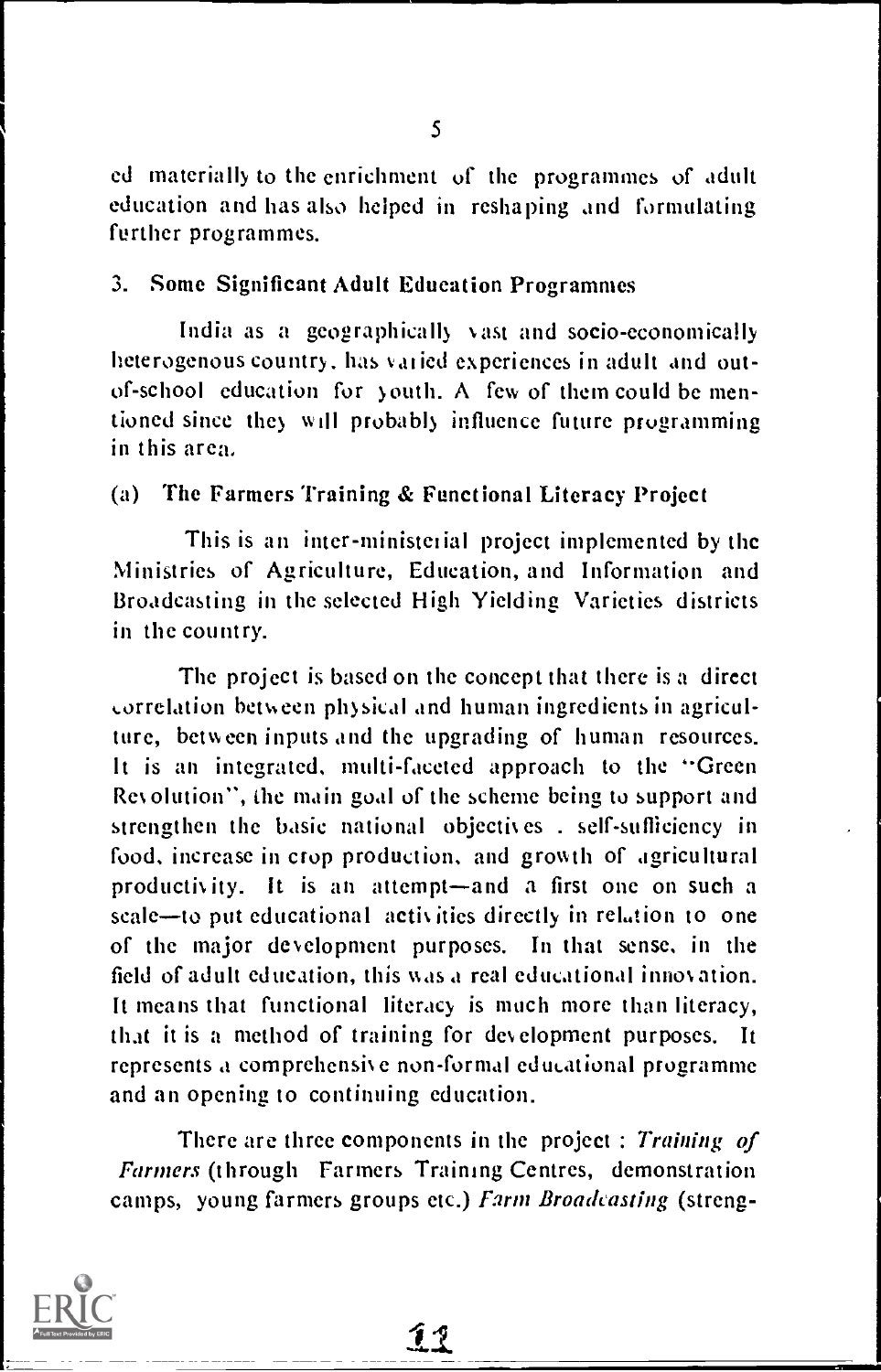thened by farm forums, discussion groups etc.,) and *Functional* Literacy Courses (implemented through a network of 60 groups of farmzrs in each of about 100 districts all over the country).

An integrated and innovative programme like the Farmers Training and Functional Literacy needs an efficient administrative and coordinating machinery. Recognising this factor, coordinating committees of representatives of the three ministries concerned have been set up at all levels-national, state and district and sometimes even at the block and village leve Is.

The implementation of this project required new teaching and reading materials ; some have already been prepared and published, such as primers for functional literacy groups in the major languages and supplementary reading materials.

Evaluation studies have shown diat the Farmers Training and Functional Literacy Project is basically a sound concept, that it receives positive public response ; that it helps in the search for new educational solutions, that it makes a direct impact on learners and that the farmers made functionally literate more readily accept new agricultural practices. This is not to claim unmitigated success. In a programme which demands highly coordinated effort at various levels from the Centre to the village, many financial and administrative problems are bound to arise. The main problems have been (i) the lack of synchronization of effort and methodological approach; (ii) the lack of continuity in the orientation and training programmes for group leaders; (iii) the lack of coordination between targets and the supporting services ; and (iv) inadequate feed-back from experience into the programme.

In spite of these deficiencies, the project is at the present time the largest all-India educational programme for adults. Its results, although partial and far short of targets, have



 $\bullet$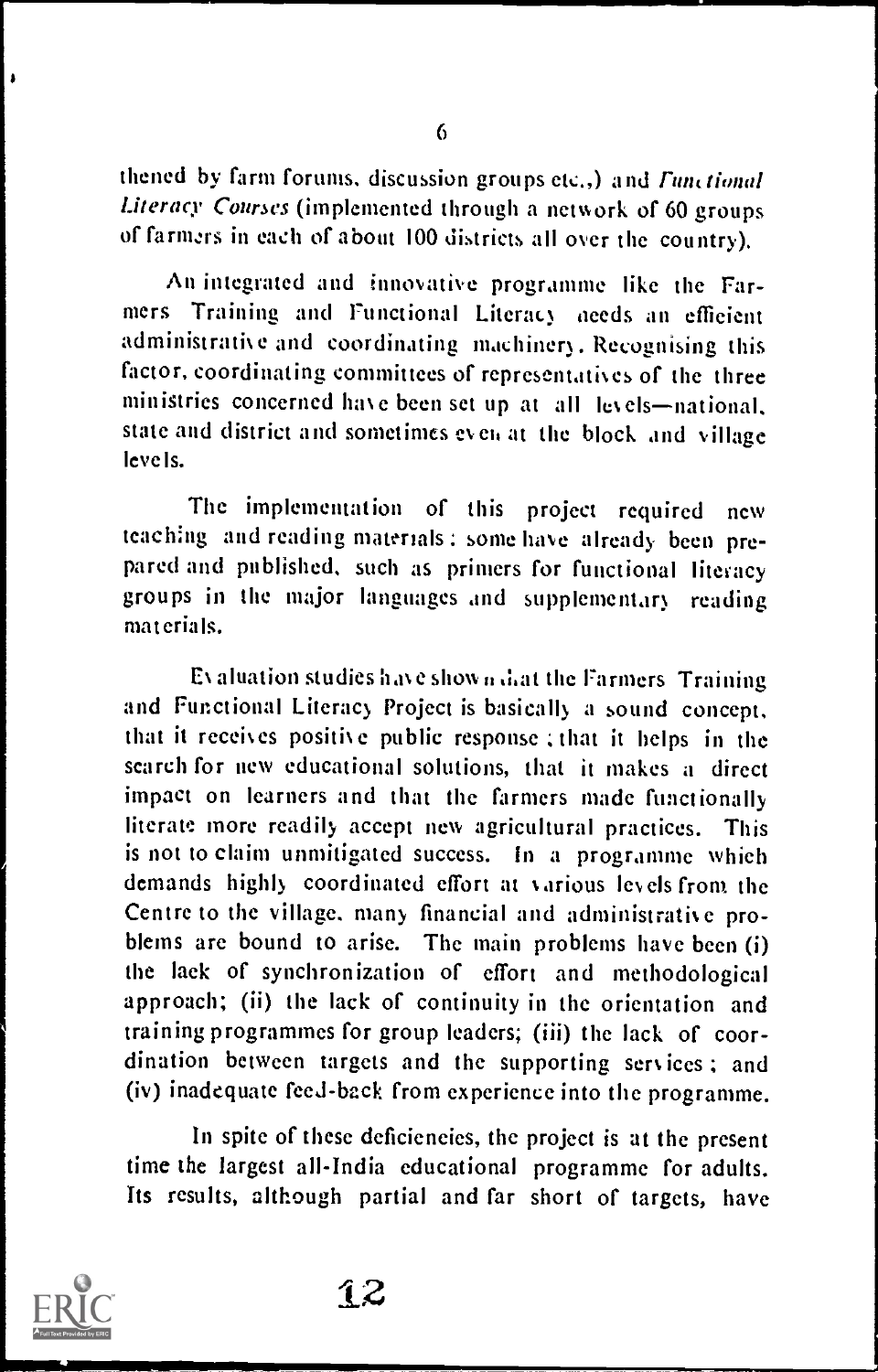proved the validity of the programme, although much greater effort should be put into it. more imagination brought to bear on it, and larger human and material investment continuously channeled into it in order to make it reach its full stature.

Based on the achievement and experience gained, the Fifth Plan proposes to  $(1)$  extend the functional literacy component to cover a total of 175 districts; (2) reach a target of about 1.3 million farmeis to be brought under the programme (3) extend the project to areas other than those covered under the High Yielding Variety Programmes such as dry land farming, multiple cropping. and small and marginal iarming areas.

#### (b) Use of Mass-media for Adult Education

Teaching and learning being separate acts. invested in separate persons, communication between teacher and learner have often to take place across distances. Any person. no matter how poor and how remotely situated, or how socially disadvantaged and how educationally tiaprepared. an be in 4.0MIninkaltion with the teacher, if there is an effective communication sy *tem*.

M, is media have been assuming an increasingly important role the world over in adult continuing education. in serving the varied needs of the individual for adjustment and fulfilment. Its use in India for direct educational purposes has been limited though progressively increasing.\* The media units of the Ministry of Information and Broadvasting undertake programmes which promote adult literacy drives as part of their normal information and publicity effort. The Radio has also been used for experimental purposes in programmes such as the 'Radio Rural Forums' with a good measure of

The rapid growth in mass media in recent years is shown in the table on page 8.



 $1<sup>3</sup>$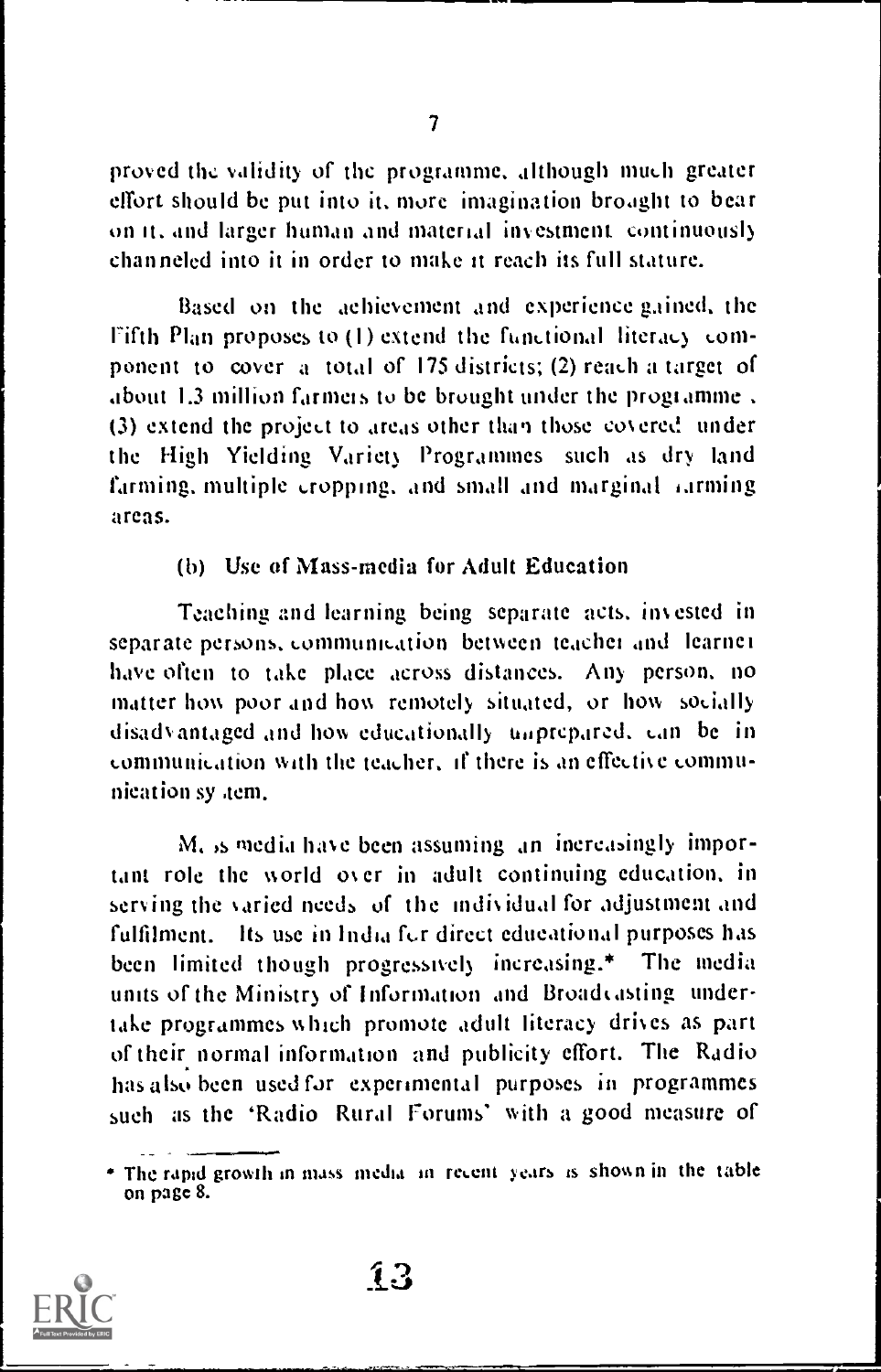success. The Farm & Home Units of the All India Radio. broadcast a few programmes of interest to farmers only. Further, talks are frequently held on other topics of interest to adults. Cultural items are also put up frequently. Similarly, television was tried to present programmes of social education in Delhi and is currently being employed for dissemination of agricultural information to farmers of Delhi through a popular programme of "Krishi Darshan" (Agricultural Television) telecast thrice a week for half an hour. A large number of documentary and a few feature films have been produced by governmental and non-governmental agencies generally for pre-literacy and motivational purpose. The experience of using other media like the press and visual aids such as posters and charts for adult literacy and adult education work has been rather limited.

|                | Growth of Different Mass Media                |           |            |                                 |  |  |  |  |
|----------------|-----------------------------------------------|-----------|------------|---------------------------------|--|--|--|--|
|                | (Refer Page 7)*                               |           |            |                                 |  |  |  |  |
| S.<br>No.      | Different Mass Media                          | 1960      | 1970       | Percentage<br>growth<br>1960-70 |  |  |  |  |
| 1.             | Newspaper & Periodicals                       | 8,026     | 11,036     | 37.5                            |  |  |  |  |
| 2.             | <b>Broadcast Receiver</b><br>Licenses (Radio) | 21,42,754 | 118,36,653 | 452.4                           |  |  |  |  |
| 3 <sub>1</sub> | T.V.                                          | *250      | 24,833     | 9833.2                          |  |  |  |  |
| 4.             | Feature films                                 | 324       | 396        | 22.2                            |  |  |  |  |
| 5.             | Censure certified                             | ٠         |            |                                 |  |  |  |  |
|                | short films                                   | 628       | 1,227      | 95.3                            |  |  |  |  |
| 6.             | Documentary newsreels                         | 639       | 1,146      | 79.3                            |  |  |  |  |
| 7.             | Short films                                   | 504       | 1,199      | 137.8                           |  |  |  |  |
| 8.             | Feature films (Children)                      | 8         | 70         | 775.0                           |  |  |  |  |

14

Figures relate to 1971.

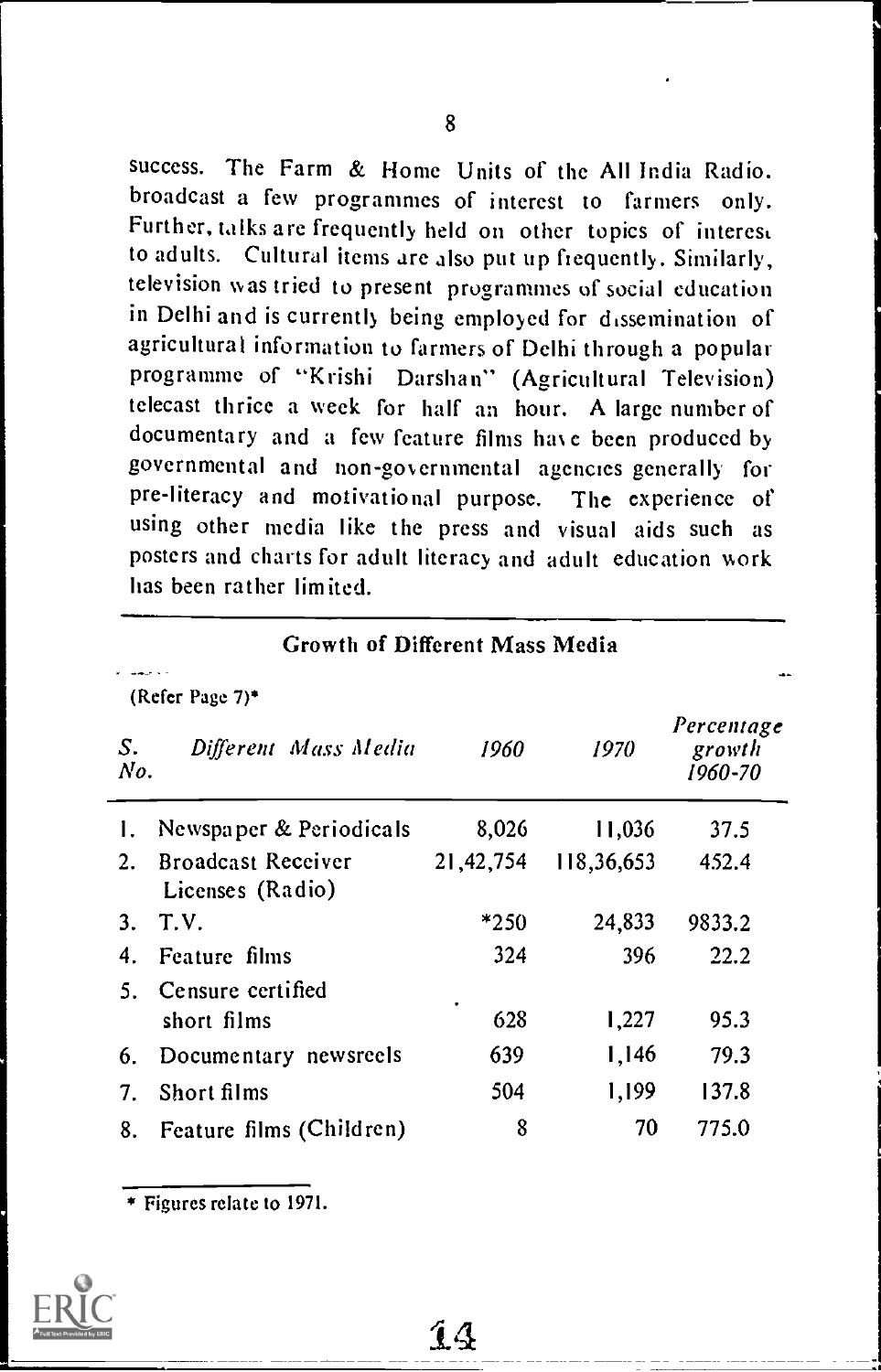Some lessons which could be drawn in regard to the use of modern media are:

- (i) The mass media have to be supported by a local leader who has capacity to assimilate the information, vivify it for the listening group and conduct a discussion on it.
- (ii) The radio and T.V. lessons should also be printed and sent to the group to assist retention and reference.
- (iii) The radio and T.V. should have arrangements for receiving and answering questions which may arise out of their lessons.
- (iv) The group should meet regularly so that the link is not broken.
- (v) The timing of the broadcasts and telecasts must be suited to local conditions. So should their subjects, which should be explained in terms of the local situation.
- (vi) The media should be controlled by the State. Otherwise the net result will be exploitatioa rather than education of the adults either through cheap entertainment or false advertisements which will elbow out the educational programmes.

In the coming years, satellite communication will become one of the most important factors in Indian society in general and education in particular. Perhaps the most important question before the educator is whether we would be able to use this media for woithwhile progress of education and technology development. It is imperative that the revolutionary potential of satellite communication is fully understood and used wisely and effectively for educational purposes.

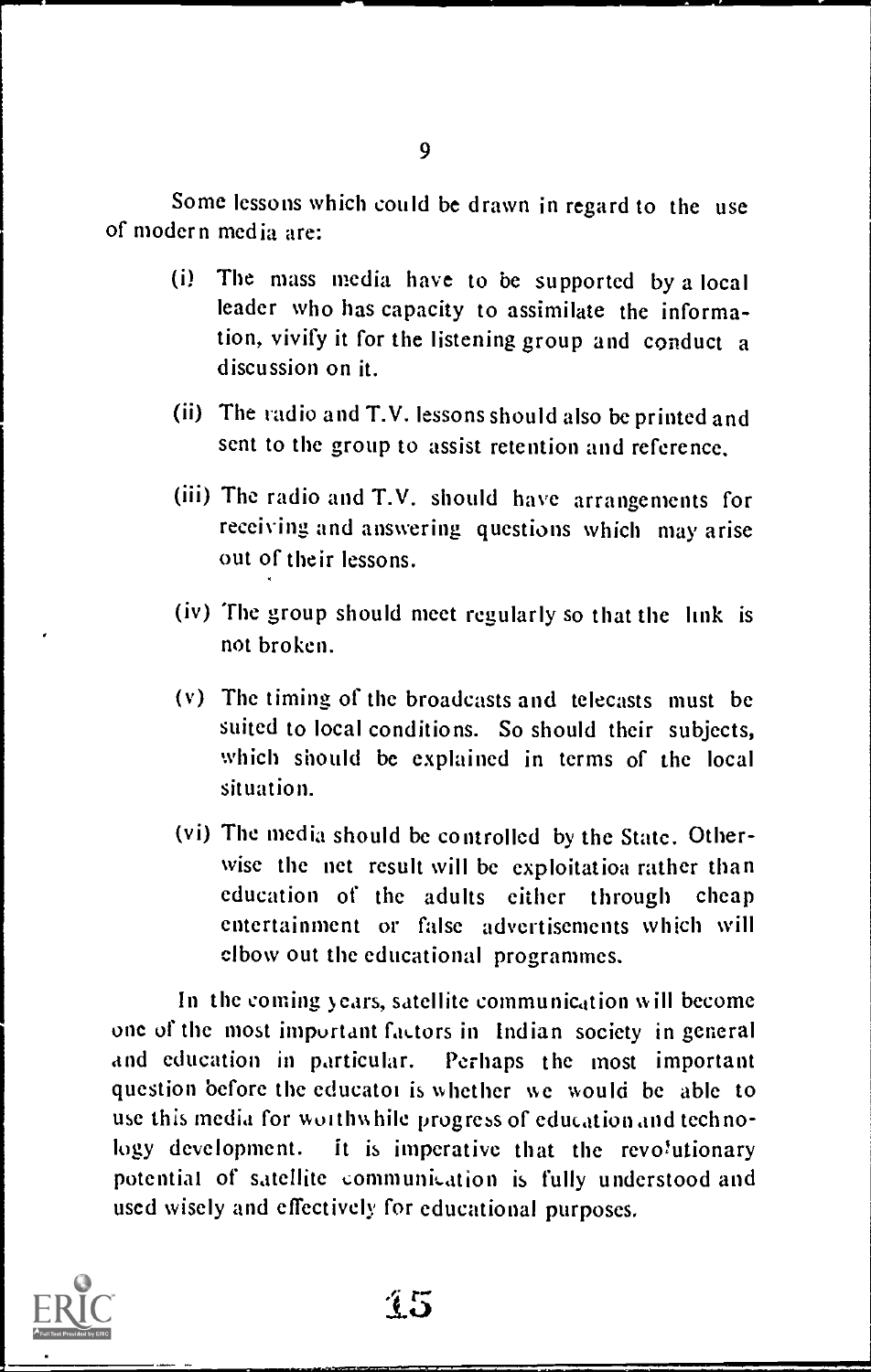While planning for the use of satellite communication system for adult education, one may hare to consider staffing in respect of (i) the programme, including persons responsible for selection of programmes. persons who will direct the programme and persons who will appear in then.; (ii) the organisers of the tele-clubs and those responsible for making other listening arrangements, including members of Panchayat. school teachers, factory management etc.; (iii) technicians, right from those responsible for telecasting up to the repairers; and (iv) government functionaries at all levels concerned with the use of this communication media.

# (c) Development of Library Services

As a necessary support to the programme of adult education vigorous efforts are needed for development of library services. An important step in this direction has been the enactment of public library legislation in four States, namely Tamil Nadu, Andhra Pradesh, Maharashtra and Mysore. Other States, which at present have comprehensi. grant-in-aid rules for establishing such libraries at different levels, are also contemplating to enact public library legislat.on, largely on the lines of the model Bill for Public Library Acts drawn up by the Working Group on Libraries appointed by the Planning Commission.

A recent development in the field of library services is the setting up of the Raja Rammohun Roy Libra.y Foundation. The main objective of the Foundation is to strengthen and promote establishment of a country-wide net-work of libraries through which it will be possible to carry to al! sections of the people, new information, new ideas, and new knowledge. The Foundation which came into existence in May 1972 has in its first phase taken up the programme of  $str<sub>n</sub>$  ngthening district libraries, including those at the Nehru Youth Centres. The total number of libraries being assisted is about 500.

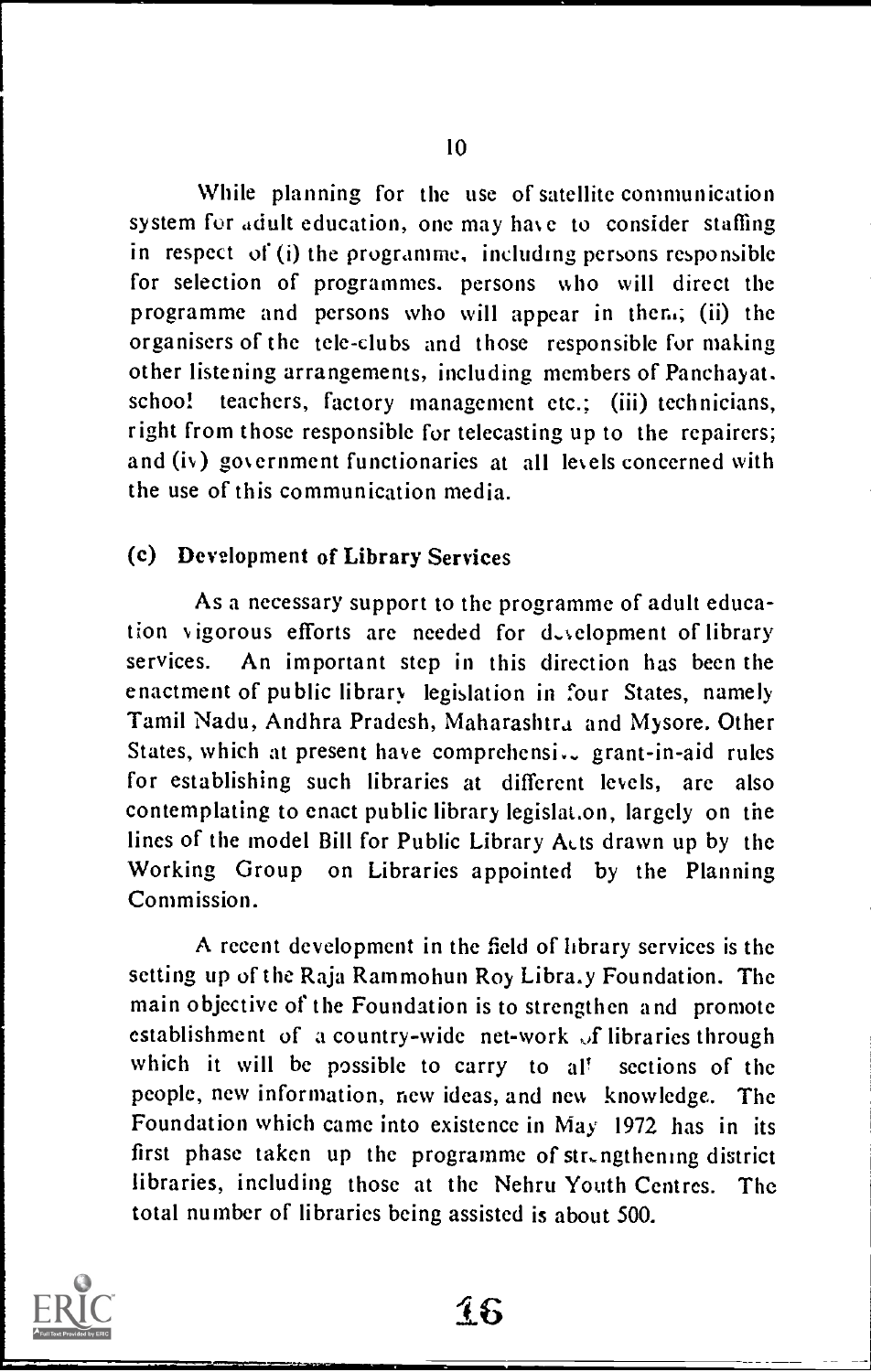#### (d) Contribution of Voluntary Organisations to Adult Education

Prior to Independence, voluntary organisations were practically the only agency in this field, and the dedication of their workers achieved appreciable results against heavy odds. After Independence and with the advent of planning, it became a definite governmental policy to encourage voluntary organisations playing an even larger role in this area, and encourage support to those organisations which have their root among the masses and are motivated by genuine public concern. These organisations have a special tole in carrying out pilot projects, research and investigation; in literature production; in working with special groups where a high degree of dedication is called for; and in establishing liaison with the people and mobilising local support. The special need of such organisations is to build their dedicated workers into technically competent people. They also need assistance in project formulation and evaluation.

# (e) Adult Education in Urban Areas

Although the rural population and its social, economic and educational needs are dominant for adult education, the urban population in a country like India is by no means small. In fact, India's predominantly rural characterconceals a rapidly accelerating growth' of dimensions as have led urban India alone to be ranked "among the biggest countries of the world"<sup>2</sup>

I. "The 1971 Census has once again highlighted the growing phenomenon of urbanisation as an inescapable feature of a developing economy. During the decade 1961-1971. whilst the ov erall population grew by 24.99 per cent, the urban population increased by 38 per cent. The increase of towns with a population of I lakh and above was 49 per cent. During the four decades 1931-71, the urban population in such towns has increased six-fold. namely, from 9.5 million in 1931 to 57 million in 1971 and with a corresponding increase in the number of towns from 35 to 842"-Draft Fifth Five-Year Plan, Government of India, Planning Commission, 1974-79

<sup>2.</sup> Bose, Ashish, Studies in India's Urbanisation 1901-1971, Institute of Economic Growth, New Delhi. 1973. Tata McGraw Hill Publishing Company Ltd., Delhi p. 18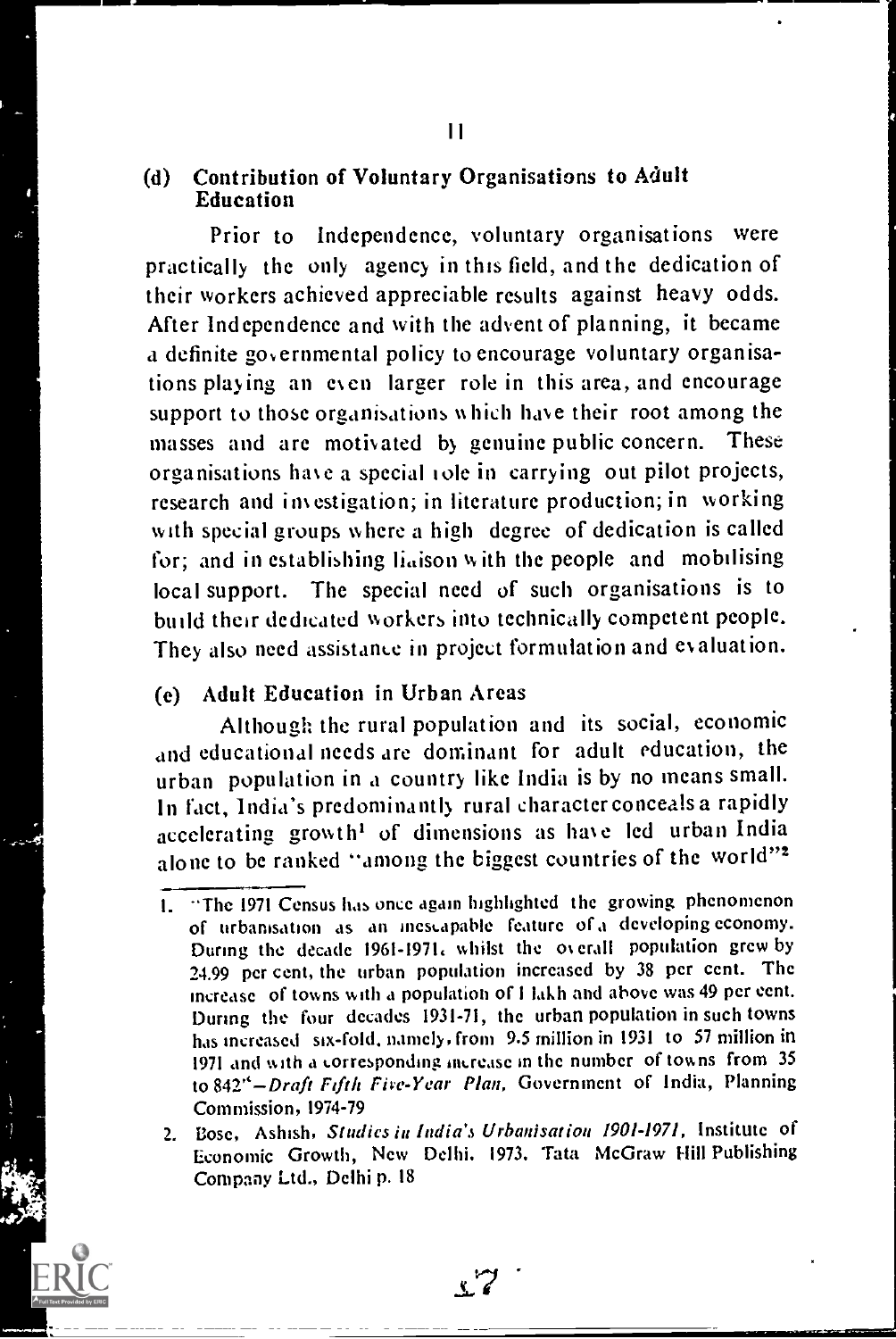Greater Calcutta, if its municipal boundaries are more realistisize, the urban areas command attention by virtue of their being the seat of economic and politica! power as also of concentrated poverty and squalor, with their volcanic possiblities.

Therefore, another area where we have built up some experience is the education of industrial workers. With increas-<br>ing industrialisation, need was felt for educating industrial workers about their roles and responsibilities in society, industry and their unions so that genuine trade union leadership could emerge from among themselves. For this purpose, the Ministry of Labour set up a Central Board of Workers' Education in 1956, which has been organising training of education officers, trade union officials and worker-teachers, and holding classes for the rank and file of workers. The Board has trained over 1.7 million workers from over 5,000 enterprises. These courses have generated a general consciousness in the working class and added to their understanding of the trade union movement. The reaction of the employers and union leaders has been mixed as was to be expected. While some have appreciated the programme and cooperated with the government, others have vehemently opposed it—trade union leaders, who see in it a potential threat to their leadership, and the employers, who feel that the worker becomes extra conscious of his rights.

The Ministry of Education. side by side, carried on an experiment of broad-based social education of the workers with the object of stimulating a desire for knowledge in the working class, providing facilities for general education, arousing a sense of social and civic responsibility and providing whole-<br>some reaction. The institutions were set up for the purpose<br>-one at Indore in 1960 and another at Nagpur in 1968which were evaluated in 1970. The main lesson was that these institutes should base their programme on clear identification



そ8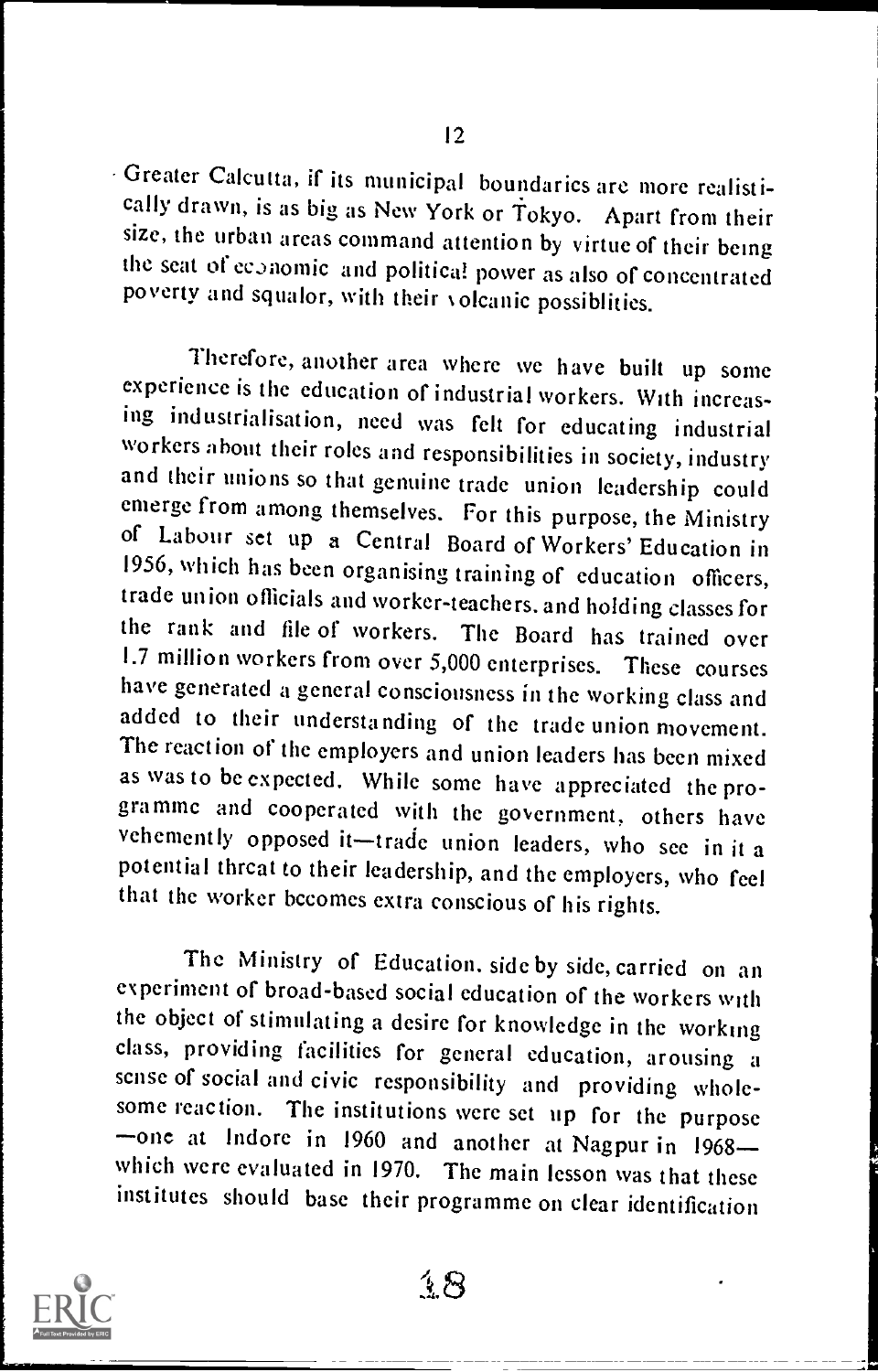of the needs of the workers and should also cater to the needs of other than industrial workers.

Other experiments in this direction were the opening of Centres-variously known as Social Education Centres, Community Centres, and Labour Welfare Centres-in urban or industrial complexes. These centres were expected to provide a wide spectrum of activities of educational, cultural and recreational nature for men, women and even children. Adult education including literacy, libraries, reading rooms and craft classes was to be basic component of the programme. In actual practice, however, their main emphasis very often remained only on cultural and recreational activities.

#### (f) Polyvalent Adult Education Centres (urban based)

Out of these various experiments has emerged what is being known as the "Polyvalent approach" and the "Polyvalent Centre", which seems to hold considerable promise. The polyvalent centre is based on the principle that the adult worker should have continuing access to education and training throughout his working life ; that persons should be accepted at the educational level they are, and taken to the level they can possibly reach ; that this education should be functional, integrated and tailor-made to meet each individual's specific needs ; and that the programme should be need-based and problem oriented. The centre is primarily intended for working adults in urban and industrial areas.

The problems existing in urban areas and raised by urbanisation are  $Lgion$ . Those whose solution can be assisted through adult education efforts are broadly five : economic ; health, nutrition and family planning ; citizenship training ; recreation ; and those pertaining to education and culture.

The economic problem pertains to the provision of guidance services and training and placement facilities for

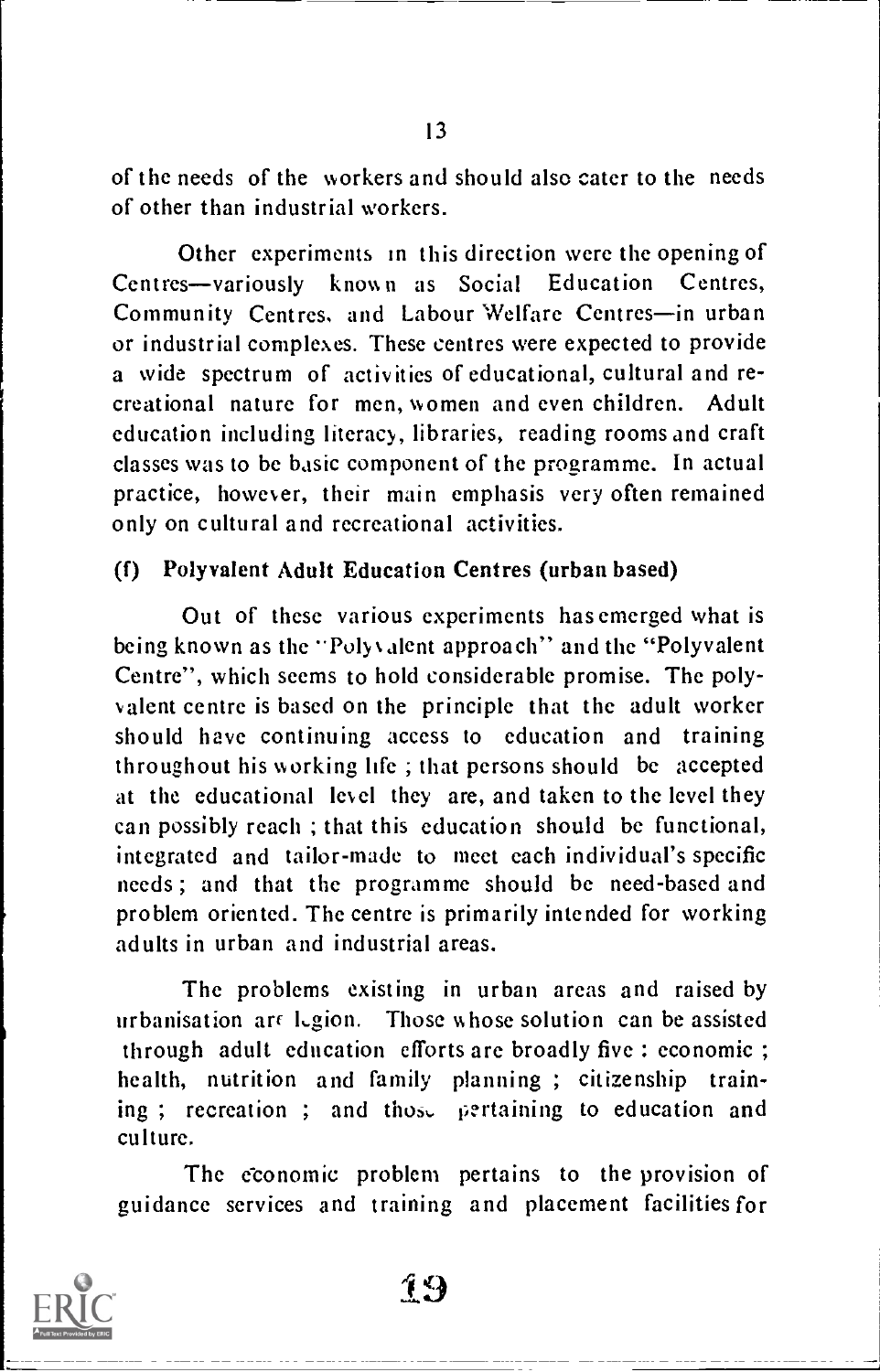those wanting to enter employment, change their jobs or improve their job performance. These services are needed at all levels-from the lowest job sought by a migrant slum dweller to the additional competence sought by those in the senior-most positions. The need for such services is heightened by the large number of jobs available in the urban areas and the need to bring together the prospective employers and employees, the desire for lateral and vertical mobility of the labour force, the rapidity of changes in technology and the need for frequent adjustment to it etc.

As regards health and family planning, the problem relates to the proper use of very inadequate community services provided ; quick and informed response to the hazards to the health of the community in the form of outbreaks of epidemics, selling of uncovered foods etc. : knowledge of the nutritional value of different articles so that a balanced diet table could be constructed with a tight family budget ; knowledge of family planning ; awareness of the value of regular habits and exercise , and knowledge of the supreme importance of and use of open spaces, which arc the lungs of the cities.

The problems relating to civic training are very arduous and yet very essential. If closely packed human beings cannot live as a community and are not aware of and do not work for their common interests, they can only explode. As Bulsara' says, "the immigrants to the city come with their class, caste, language and religion-wise aggregation" or segregation, and "there is no effort at the city to enlighten" them in the ways of adjustment to the urban way of life and integration or assimilation into the civic community". It is this absence of community life and community sense in the cities with their size, their speed, their heterogeneity, their vast inequalities, their temptations and exploitation that breed violence and crime, and

<sup>1.</sup> Bulsara, J.F. Problems of Rapid Urbanisation in India ; Popular Prakashan, Bombay, 1964, p. 128.



20

ř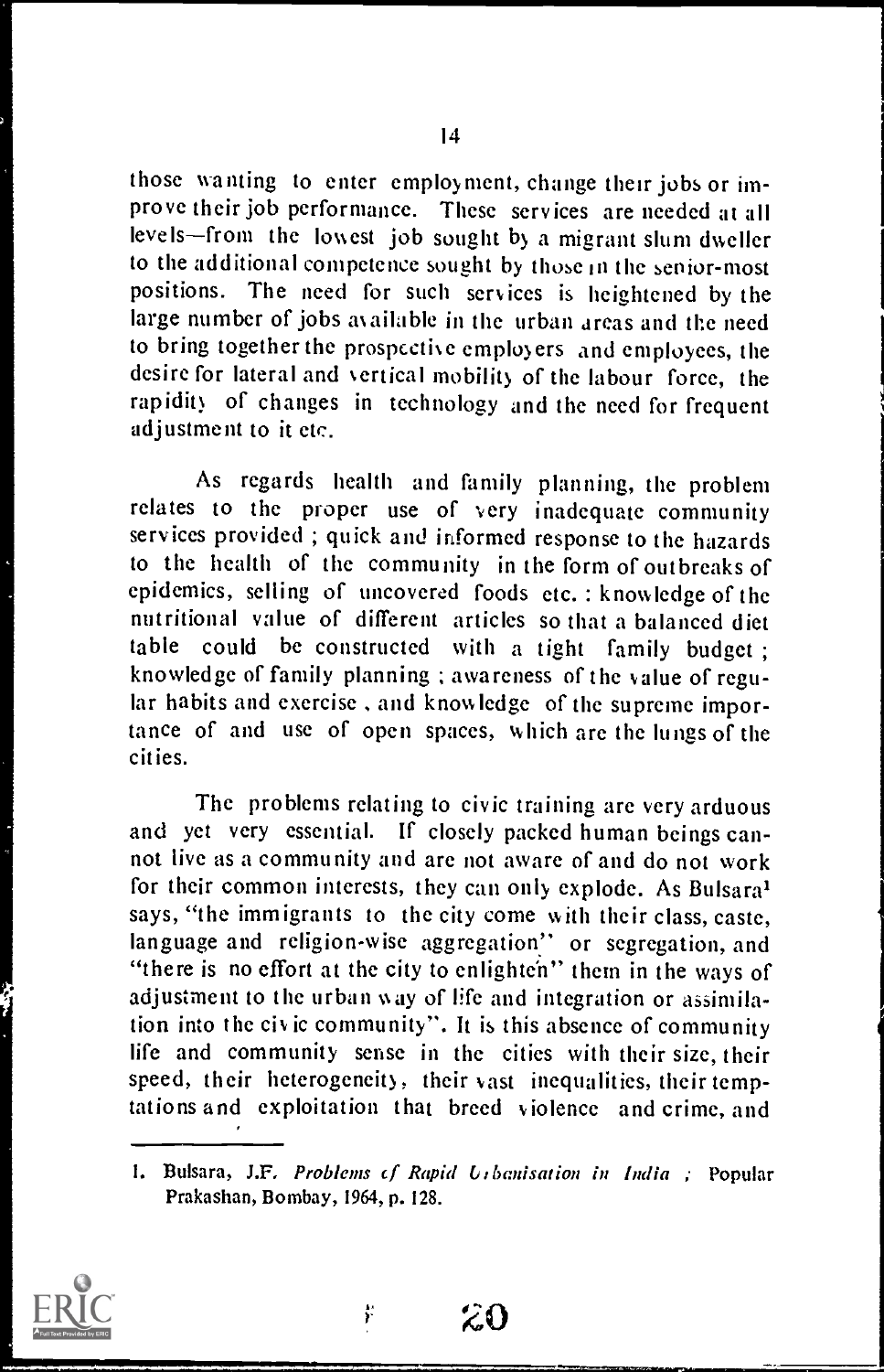make the cities not only the seats of economic and political power but also the potential spots of volcanic eruption.

As regards recreation, the majority of the theatres, cinemas, clubs, games and sports etc. are beyond the means of the average citizen. And yet the pressure of his life badly needs such outlets and relief.

The need for non-formal educational facilities outside the regalar educational system is therefore an urgent necessity for urban citizens and workers, for people wanting to improve prospects, satisfy and diversify their interests, utilise their leisure profitably. One of the educational institutions aiming at the satisfaction of these educational needs is the polyvalent adult education centre (Shramik Vidyapeeth).

The first such polyvalent centre' was set up in the city of Bombay. The centre concentrates its energies and resources on helping those who are economically and educationally underprivileged. The educational and training programmes are diversified," and are drawn up on the basis of the specific needs of particular groups of working adults as identified through a survey. These are held at a time and place convenient to learners ; and conducted in the language of the learners, whose background education should not be a handicap in taking advantage of this type of action-oriented and practical education. The curriculum includes a wide range of related subjects,

<sup>2</sup> The range of courses offered is very wide from courses for effective supervision and management to quality control training; from courses for maintenance of departmental workers to auto-loom weaving ; from mechanical draftsmen to courses for cobblers ; from courses for boiler attendants to home nursing , from conversational and functional English to training of office helpers ; from citizenship training courses to training for secretarial services, etc.



<sup>I</sup> The term 'Polyvalent Adult Education' is used to indicate a multifacetel approach to adult education and the 'polyvalent adult education centre' is intended as an organisational structure distinctly for adult education purposes to provide a variety of "need-based" courses for the working population.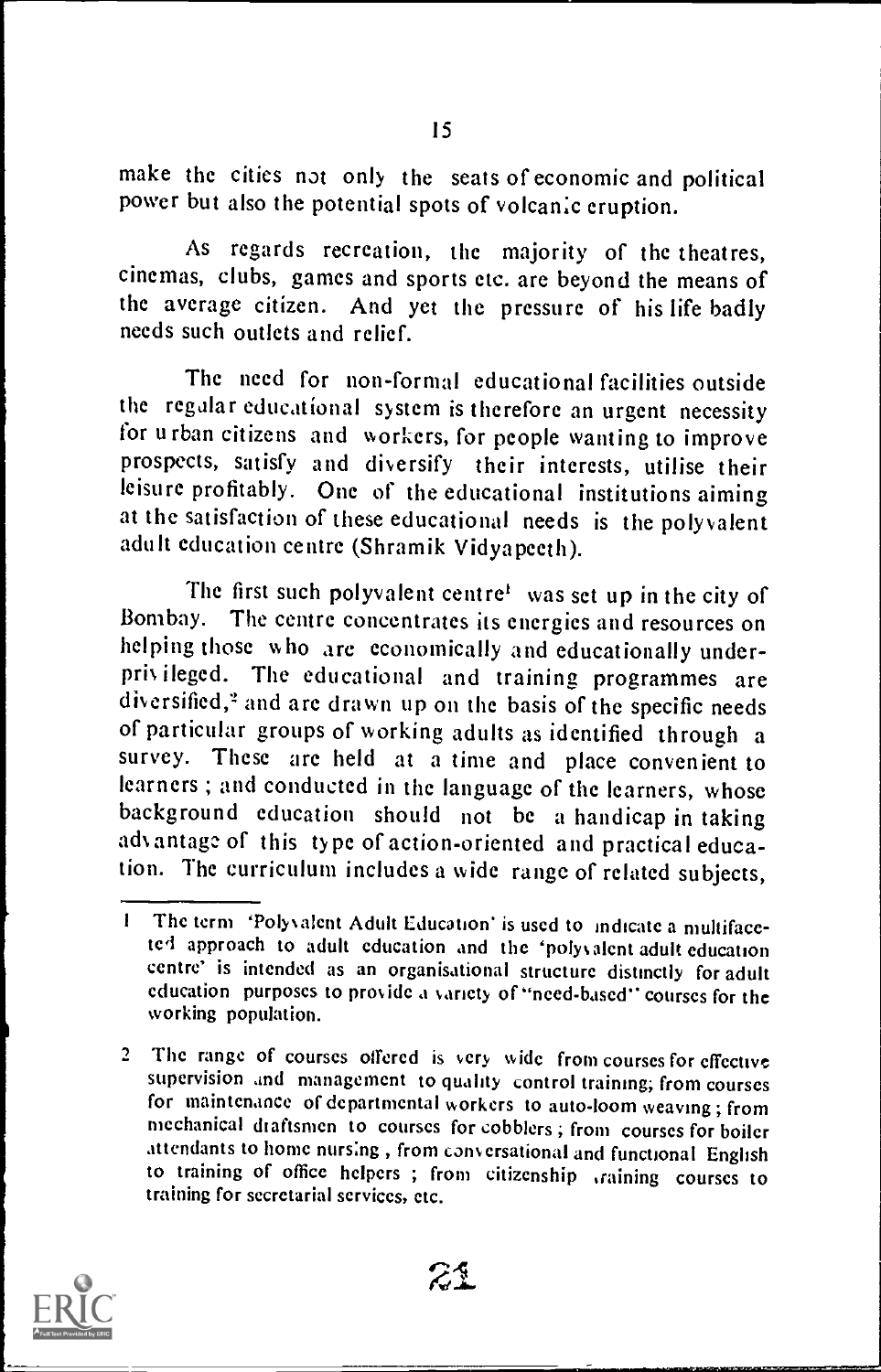presented in an inter-disciplinary way, and aimed at the integrated development of the learner.

The Centre has been able to secure the support of industries, workers, and trade unions, who have provided material support as well as the use of machines and equipment for teaching-learning purposes. It works as an autonomous organisation with financial assistance from the Ministry of Education, Government of India, and technical guidance from the Directorate of Adult Education. It is managed by a committee of members representing industrial undertakings, education, business enterprises, municipal corporation, adult education agencies etc. in addition to a nucleus of full time academic and administrative staff, it draws from the part-time services of competent persons from various fields according to the requirements of each course. The expenditure on buildings and equipment for the Centre has been kept to the minimum. The courses are organised at different places, such as factory premises, school buildings, community centres, welfare centres, trade union buildings and other places which are made available on rent free basis.

The programme was evaluated after a year of its inception. In spite of the difficulties which a new approach of this type was bound to encounter in the beginning, the evaluation report said that the experiment had met with moderate success in achieving its aims. The report also suggested ways by which the centre could increase its effectiveness. These were to in olve the workers' organisations and employers more effectively by taking up courses at their initiative; by drawing up the content in consultation with them ; draw up programmes after <sup>a</sup> very careful assessment of the felt needs of the participants ; and ensure that while the integrated character of the approach to the needs of the individual and the group might be maintained, the mixture of the felt need and the other needs to be met should be judicious so that the focus of the felt needs was not disturbed. The Centre has tried to improve its programme both qualitatively and quantitatively, There has

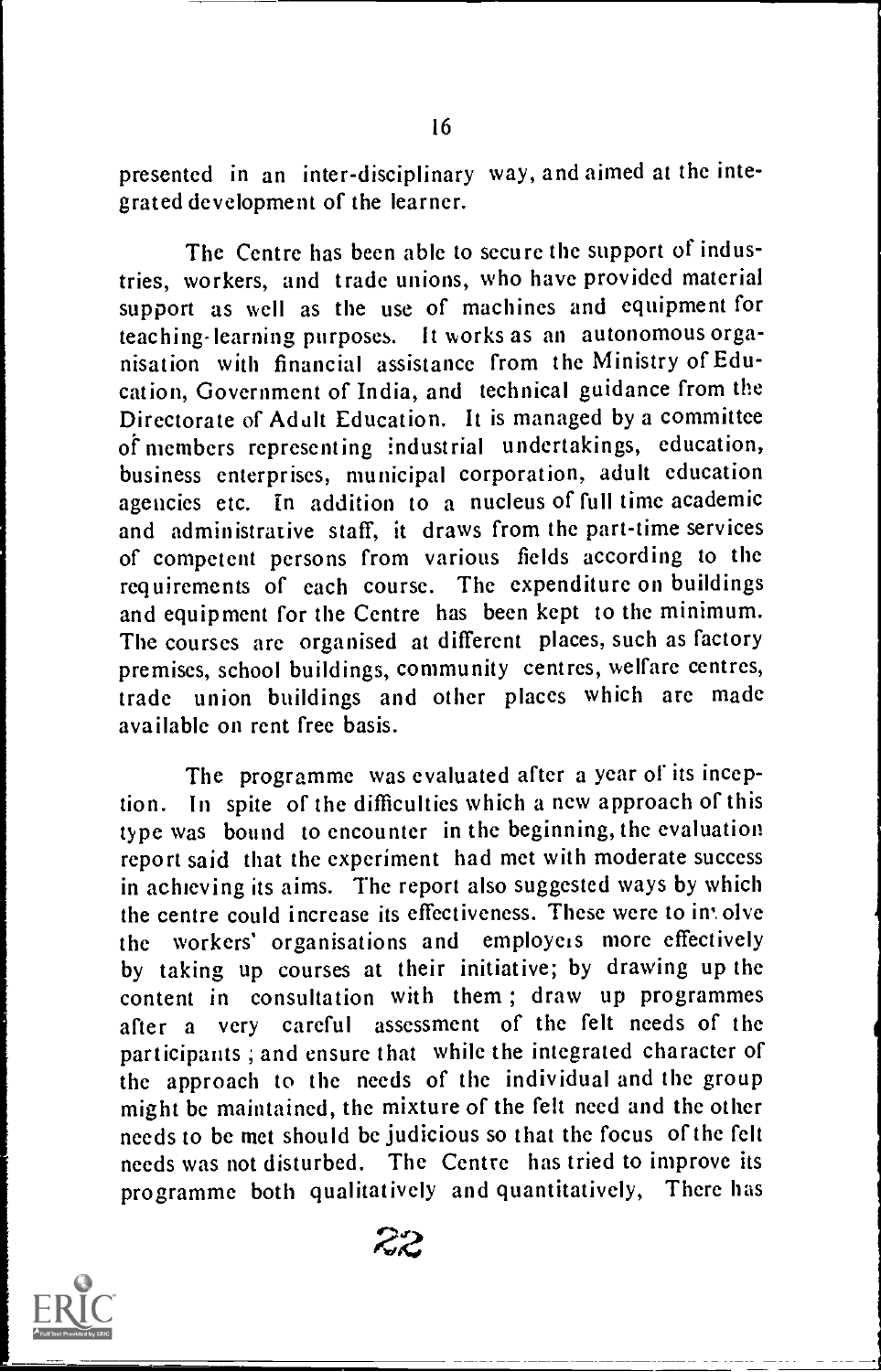been general appreciation of these coarses as shown by the great demand for repeating the courses or developing new ones, since the courses directly contribute to increased efficiency and better wages. The generated interest has led the Government to decide to have a network of such centres established in various cities and industrial towns in the country during the Fifth Five Year Plan.

# (g) Youth Involvement in Adult Education

There are two basic aspects of youth involvement in socio-educational activities : participation of youth in various constructive and developmental programmes ; and the organisation of activities for youth and by youth.

The first aspect is mainly taken care by the National Service Scheme meant for under-graduate students in universities and colleges. The members of the National Service Scheme<br>participate in various constructive and developmental programmes and there is an increasing emphasis on the role of these students in the promotion of adult education programmes. This will be further strengthened in the coming years as it is strongly felt that every young man and woman who has had the privilege and fortune to receive the advantages of higher education should be required to make a certain number of adults literate and informed.

The second aspect is built around Nehru Yuvak Kendras, a programme that has come up in recent years in response to an increasing concern over the needs of non-student youth, hitherto largely neglected.

These centres have been established in 94 districts in the country and it is hoped that as the programme develops, every district in the country would be served by a youth centre. The primary objective of the centres is to organise various youth activities for the youth and by the youth. They attempt to offer

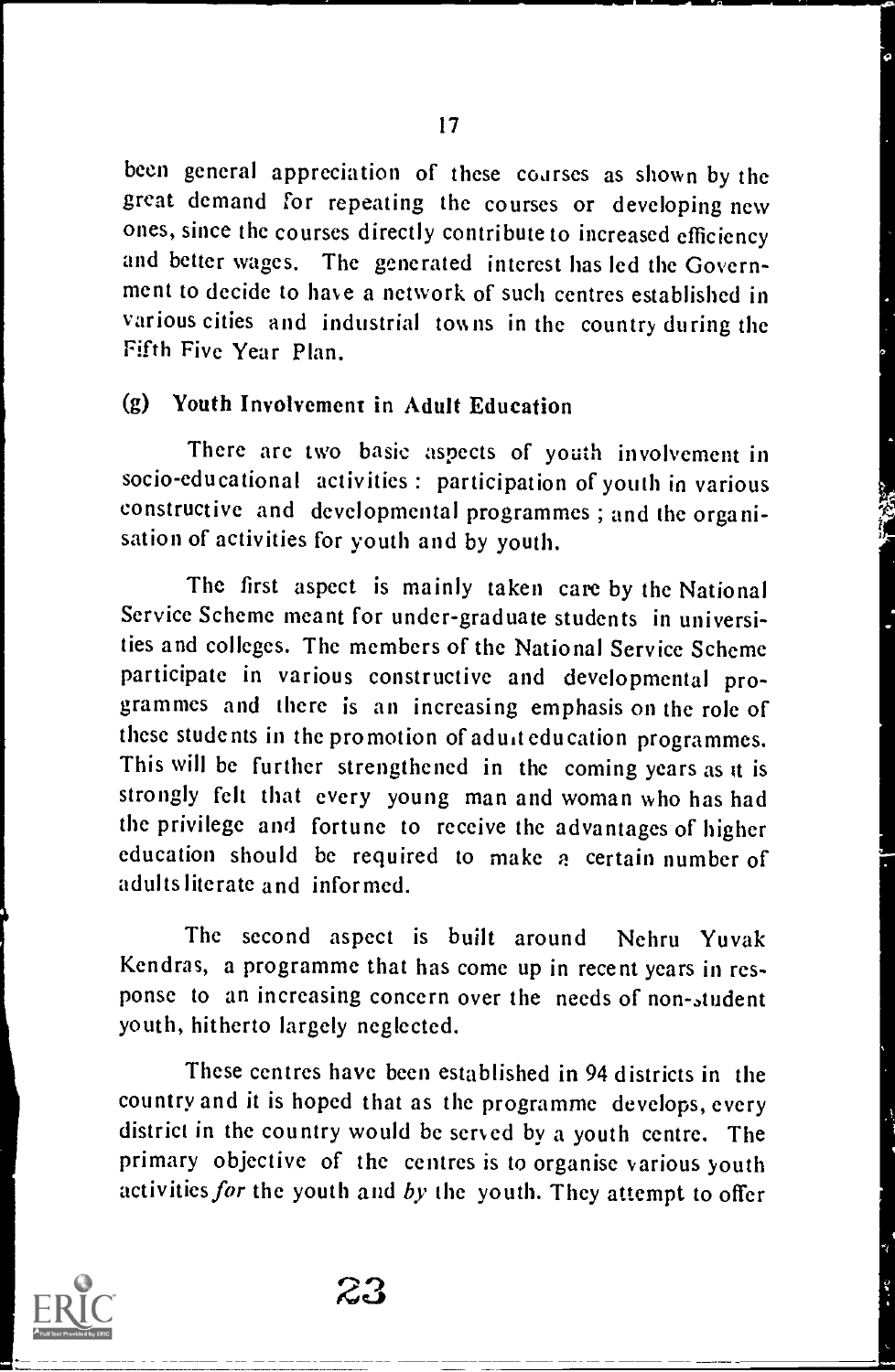facilities for non-formal education for non-student youth as most of them have been deprived of formal education ; to facilitate the attainment of some of the basic youth needs ; and to give youth opportunities to participate in and to contribute to community development.

A typical Nehru Yuvak Kendra normally organises its activities in five major areas :

- (i) programme of non formal education for illiterate and semi-literate youth, for "drop-outs" ; for outof-school youth, for youngsters growing up and becoming voters : for young wives and future mothers ; for youth whose knowledge becomes obsolete in various fields ; programmes of science education and for strengthening the scientific spirit ; programmes of civic education ; etc.
- (ii) employment facilities, and promotion of self-generating employment in cooperation with appropriate services ; preparation of youth for existing jobs ; training of unemployed youth and job seekers ; retraining of educated youth whose skills are not relevant ; identification of new employment facilities or of self-generating employment etc.
- (iii) social voluntary services by the youth to the community. youth service schemes or voluntary youth work in various fields ; water supply and relief works ; anti-famine action ; vaccination ; sanitation measures ; irrigation ; pump repair ; road building ; adult education and literacy ; information to farmers etc.
- (iv) entertainment and leisure activities. cultural and artistic programmes ; youth participation in performing arts, theatres, singing, dances, music etc.;

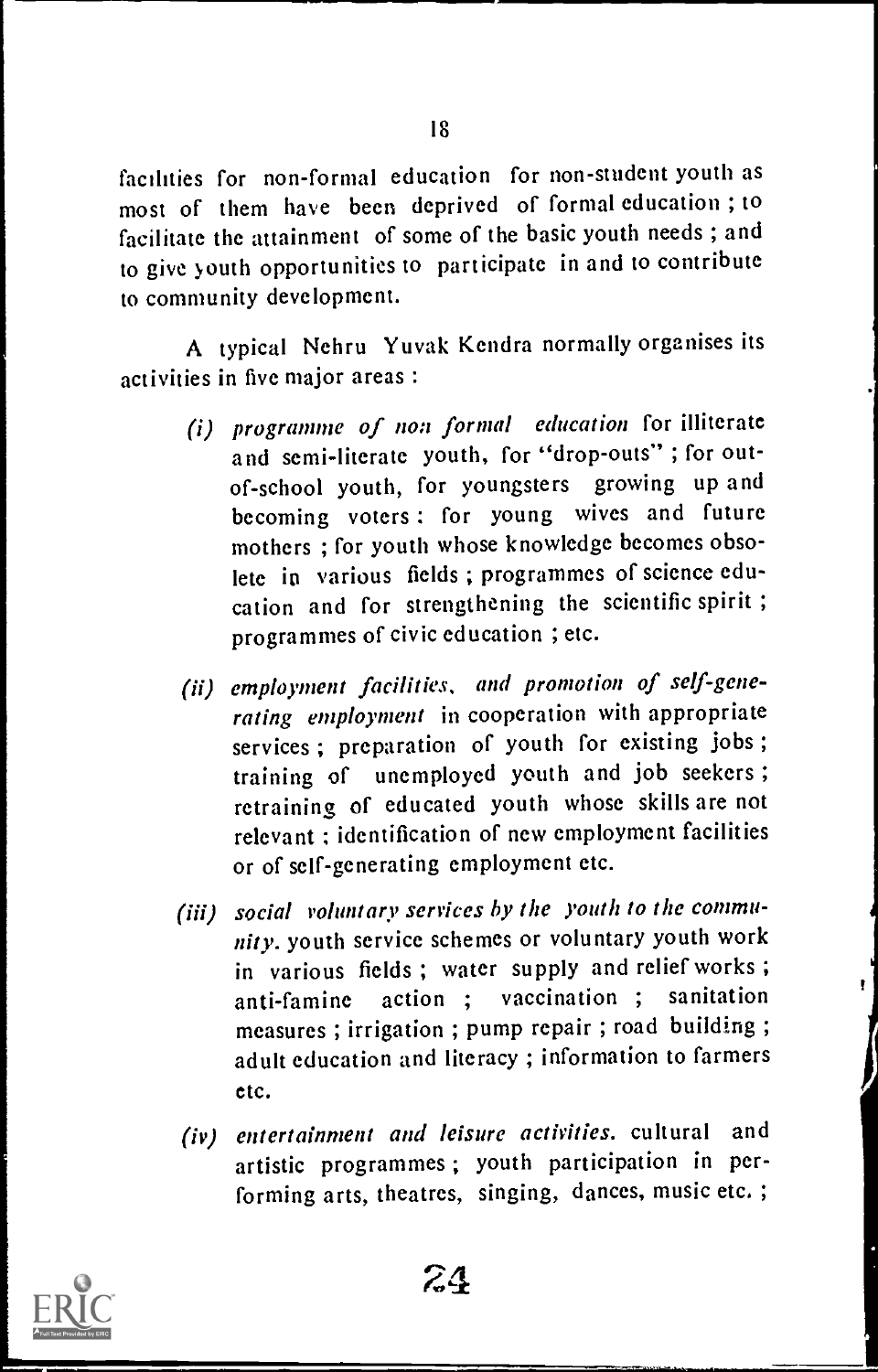acquaintance with cultural achievements and values in different parts of the country, conducive to promote national integration ; search for and support to talent for folk arts and craft work; development of competitive sports and games ; promotion of physical education, mountaineering, camping etc.

(v) youth participation in community life, youth involvement in community problems, activities and<br>search of solutions: youth participation in the search of solutions; youth participation in decision-making process ; involvement of youth representatives in managing their own affairs, their educational and recreational facilities, their welfare services, as well as in managing some larger community services ; development of the civic sense and the sense of responsibility ; etc.

These five areas are neither exhaustive nor exclusive, nor are they all organised in each Kendra. As the Kendras work among the youth of the community around, it is likely that new needs will be expressed for which new programmes will have to be devised.

It is too early to evaluate either the activities or the impact of Nehru Yuvak Kendras. But it is obvious that their programmes fit into the general framework of the new approach to educational endeavour, and that for its effective-<br>approach to educational endeavour, should be relevant to the ness, the programme content should be relevant community and should lead to democratisation of educational opportunities and attainments.

# (h) Adult Education in Universities

With assistance from the University Grants Commission on a sharing basis, Departments of Adult and Continuing Education have been established during the last three years in selected universities. Eight universities have initiated the pro-

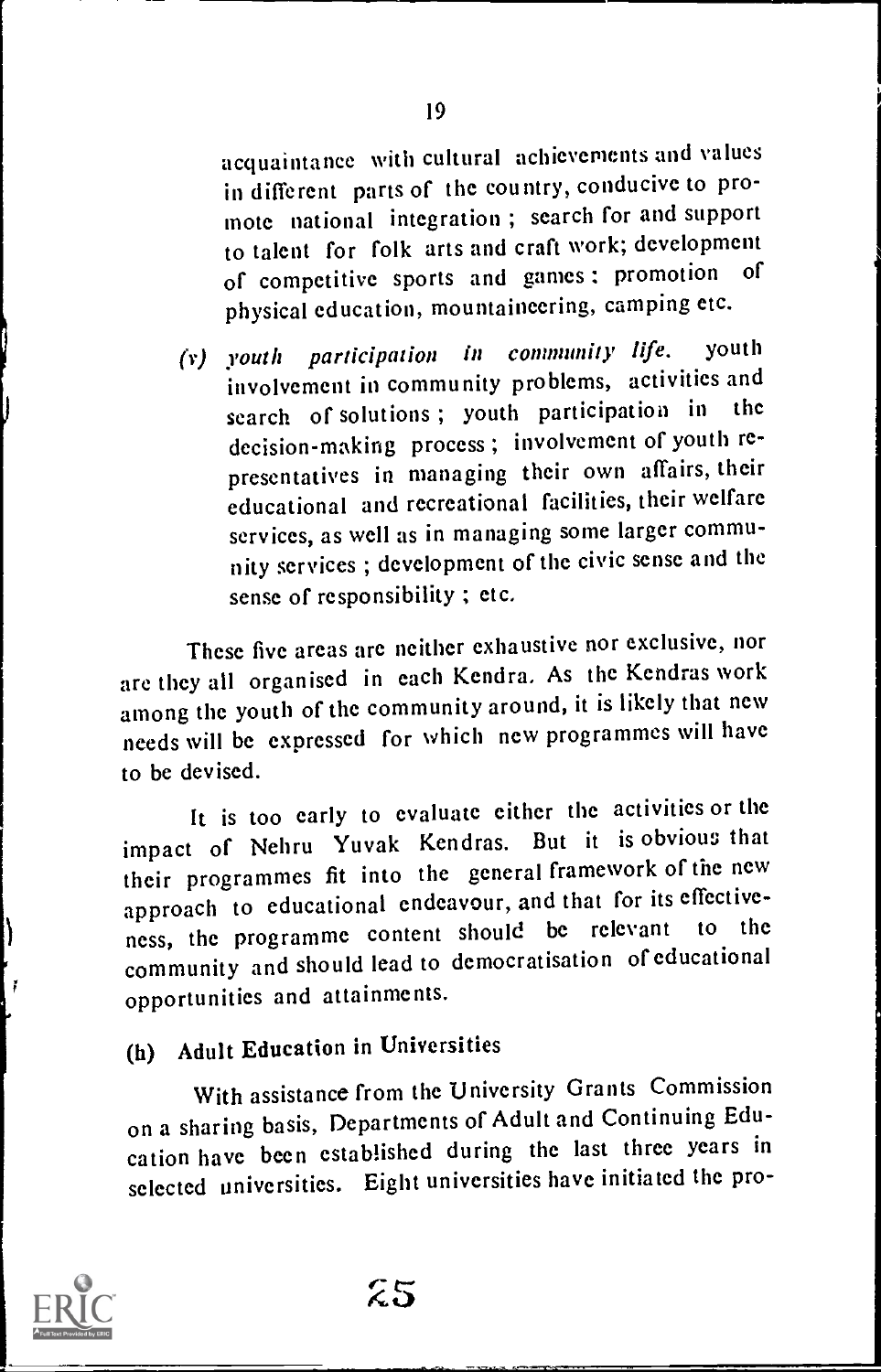grammes already. This programme will be enlarged in the coming years.

The objective of this scheme is to assist the national literacy programmes by providing training courses for instruc-<br>tors, organising demonstration and functional literacy programmes; extending the benefits of intellectual leadership and facilities for continuing education to the community around; enabling the individual adult to fill the gaps in his intellectual and professional equipment by providing credit and non-credit courses in semi-professional and professional fields; providing opportunities for updating the knowledge and competence of professional and specialised personnel assisting in the cultural and intellectual enrichment of community life; and undertaking studies and research in adult education with a view to developing it into a discipline in the universities.

Programmes to achieve these objectives are taken up by the Departments after preliminary survey of the needs of the community around the universities. Training and orientation programmes of short and long-term durations are organised. Departments also take up the production of necessary literature.

The Indian University Association for Continuing Edu- cation has been recently set up to provide a forum for the exchange of experiences and to generally stimulate larger interest among the universities.

These are some of the recent trends in practices and experiments which attempt :

- to correlate developmental objectives with educational practices;
- to put adult education in a position where it can contribute effectively to the achievement of socioeconomic goals;

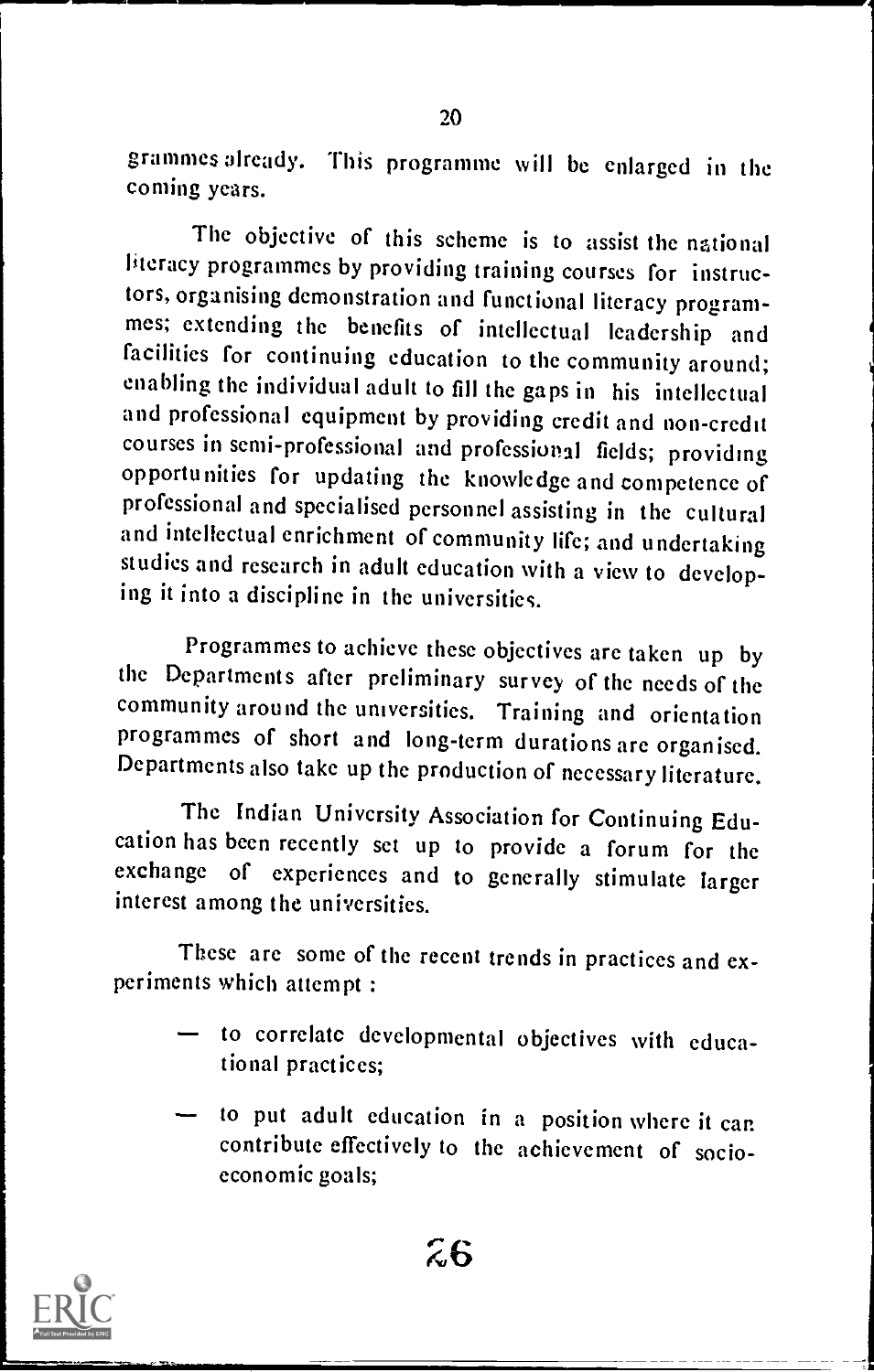- to integrate the formal and the non-formal educational approaches;
- to reach out to a larger section of adults through educational programmes especially to the deprived groups of the population;
- to contribute to the equalisation of educational opportunities;
- to make the educational content more relevant to the learner's environment;
- to maximise the individual's freedom, initiative and participation in the learning process;
- and to relate education to individual and collective development.

From the broader perspective, these also constitute concrete steps touards continuing education as a major parameter of future educational policies.

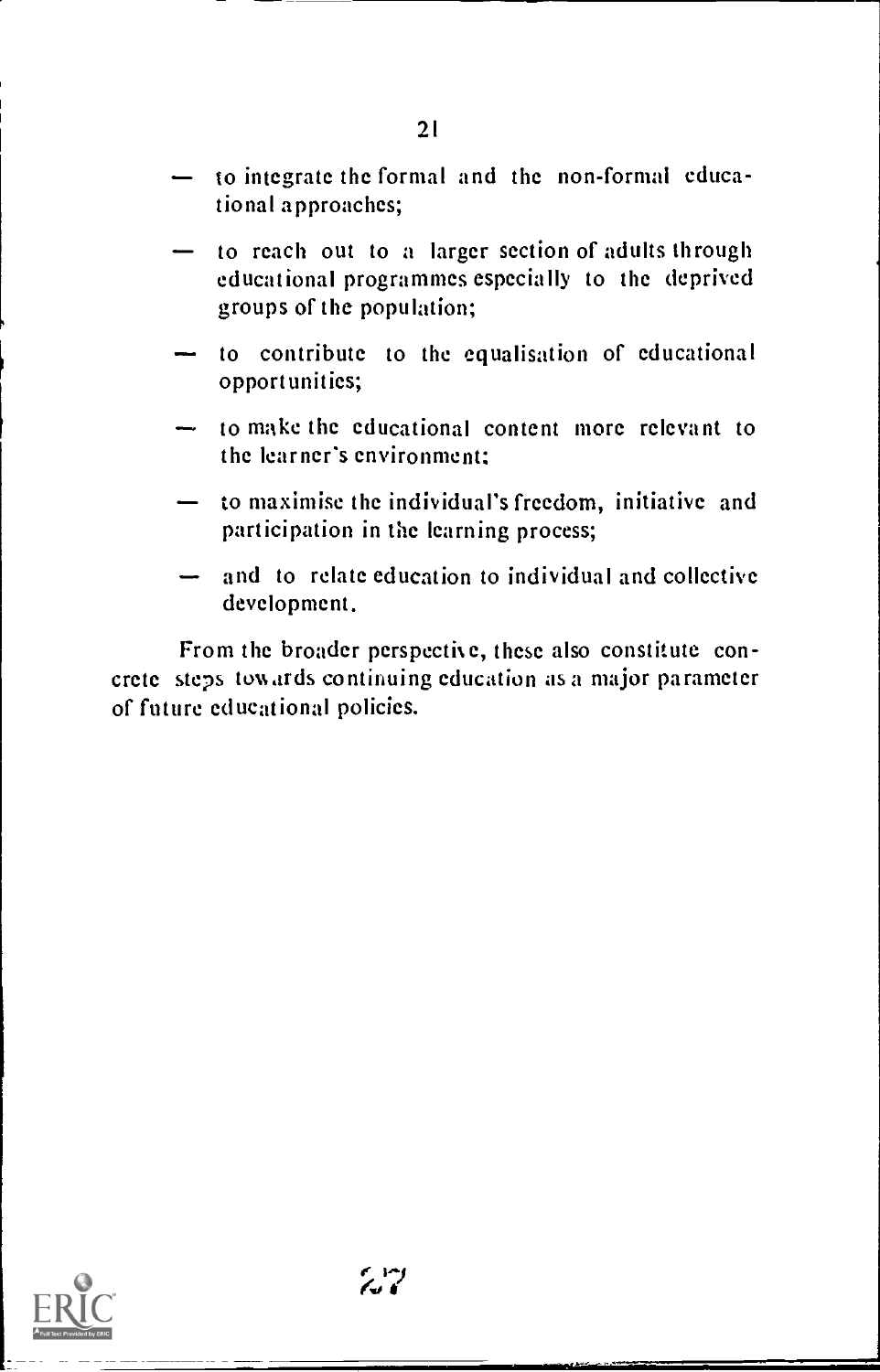# A LOOK AHEAD

Education is the process through which human beings acquire understanding and mastery over the environment. is a necessity though perhaps not a compulsory condition for civilised human existence. In relatively static societies, it was possible to impart all the needed skills, knowledge and attitudes through education over a fixed period of time. Traditionally this was how education was envisaged both in the East and the West-a period of education followed by a period of work. In modern times, however, with the dynamic changes that constantly occur in society and the continuing increase in knowledge, no education given is adequate for all time. Human beings have to be constantly renewing themselves through educational processes. The concept of life-long education has been developed mainly to meet these requirements. This concept has, however, acquired a new dimension and new urgency owing to the many new problems now facing the world. Life-long education (which emphasises adult education) is now the main answer which mankind has at its disposal to meet ae new challenges before it. It is in that light that we have to look ahead at the development, of both concepts and practices, in the large area of adult education.

# 1. Adult Education : Some New Dimensions

Adult education has a very important role to play in modern societies. Educational workers in general and adult educators in particular, have to take notice of a number of very important and major developments which are influencing the pattern of their work. Adult education has to make important contributions to the solution of present challenges like : the

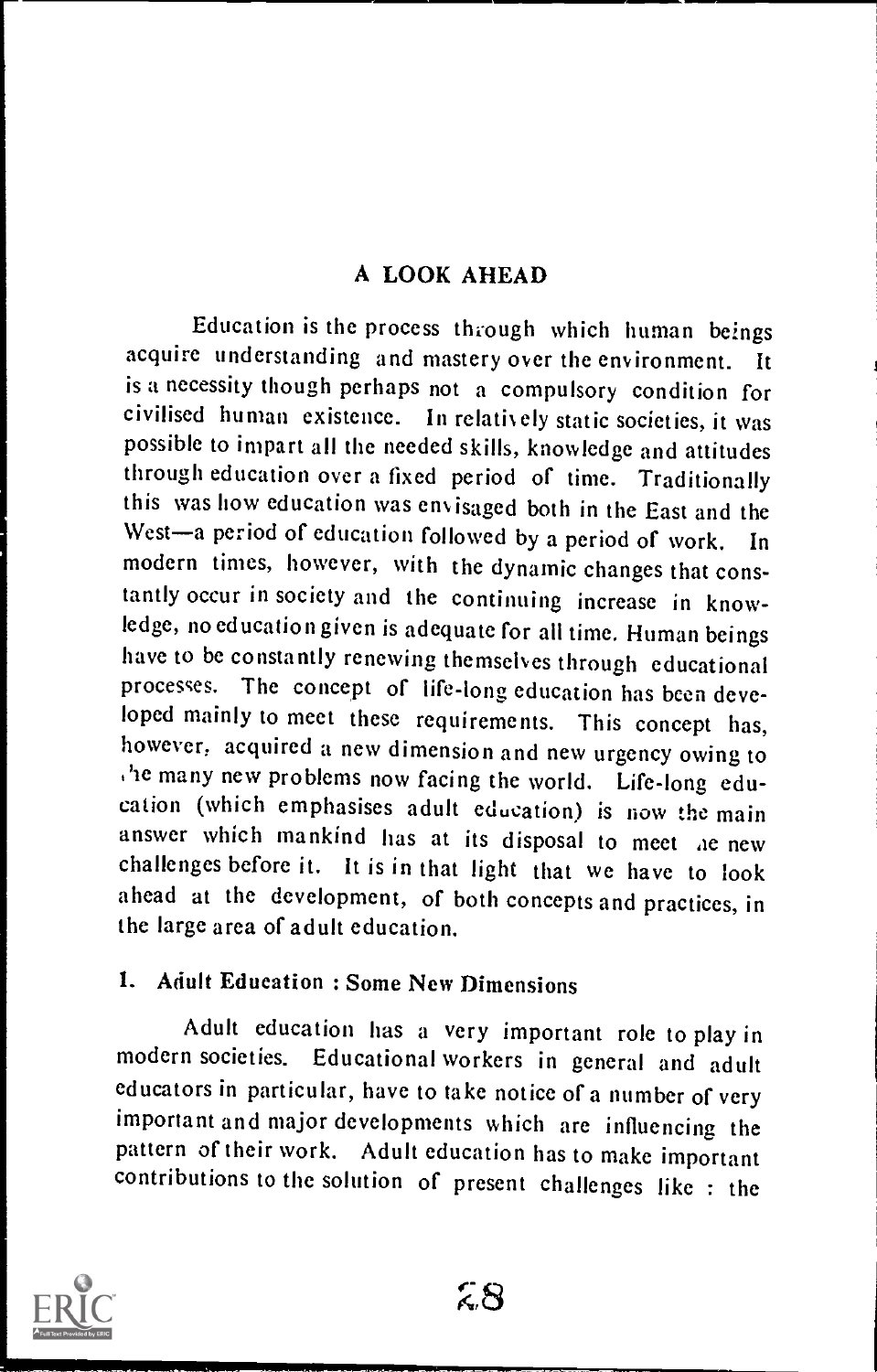increase in productivity and efficiency, as one of main preconditions for development; provision of greater employment opportunities and removal of poverty; the problem of inadequate food supply in the face of increasing world population; the problem of inadequate energy and mineral resources in relation to the requirements of mankind: the pollution and destruction of human environment, sometimes deliberately and more often unintentionally. The growth of modern science has introduced in our lives the use of equipment requiring conti nuous acquisition of more information and knowledge about them. their upkeep and simple repairs. The ever rising flood of new knowledge brings in new concepts so that whatever one has learnt in school and college in one's childhood and youth, gets quickly outdated. and needs to be replenished. Events like the 'Green Revolution', or the High Yielding Crop Production Programme, required new knowledge. know-how and modified attitudes of millions of farmers. Advances in technological and specialised skills have brought in new techniques of production and management and have created new types of jobs; and what is more important, these developments have changed the nature of old jobs necessitating continuous need for training and retraining. The breakdown of traditions and customs has resulted in lack of understanding and conflict between the outlook of the old and the new generations. Acceptance of parliamentary democracy and democratisation of cultural life have involved the common man in the deliberative and decision-making processes. There is a large scale movement of population all over the world from rural to urban areas, from region to region, and from country to country; in all such cases, the social, emotional and economic adjustment will be easier if the mobile citizen came to the new environment intellectually and mentally prepared to learn new ways of living, thought and practice. The ideals, objectives and goals which people and governments strive to achieve get directly reflected in the ways in which information, education and train-



k9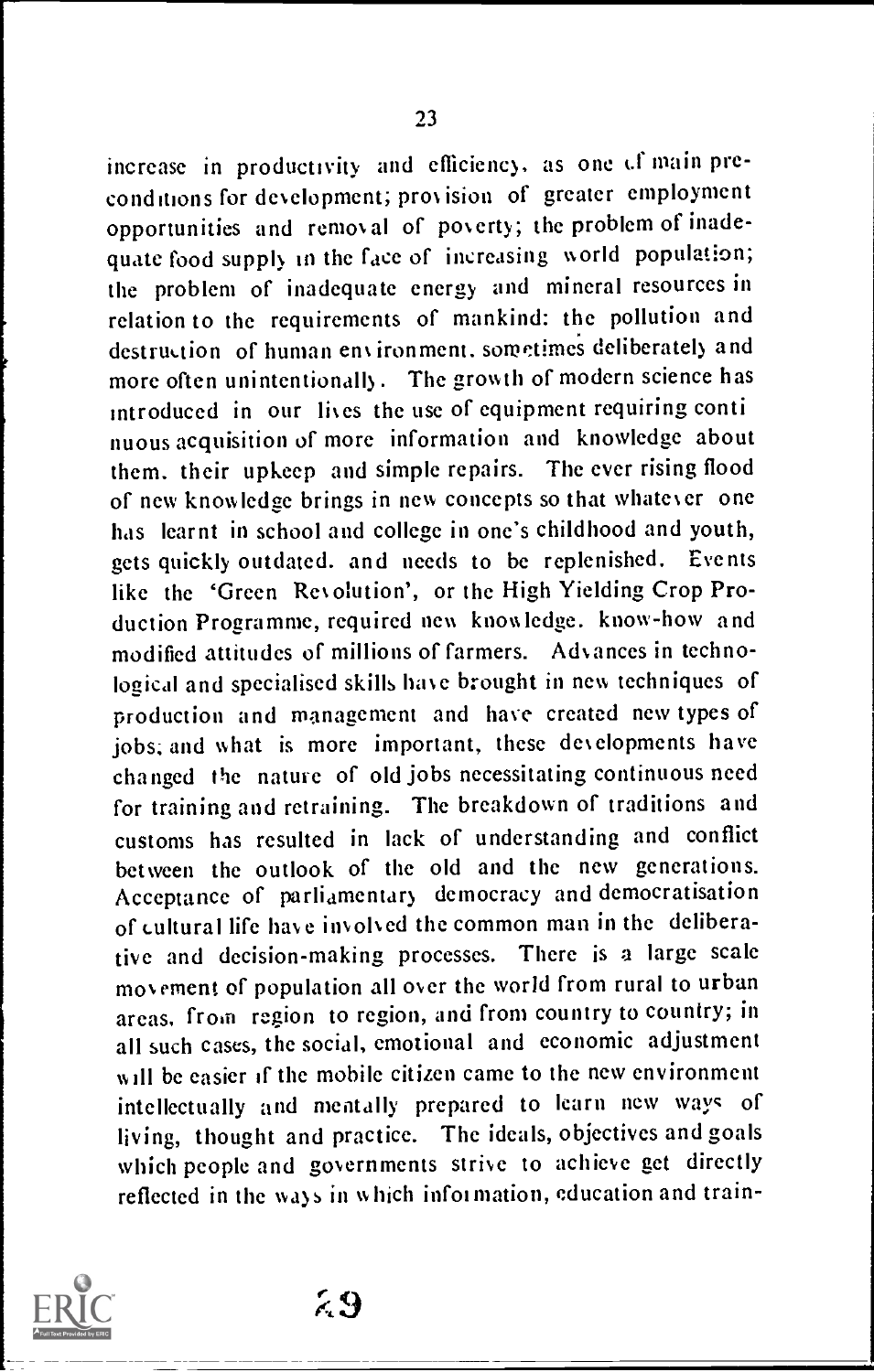ing are transmitted to innumerable adults-men and women, workers and farmers, literates or illiterates, young and old. school drop-outs or those out of school. These are some of the major considerations which have added new dimensions to the role of adult education.

# 2. Conceptual and Operational Consequences for Adult Education

We are now entering the period of the Fifth Plan (1974- 79) which is crucial for the country's development, important for the further rethinking and reorientation of the education system in general, and for better conceptualisation and development of adult education in particular. The framework for all this rethinking has been set by the planners as follows :

"Removal of poverty and attainment of self-reliance are the two major objectives that the country has set out to accomplish in the Fifth Plan. As necessary corollaries, they require growth, better distribution of incomes, and a very significant step-up in the domestic rate of saving The pattern of production must lay emphasis on  $\ldots$ food and other articles of mass consumption. There must be massive employment generation...... It is also essential with a view to maximising the efficiency and productivity of vast numbers as well as to improve the quality of their life. It is necessary to establish liaison between the concerned authorities in industry and agriculture on the one hand, and those who run the educational establishments on the other...... Policies designed to improve distribution of income must include measures which lead to a better distribution of material property, especially land, improve substantially earning from labour through providing extensive opportunities for gainful work, and facilitate the process of formation of human capital especially in the deprived sections of our

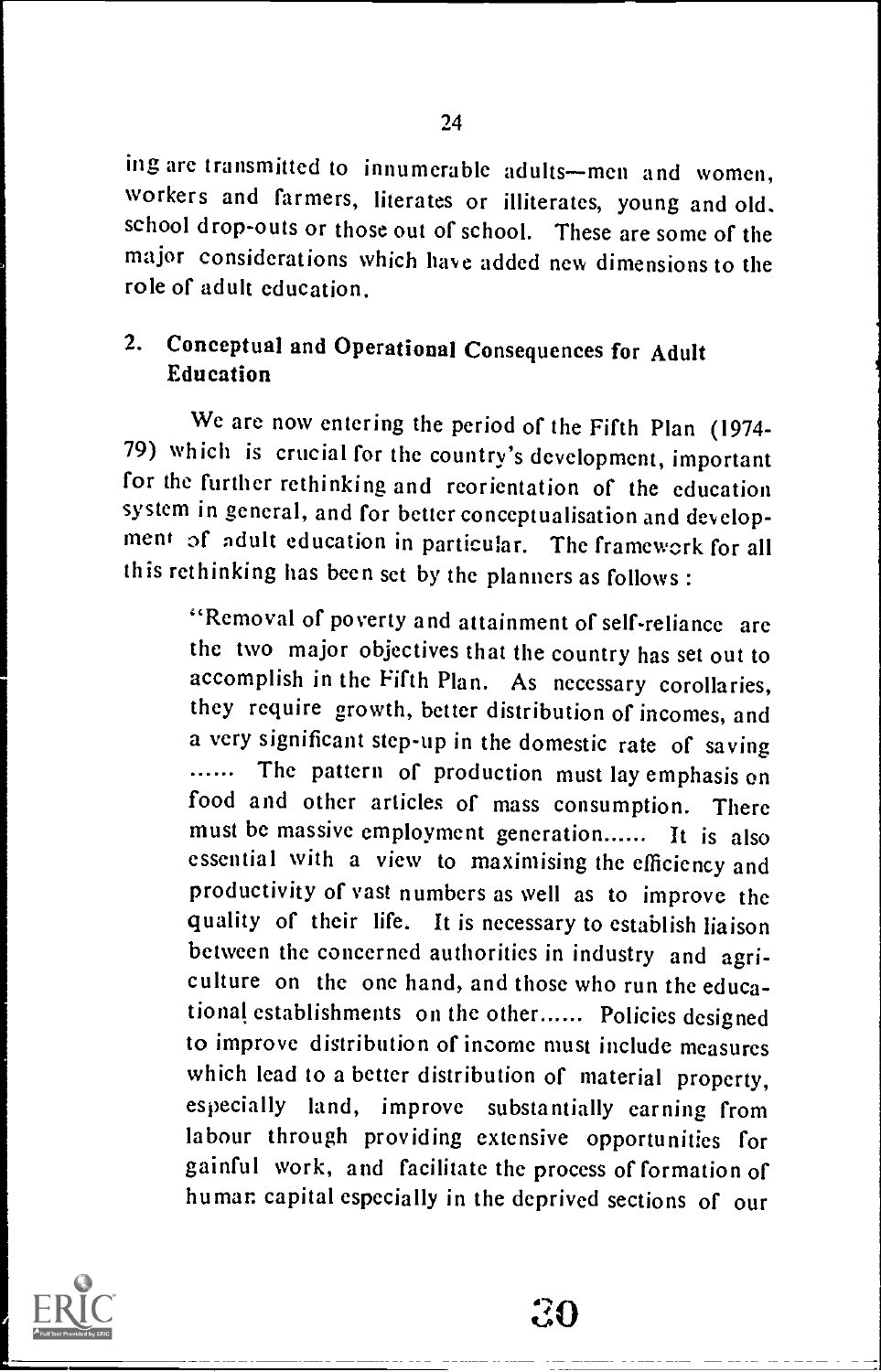society through equitable sharing of public goods such as education and health."

There are two main issues in this context : (1) what are major trends in our educational practices and orientations, which augur well for adult education in the future ? and (2) what conceptual consequences for adult education flow from these objectives ?

First of all, there is a substantial increase in financial allocations for educational activities outside the formal system. While the Fifth Five-Year Plan is providing large additional amounts for all educational areas, an increase of nearly 400 per cent has been provided for the areas of adult education, as compared to the Fourth Plan. Although in absolute terms, this is still modest, the increase shows that at the policy making levels, there is a growing concern about providing educational facilities for out-of-school youth and for adults. It goes without saying that we have to ensure the efficient use of these financial allocations.

Secondly, there is a noticeable change in the traditional attitudes towards the relative roles of governmental and nongovernmental agencies in education. Too long has the system suffered from a rigid division of responsibilities, which held that government's domain of operation was mainly in the area of formal education, while non-governmental Voluntary organisations have to make the bulk of the effort for out-of-school education, notably for adults. But now it is being increasingly realised, especially among policy makers and educationists that adult education can no longer be kept isolated from the general stream of education either in content and philosophy or in the agency implementing it. For, adult education in its fullest meaning of life-long and continuing education has become so varied and complex that it needs to be developed by all those who can make some contribution. Unless all organisations,



34.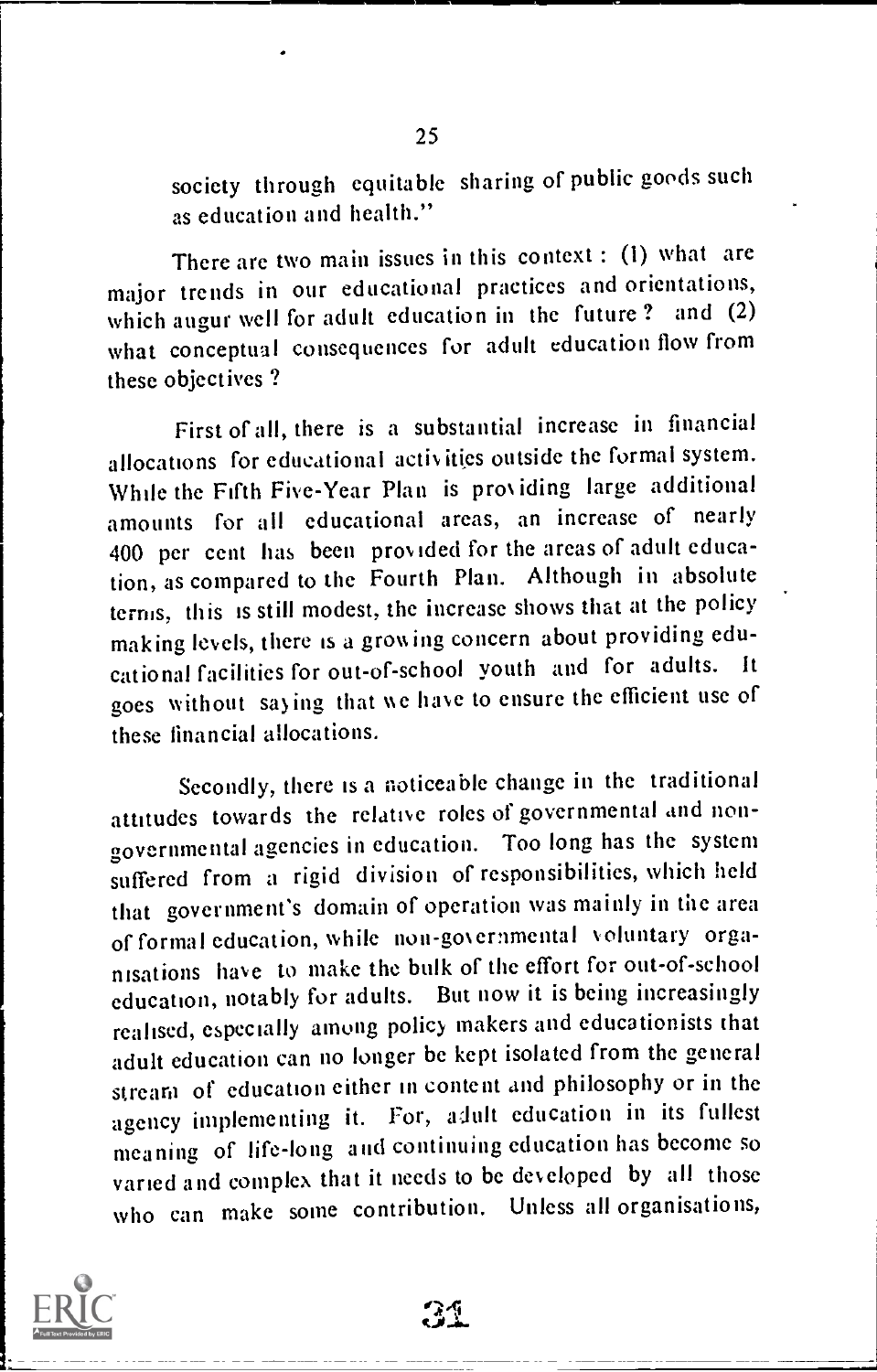institutions and agencies, which are concerned with and have the responsibility in some form for adult education, join forces, the task of adult education cannot be organised comprehensively and successfully. Various government departments, developmental and employment agencies, farmers' associations, schools and universities, employers and employees, trade unions and clubs, all have to lend a hand in this effort. The big task ahead of us is, therefore, to mobilise and coordinate all potential agencies and resources in this programme.

Thirdly, the concept of the educational system is itself undergoing a major, if subtle, change. As in many countries, the educational system in India was hitherto almost exclusively designed for instruction in full-time institutions served by professional teachers, open only to those who could afford the leisure and money to devote one part of their lives exclusively to institutionalised education. It totally ignored the vast majority of the population which could not take advantage of the system under these terms, and had no alternative service available. It was inevitable, in these circumstances, that educational institutions moved more and more away from community contact, that educational content by and large lost relevance to collective and individual needs, and that the working popula tion had little chance of combining work and continuing education. As the Special Committee which recently studied this problem observed : "The present educational system in the country is broadly a single-point entry, sequential, full-time system of institutional instruction. It is essential to transform it into a new system in which there would be opportunities for multiple lateral entries at several points and in which all the three channels of instruction-full-time, part-time and selfstudy would be integrated in an appropriate fashion and would have equal status." This means a big change, and if realised, will signify a major metamorphosis in our educational enterprise. In other words, non-formal education will receive a

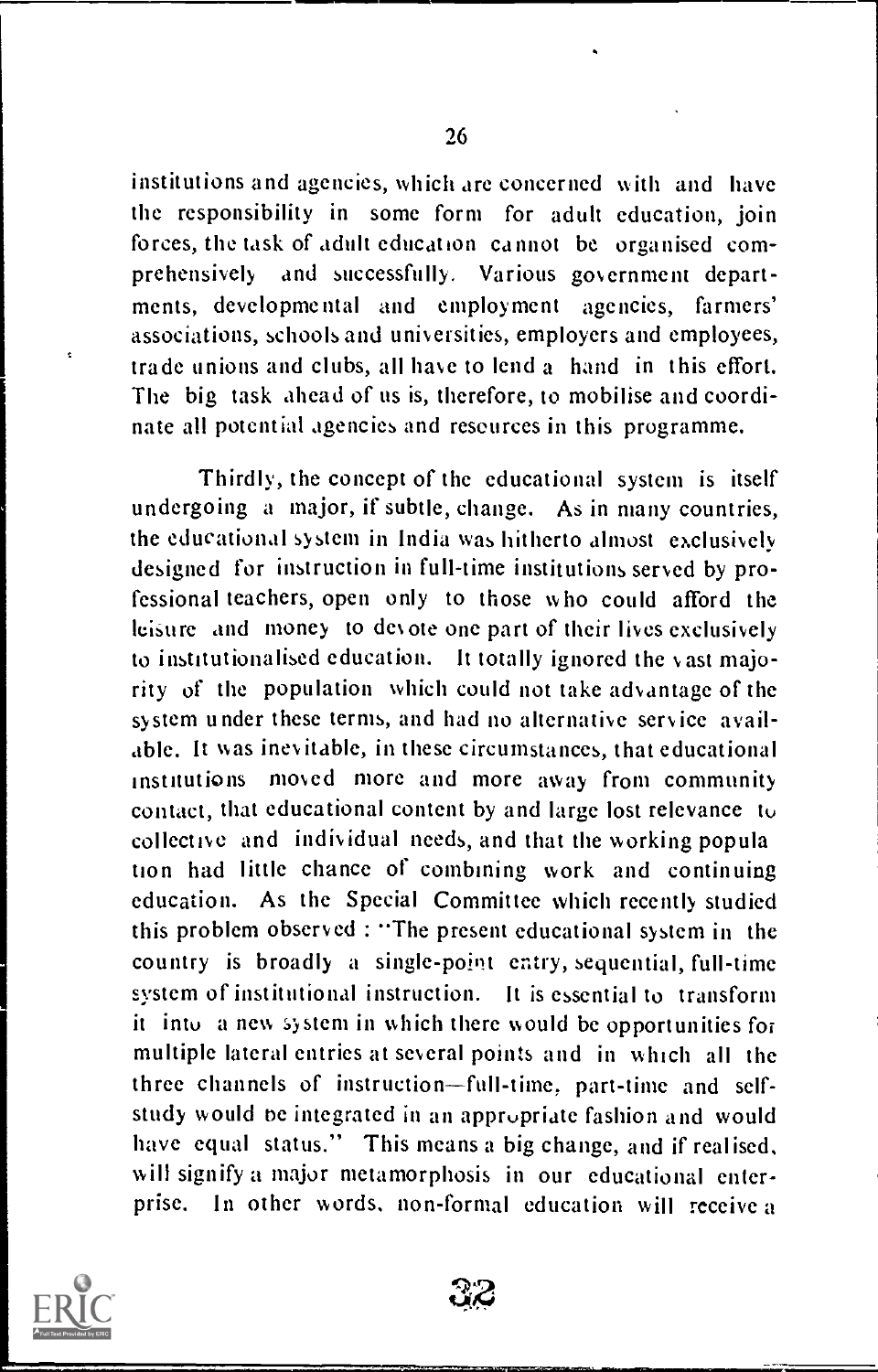recognised status in the whole system of education and become integrated with formal ways of learning. Opportunities for non-formal education will be offered to learners of all ages at all stages. if achiesed, this important change will be ushered into the very matrix of the educational system, and should serve the educational needs of the working population, in general, and the weaker sections in particular. This deeply affects the whole area of adult education but in fact goes much beyond that. The first steps have been taken to build into the Fifth Five-Year Plan, non-formal educational facilities at all stages : at the elementary stage, through multiple entry and part-time programmes; for out-of-school youth, non-formal programmes for the age-group 15-25; at the secondary stage, part-time classes in secondary schools for those who are already working, examination facilities for private candidates and correspondence courses; at the university lerel : the establishment of an Open University at the national level, and pros ision of facilities for correspondence education in at least one university in each State; for adults, a variety of non-formal programmes, according to their needs. The acceptance of these concepts, and the provision of a legitimate place for them in the national system, is a major departure from the traditional approach, which had, any way, proved out of step with our changed needs and circumstances.

Fourthly, since in the context of a democratic political order, a programme of social, economic and cultural development can be based only on the active participation of an informed people-emphnsis has to be placed on programmes with a mass approach. The biggest and most innovative of these programmes Is the one aiming at non-formal education of about ten million young people combined with their social involvement and participation in the community life and work. Although out-of-school education facilities should cover youth and adults irrespective of age, constraint of resources compel us



 $33-$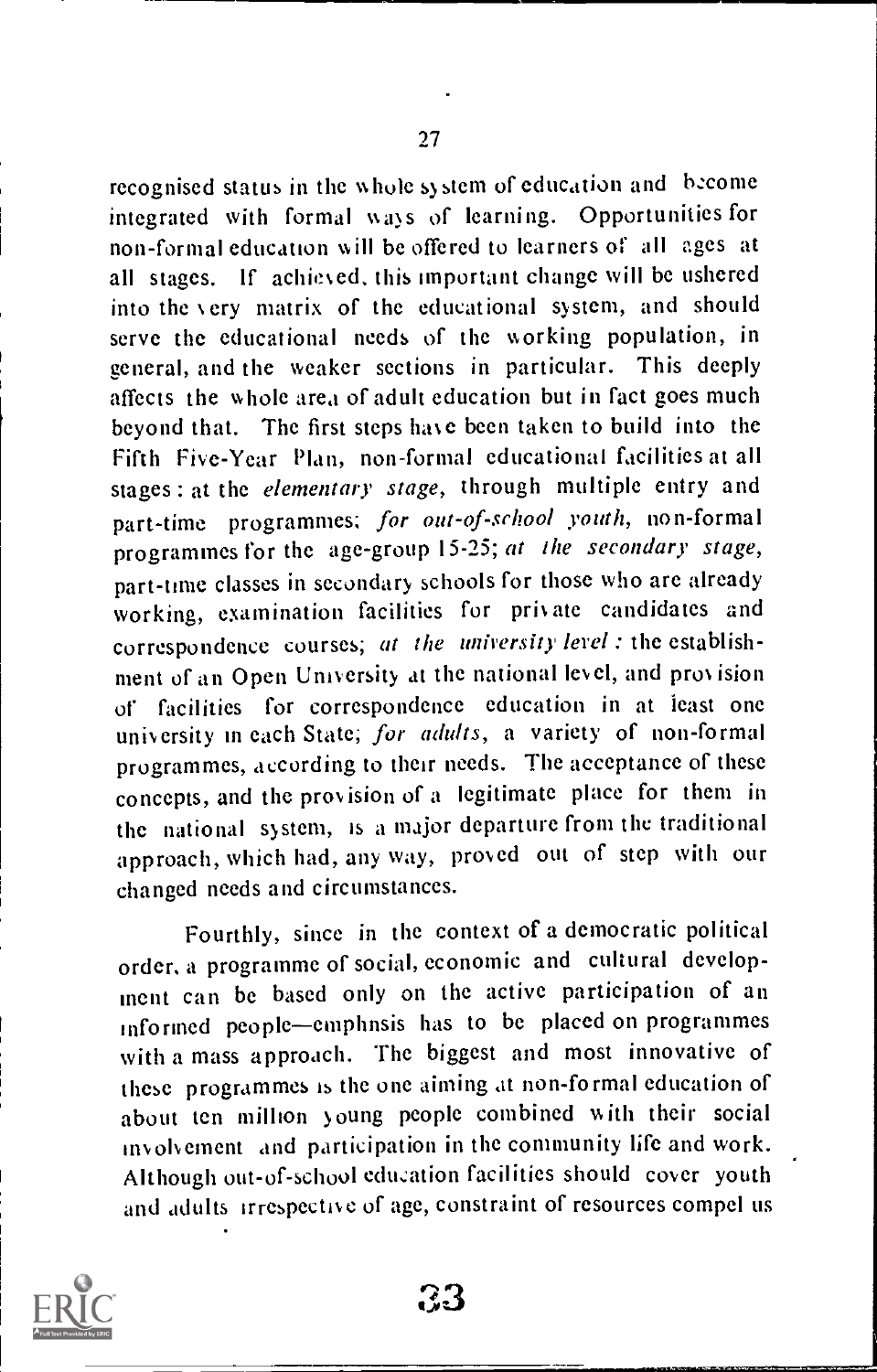to make certain hard choices. It has, therefore, been decided to concentrate our immediate efforts on the age-group 15 to 25 for several reasons : the size of this age-group is itself substantial, being about 90 million or about 17 per cent of the total population, out of which more than half, i.e., about 47.6 million are totally illiterate', a large part of this group has to be prepared for employment, wider social participation, for work with  $\lim_{n \to \infty}$ proved technologies. for new agricultural practices, larger civic participation, increased family responsibilities etc.: it is this group which is largely. deprived and neglected but which is also most alert, inquisitive. impressionable and capable of being inspired by ideas and ideals of service and commitment, that respect it should be particularly underlined that a plan which attempts to cover a very large youth population has to improvise special staffing arrangements. What seems almost inescapable is to motivate and use the young people who have

I. Site of the 15-25 age-group vis-a-vis total population :

(Figures in thousands)

| Classification                       | Total  | Male    | Female  | Rural   | Urban   |
|--------------------------------------|--------|---------|---------|---------|---------|
| Population in the<br>age-group 15-25 | 90.598 | 46.689  | 43,909  | 69,156  | 21,442  |
| Total population 545,495             |        | 382,422 | 263.731 | 436,892 | 108,603 |

Thus, this age -group comprises nearly one-sixth of the total population. As we know from experience, enrolment of a child in elementary school does not signify much unless the system can hold him until a certain stage of attainment. As of now, more children drop out on the way, than reach the end of primary school. Therefore, further analysis of this age-group teyeals that about 47 million ar, illiterate and 20 million semi-literate. This includes the category who may be able to identify simple written words but cannot use their literacy in any fruitful manner and, therefore, have been treated as illiterate. The next category is of the drop-outs, being 28 per cent. This includes di op-outs who did not complete primary education as well as those who pursued post-primary education but did not complete their education. Finally, there is the category of pupils in schools, being 12 per cent (ali types of formal educational institutions).



 $\mathcal{R} \mathcal{A}$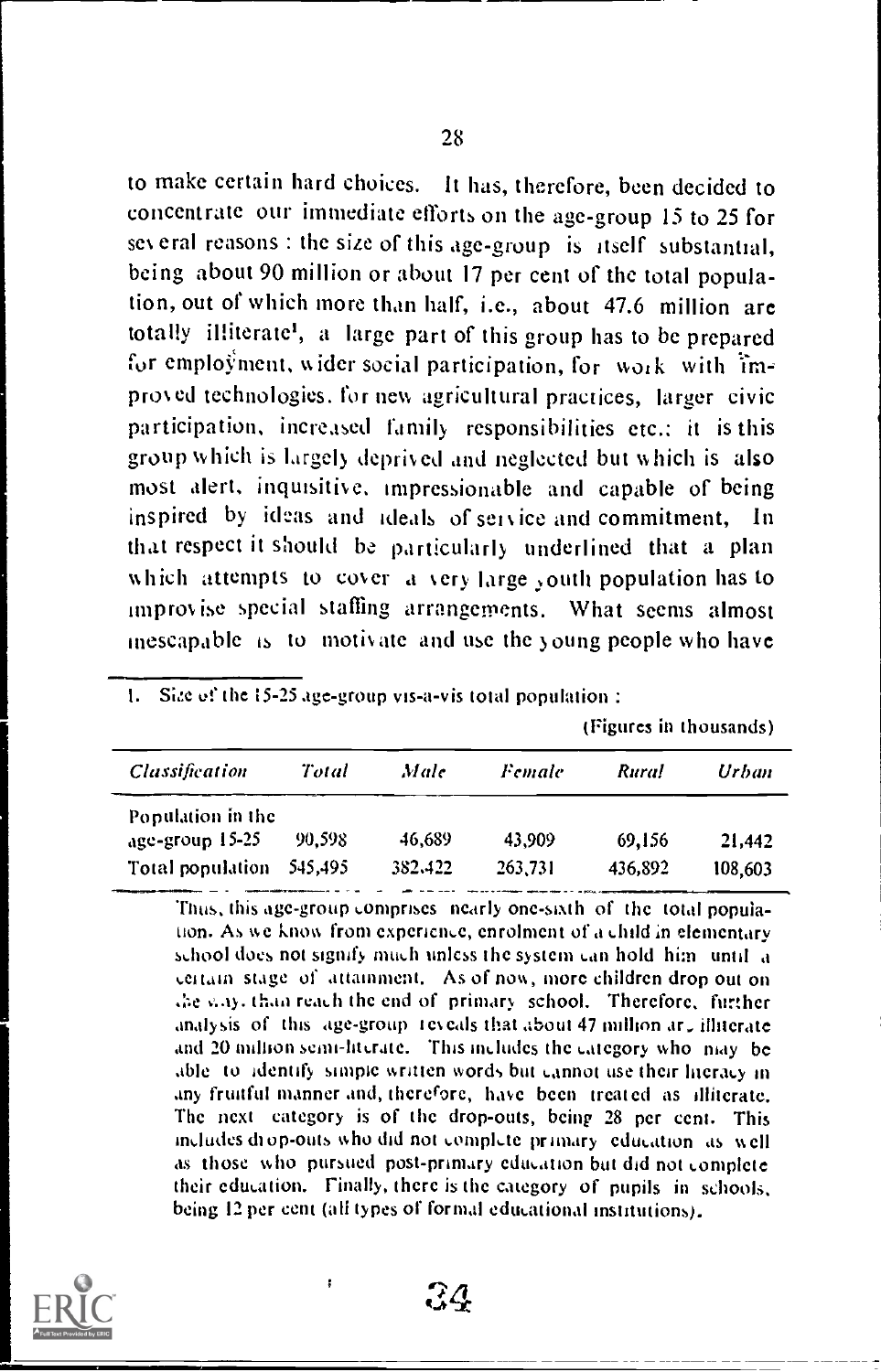completed education upto a reasonable level of education and who can be called upon to serve as 'peer-groups' in an educational programme for their own age-groups. The concept of a peer-group needs to be understood. In one of his adresses, Julius K. Nyerere, President of Tanzania, said : "But as well as being student, we all have to be willing to be teachers. We have to be willing to teach whatever skills we have by whatever methods we can-by demonstration and example, by dist ission, by answering questions, or by formal class-room work, If we all play our part. both as students and teachers, we shall really make some progress. I would like to remind you of the promise of TANU members. I shall educate myself to the best of my ability and use my education for the benefit of all."

An effort to convey the educational message to this vast age-group will call for extra-ordinary measures. Most of the educated persons in this age-group may have to work as volunteers. Broadly speaking. categories of persons who will be directly involved in this programme w ill be : (a) the educated youth who will serve as peer-group. including NSS volunteers, Shanti Sena organisers, members of Yuvak Mandals etc. ; (b) persons whose full-time respunsibility is to work among the youth, including Nehru Yuvak Kendras, NSS Coordinators etc. ; (c) technical and other experts who will take care of the Lontent of the educational programme including these who will organise agricultural polytechnics, grameen v idyapeeths, etc. ; (d) leadership group who will work in a voluntary capacity, such as those drawn from the Panchayati Raj institutions, political parties, retired civil or military services personnel and others , (e) administrative functionaries at the Panchayat, block, district, State and Central levels. Only with such a large moblisation of resources could an ambitious and innovative programme of this magnitude be impelemented.

Fifthly. adult education should be a built-in "component" in various development schemes in the rural areas. The success

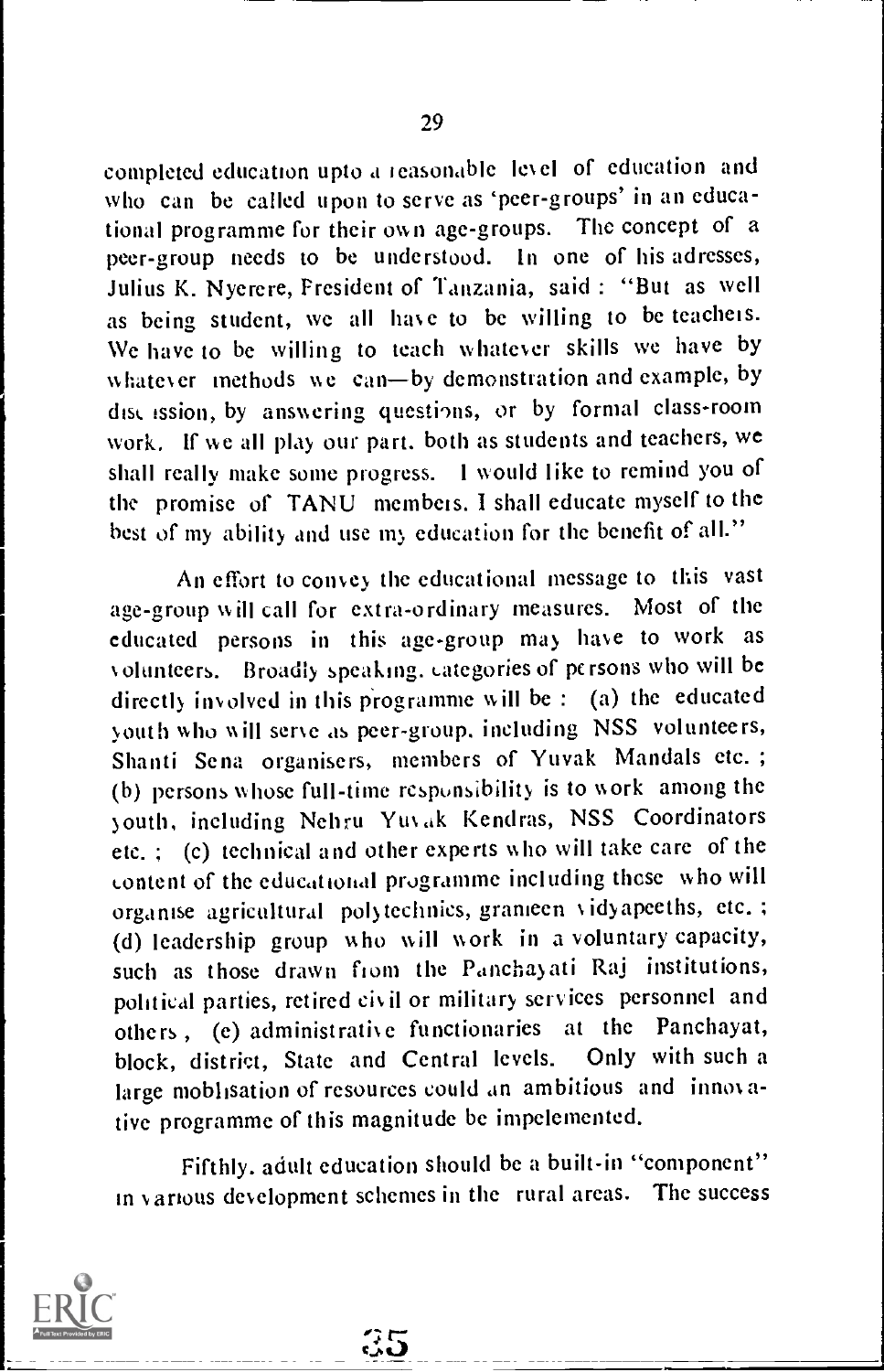and impact of many development schemes depend on the level of involvement of human resources, of those w ho are both the agents and the beneficiaries of these projects. As the Fifth Plan says: "Past experience in the field of social education needs to be combined into an effective strategy which should optimise the use of available resources, mobilise community support and develop and exploit fully the potentialities of adult education for economic and social development. For this purpose adult education should be linked effectively with key national tasks like elementary education, health and family planning, agricultural extension, corporation etc." "It is proposed", the Plan goes on to say, "to integrate adult education with all development programmes where large masses are invloved as producers or beneficiaries, the agencies concerned should be responsible for organising adult education programme for their clientele." The Education Department will be assisting them by producing literature suitable foi neo-literates. The adults will be motivated by linking adult education effectively, with their activities and interests. Various occupational and interest groups will be identified, "which are large and cohesive enough to allow for the organisation of a well-focussed programme of literature production." Therefore, several major developmental projects will make provisions for man-power training and functional literacy. In other words, it is an effort to find a correlation between economic and social objectives, and educational inputs. What it means in practical terms is that an educational "component" is integrated with developmental schemes. Such a functional approach is not only required for the economic and productionoriented programmes of agricultural and rural development but would certainly be beneficial to employment schemes, family life development, family planning, sanitation, irrigation and water use, cooperative building, child care, cultural development, social promotion, civic participation, etc. A start has already been made to try out the same principle in certain areas. Educational "components" have been built into programmes of



7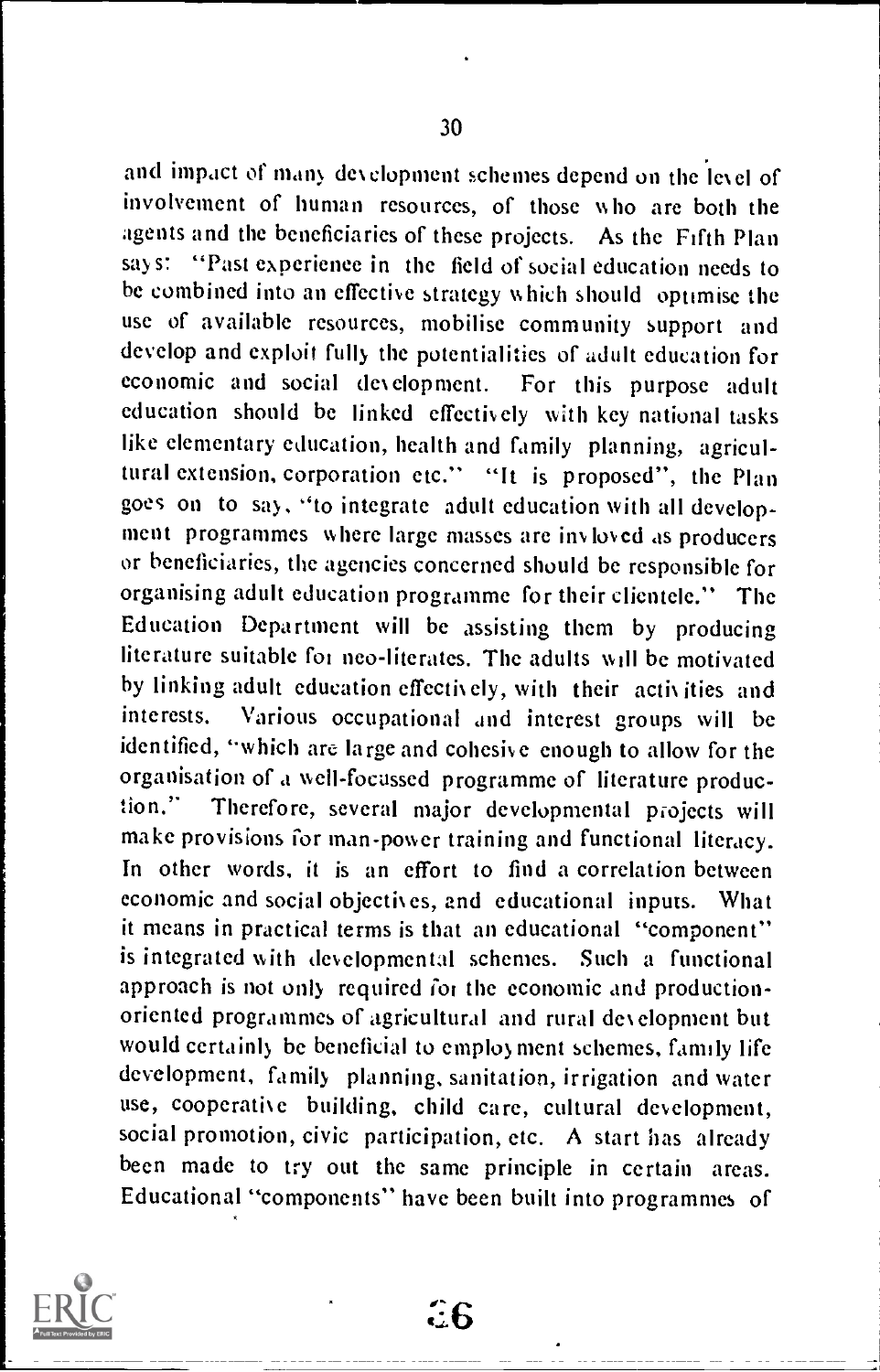child care, family life and family planning, as well as in several employ ment schemes. Step by step we are moving closer to the view that mere literacy (that is, the knowledge of 3 R's) is not enough. Unless the programme of literacy or adult education is integrated effectively w ith the plans of economic deselopment, the aim of remos mg poserty w ill not succeed. All programmes of development should have at least a small portion of their financial pros ision cal marked for training in skills and literacy. In other words, adult education and adult literacy programmes will be diversified in their nature, linked with environmental needs, developed round the interests of potential clientele groups, differentiated in content and methods, and selective in approach. As w ill he es ident, these programmes will represent an important element of a many-sided educational strategy.

Finally, adult education and adult literacy programmes would need to be developed for urban areas as well. Although the great majority of the Indian population lives, and will for a long time to come continue to live in rural areas, the size of the urban and suburban population, as well as the perspectives and problems stemming from urbanisation also deserve attention from the point of view of education, training and civic participation of urban adults. The current neglect of adult literacy and adult education in cities. towns, factories, industrial areas, slums etc., should be corrected early.

These are some of the major innovations in the Indian educational scene. One thing is obvious . adult education in this widened perspective is an uncharted sea. It is a field where many innovations will have to be tested, evaluated and tested yet again, a; we go along. What is of crucial importance to any measure of success in this effort is a spirit of intense dedication, courage to adopt unorthodox methods, flexibility and vision.

#### Educational Needs and Motivation

At the core of any change lies the individual and for any



ea. Ir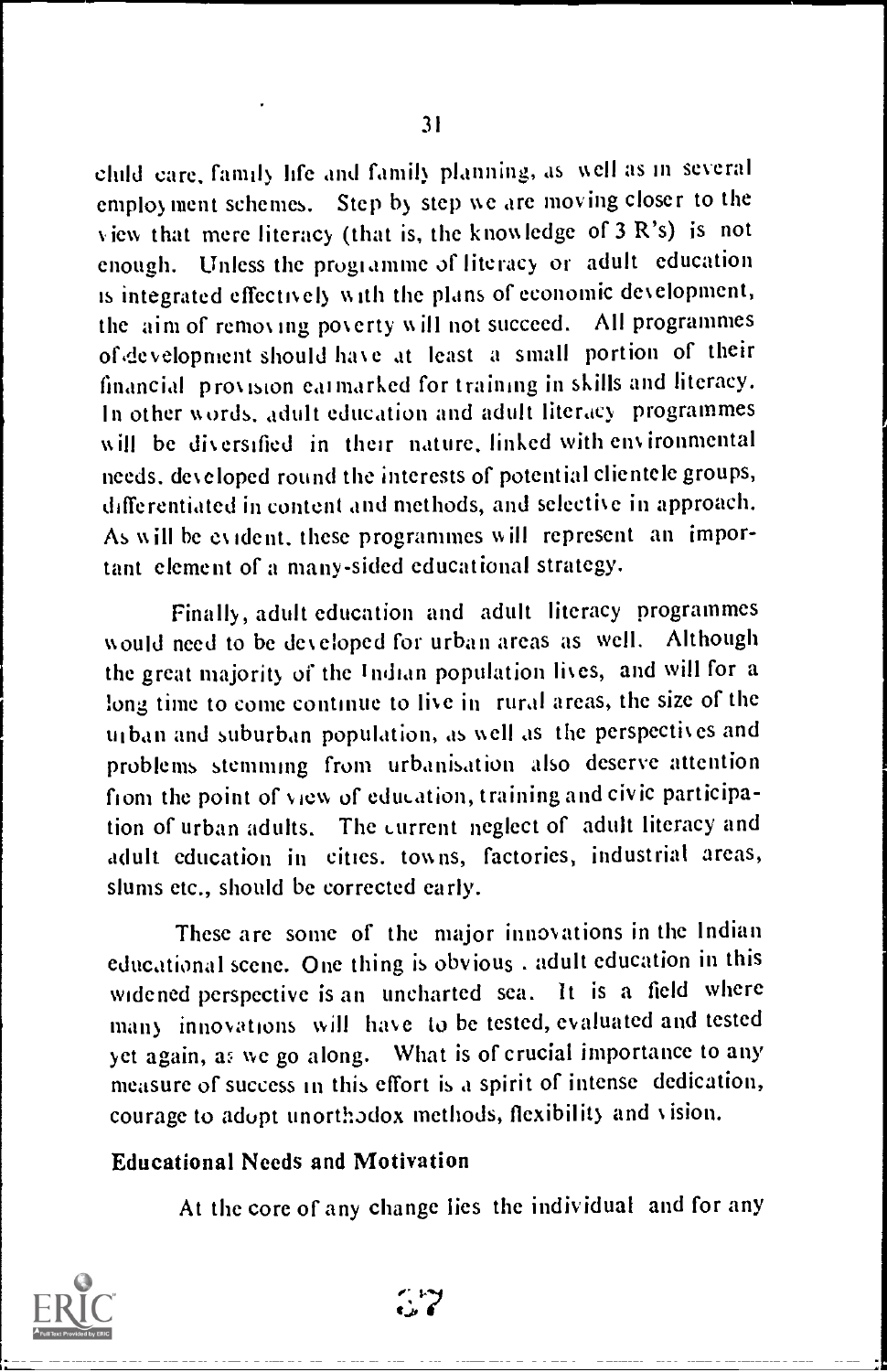effective progress, the individual needs to be changed. Education aims precisely to do this job, and adult education attempts to do this particularly for those groups of adults who have not had the benefit of formal schooling 01 for those who had such benefits but still require education to meet the needs of changing society. The task of adult education in the context of national des elopment is, therefore, to des ise an adequate and effective system of non-formal education to induce the requisite behavioural change.

There are some, how es er, who are of the opinion that in view of the availability of modern audio-visual and other media foi pros iding information. it would be sufficient for example to provide the basic facilities to the farmers such as, water, power, fertilizers, seeds. etc. and literacy and adult education are only marginal inputs in terms of increasing agricultural production. Such a view can prose to be extremely shortsighted. There is no doubt, that there are in every community a certain percentage of progressive and educated farmers who adopt innovatise practices rather readily. But if substantial increases in agricultural production are required, it would be necessary to ensure that all farmers participate in development and not only the limited number of progressise and educated farmers. In order to reach the large masses of people who are illiterate or semi-literate, an effective programme of adult education linked to the requirements of farmers is a necessary part of any strategy for increased agricultural production. The educational input is as important as other inputs and in many ways even more significant from the long term point of view. For example, fertilizers, might be in short supply, rains might fail, agricultural research might not produce suitable new varieties, but once the farmers have been educated' in the true sense of the word, they would be able to meet the challenge that arise from such difficult situations. If our goal is to make farming community self-reliant and self-sufficient i. e. capable of meeting



ЗR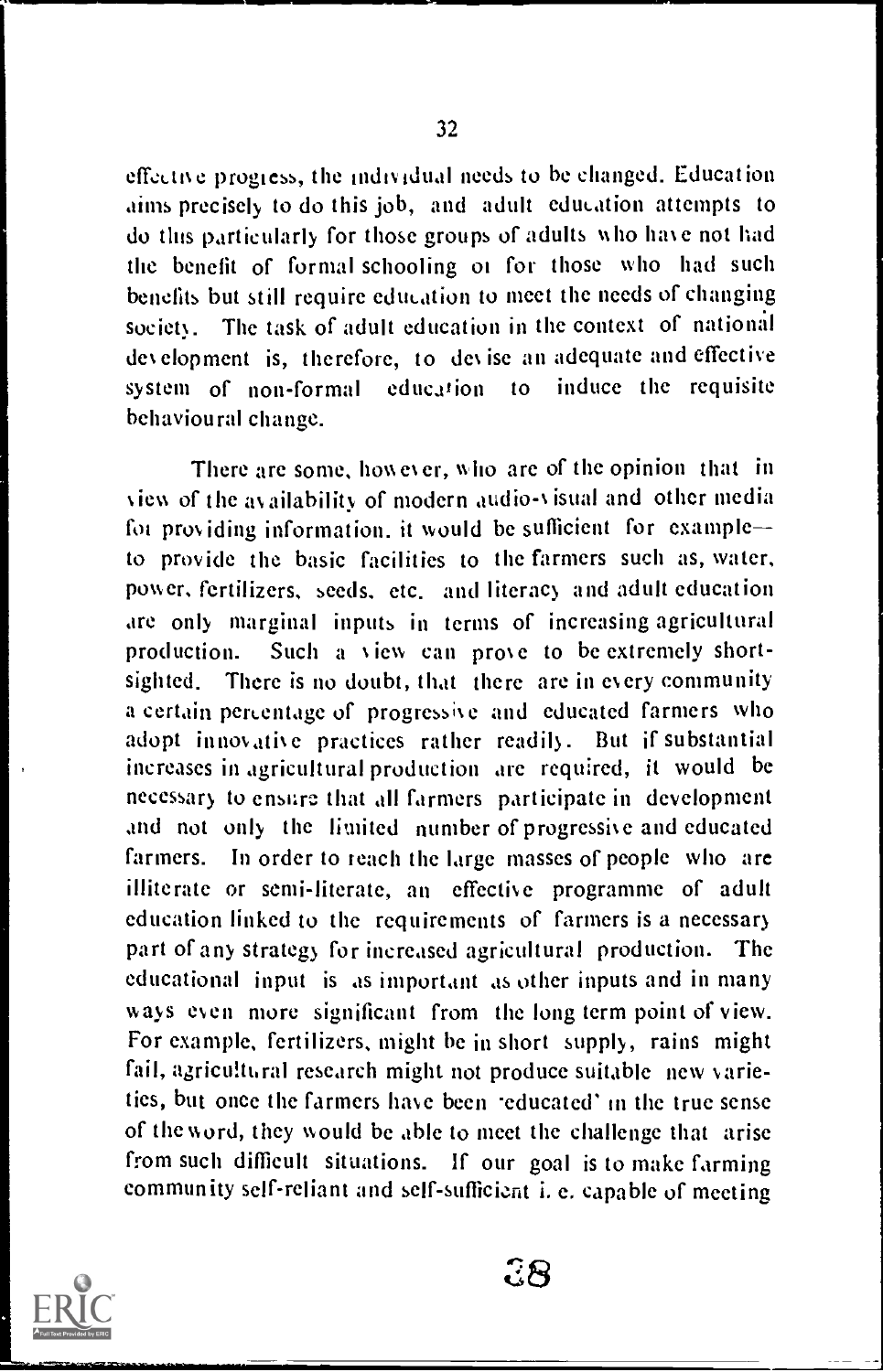any eventuality without detriment to agricultural production, we have no option but to make use of adult education in a more effective manner than hitherto.

An ex-post facto study' of the impact of the Farmers Functional Literacy programme, undertaken in the distrct of Lucknow in 1970, has conclus<sup> $\lambda$ </sup> ely established the utility of the functional literacy programme in contributing to agricultural production. Three batches of farmers who had gone through the functional literacy programme were studied in comparison with the control group of farmers, who were similarly situated in all other respects, but did not have the benefit of the functional literacy programme.

The study has established not only the utility of the functional literacy programme but it has also shown us the process by which functional literacy becomes useful. It has also confirmed the assumption that the investments made in farmers training, agricultural extension. radio broadcasting and other measures can lead to greater results provided the farmers are made functionally literate. It has shown that adoption of improved practices is not a mere matter of technical competence or availability of facilities and resources. It requires basically an attitude of mind; a desire on the part of the farmer to improve his production and to add to his own welfare and to that of his community. There is enough emperical evidence (apart from logical premises) which conclusively establishes that returns of investment in agriculture could be increased many-fold provided there is an adequate programme of fuctional literacy and non-formal education.

Family planning is yet another area where evaluative studies have established the importance of iiteracy and education.

<sup>1.</sup> Farmers Training and Functional Literacy A Pilot Evaluation Study. 1972, Directorate of Adult Education, New Delhi.



. य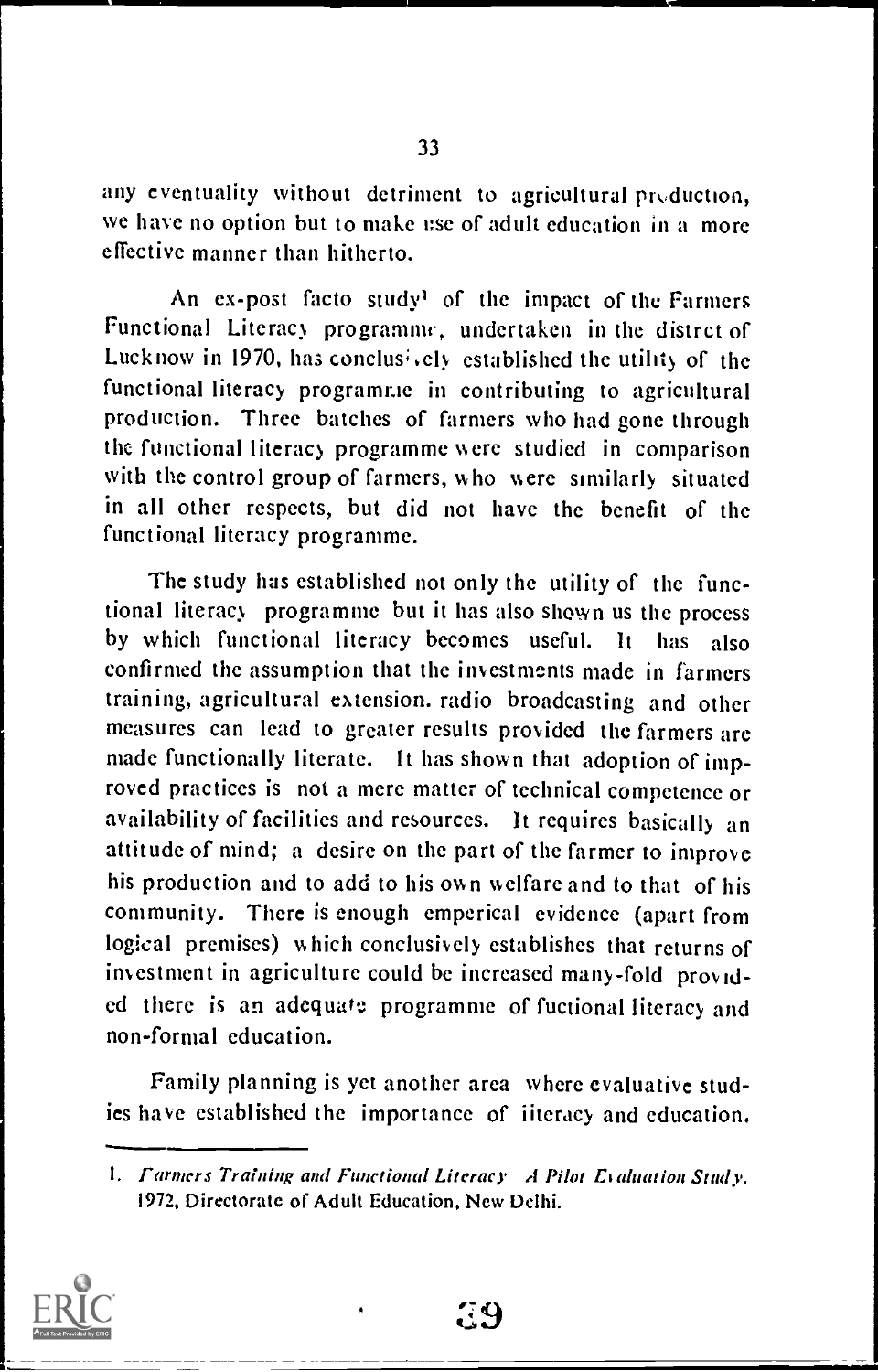In correlating disapproval of birth control measures by educational level<sup>1</sup> the "All India Survey Report on Family Planning Practices in India" by the Operations Research Group, Baroda (1971) confirms that level of family planning at each educa:.onal level of husband when the wife was illiterate, was almost identical to the practices at the corresponding educational level of wives when the husband was illiterate. Further, the study observed that w hen both spouses were educated the practice of family planning was more than what would be expected by mathematical addition of the level of practices corresponding to their educational levels. For example, when the husband had a primary level of education, the family planning practices increased by 5.7 per cent as compared to when the wife was illiterate. Similarly, the family planning practices increased by 4.6 per cent when the wife had gone to the primary hocl as compared to when she was illiterate. When both husbano and wife had been to primary school one would expect the the family planning practices would increase 5.7  $\div$  4.6 or 10.3 per cent as compared to when both are illiterate. For those preparing to invest sizeable sums of money on family planning programmes, the implication of the conclusion should be obvious, it would be well worth their while to spend adequately on functional literacy and non-formal education in relation to family planning. By doing so it is possible to improve the adoption of family planning practices from a mere 5.0 per cent to 15.0 per cent level.

There are several other such studies in India in different fields such as on health and nutrition, which prove the  $\frac{1}{1}$ . Disapproval of birth control nutritions

| Ι.<br>Disapproval of birth control measures |                                                                                                                                   |  |  |  |
|---------------------------------------------|-----------------------------------------------------------------------------------------------------------------------------------|--|--|--|
|                                             | Percentage of husbands<br>and wives disapproving                                                                                  |  |  |  |
|                                             | birth control measures                                                                                                            |  |  |  |
|                                             | 40.5                                                                                                                              |  |  |  |
|                                             | 23.0                                                                                                                              |  |  |  |
|                                             | 14.3                                                                                                                              |  |  |  |
| Gone to college                             | 6.4                                                                                                                               |  |  |  |
| All levels                                  | 40.7                                                                                                                              |  |  |  |
|                                             | <b>Education level of wife</b><br>Hliterate<br>(i)<br>(ii) Gone to primary school<br>(iii) Gone to secondary sehool<br>tir).<br>ω |  |  |  |

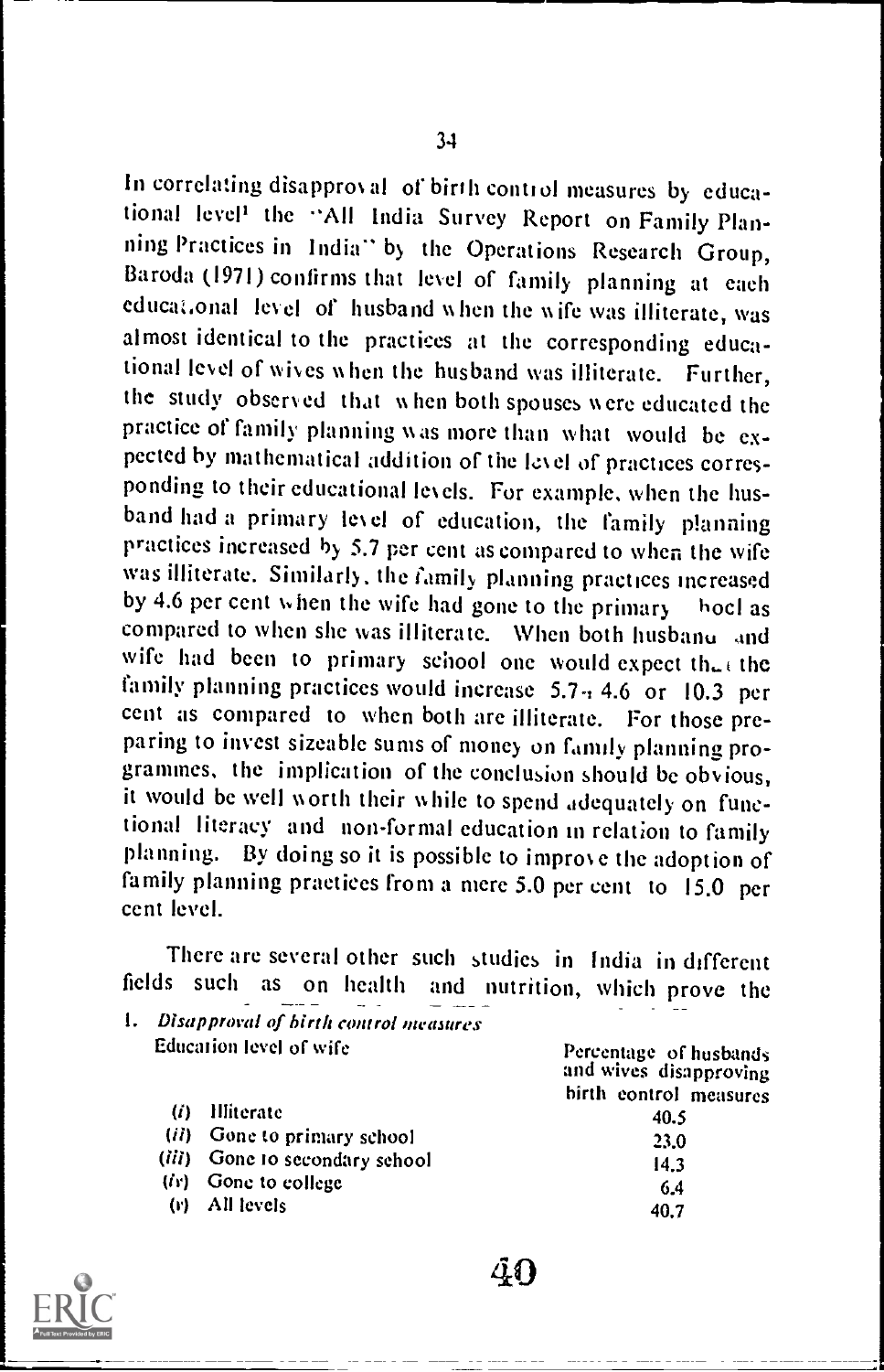importance of functional literacy and non-formal education. The provision of various facilities and extension services whether it is for agricultural improvement or family planning or health and nutrition, or any other development programme, can make a certain impact even without functional literacy programmes. But if the impact is to reach all sections of the community and the full benefits of the developmental efforts are to be realised, this can be achieved only through an educational effort which aims at motivating the individuals concerned and providing them with the requisite competence.

The question of motivation is looked at from many different angles by psychologists, economists and administrators, sociologists and anthropologists. These many ways of looking at motivation or demand-creation for development only indicate the complexity of the problem. It is the failure to take fully into account this aspect of demand-creation which has often been responsible in the past " ir the lack of full realisation of anticipated benefits from various programmes. As the infrastructure for development have already been created in many sectors and regions, and as these facilities can optimally be utilised through sufficient demand creation, adult education offers a unique opportunity for significant economic development in the coming decades.

#### 3. Adult Education and Staffing

The staff concerned with adult education programmes will, of necessity, be full-time as well as part-time, paid as well as voluntary. A system of identification and recruitment will have to be worked out. For example, in forming the peergroups, for organising mass programmes for 15-25 age-groups, the work of identification will have to be entrusted to local leadership, field government functionaries as well as youth organisers. The identification of the latter will, therefore, be of primary importance. The qualification. for recruitment will

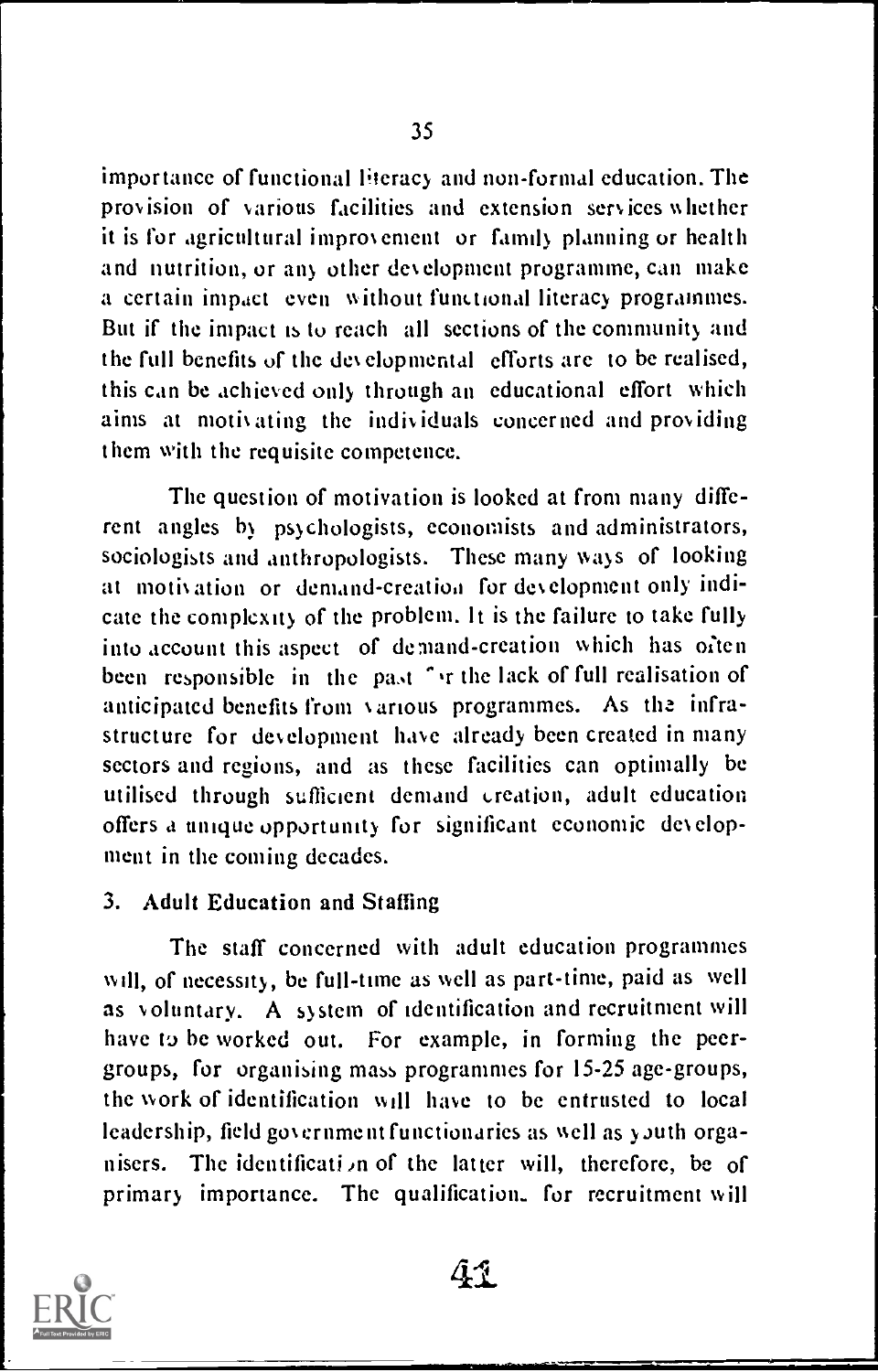have to be devised with skill, imagination, and vision. In some cases dominant consideration will be technical background and training, but in others, it would be commitment to the cause of adult education.

Conditions of Work : In keeping with the policy of integration of adult education programmes with other connected programmes, particularly education, it might be advisable not to create a large isolated cadre but to make it a part of the general cadres. An exception will naturally have to be made where there is need for professionals and specialists.

Training : Like all other aspects of staffing, training will also have to be related to the programme needs. A few general categories could perhaps be described :

- (i) Part-time workers : In each of the important schemes, there is a large component of persons who will do adult education work on part-time basis. It is indeed difficult to think of any large field programme which would not have a substantial number of part-time adult educators. The training of such persons will have to be adequate, though the demands to be made on them may have to be limited. The emphasis in this training should be on adult psychology, and educational methodology most suited for the programme concerned.
- (ii) Participants and collaborators: There would be persons who will not work even on regular part-time basis but will contribute to the programme by demonstrating their commitment to it and by securing the involvement of all persons under their influence. The most important illustrations in this category are the political leaders and persons associated with Panchayati Raj institutions. The training

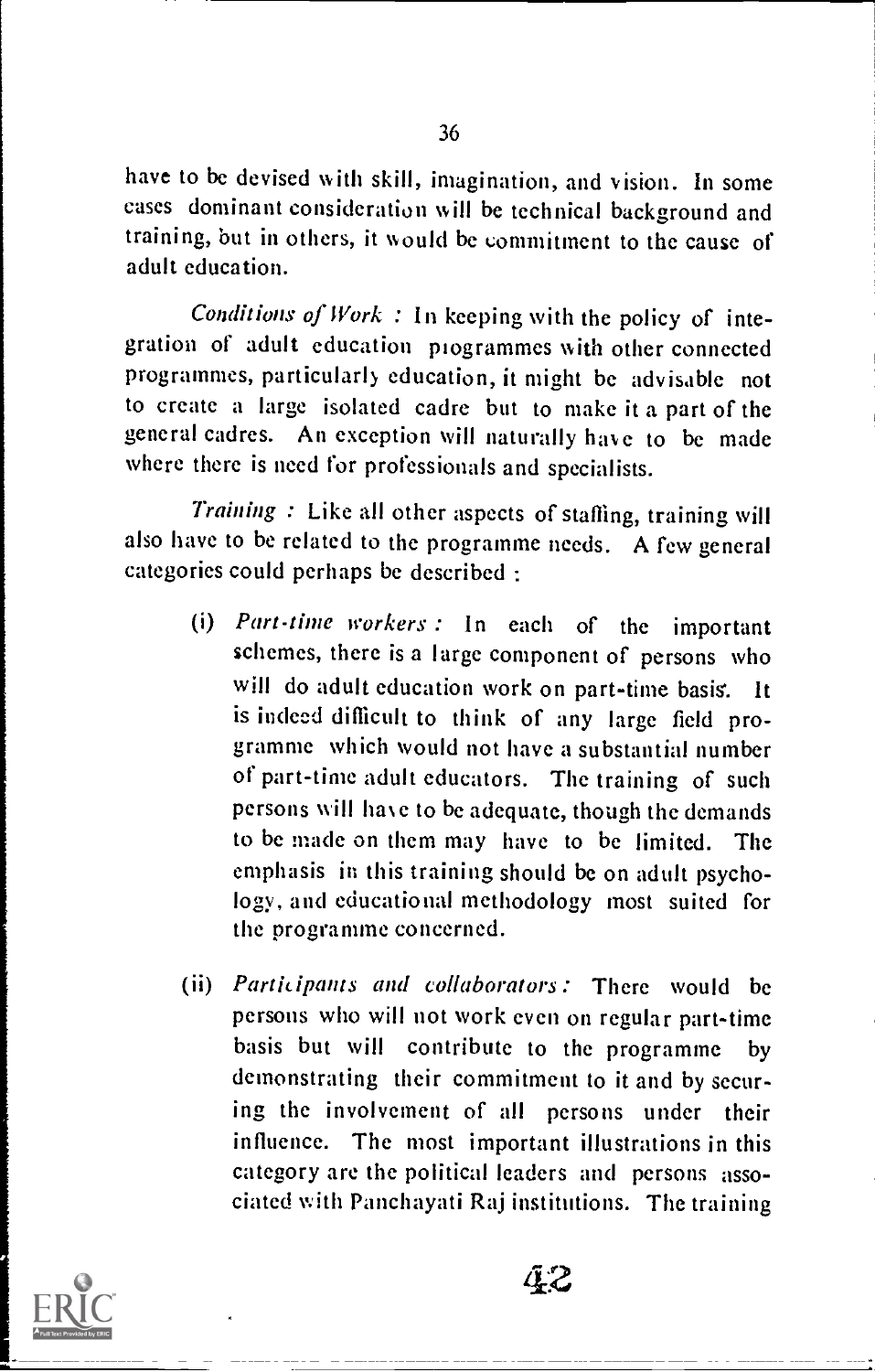programmes for this category will aim at securing their complete commitment to adult education.

- (iii) Specialists and technical personnel : In almost every programme there will be emphasis on diversification, persons involved in adult education will be drawn from different professions, specialities, socio-political environment. etc. or there may be technical personnel needing orientation. For example, in satellite communication, training will have to be designed for a large category of technical personnel from repair mistry who would ensure that all sets are in working order, to senior engineers responsible for organising the satellite communication system in such a manner that it has the best communication results. Moreover, in most programmes of adult education, content of the course will be important and specialists will need to be suitably oriented for adult education work.
- (iv) Primary level adult educator : Evaluation of almost all programmes conducted so far has shown that inadequate training of the primary adult educator was one of the main factors in unsatisfactory achievement. Being the full-time field worker, the training of this category is of the greatest importance. It is this person, the person in charge of a teleclub, a Coordinator of the Nehru Yuvak Kendra or Functional Literacy Instructor on whom the successful implementation of programme depends.
	- (v) Supervisory staff and trainers of primary level workers : This is again a very important category. Proper training of the trainers is the key  $\sqrt{2}$  successful training of the primary level workers. Moreover, even the well-trained primary level workers tend to



 $a_{3}$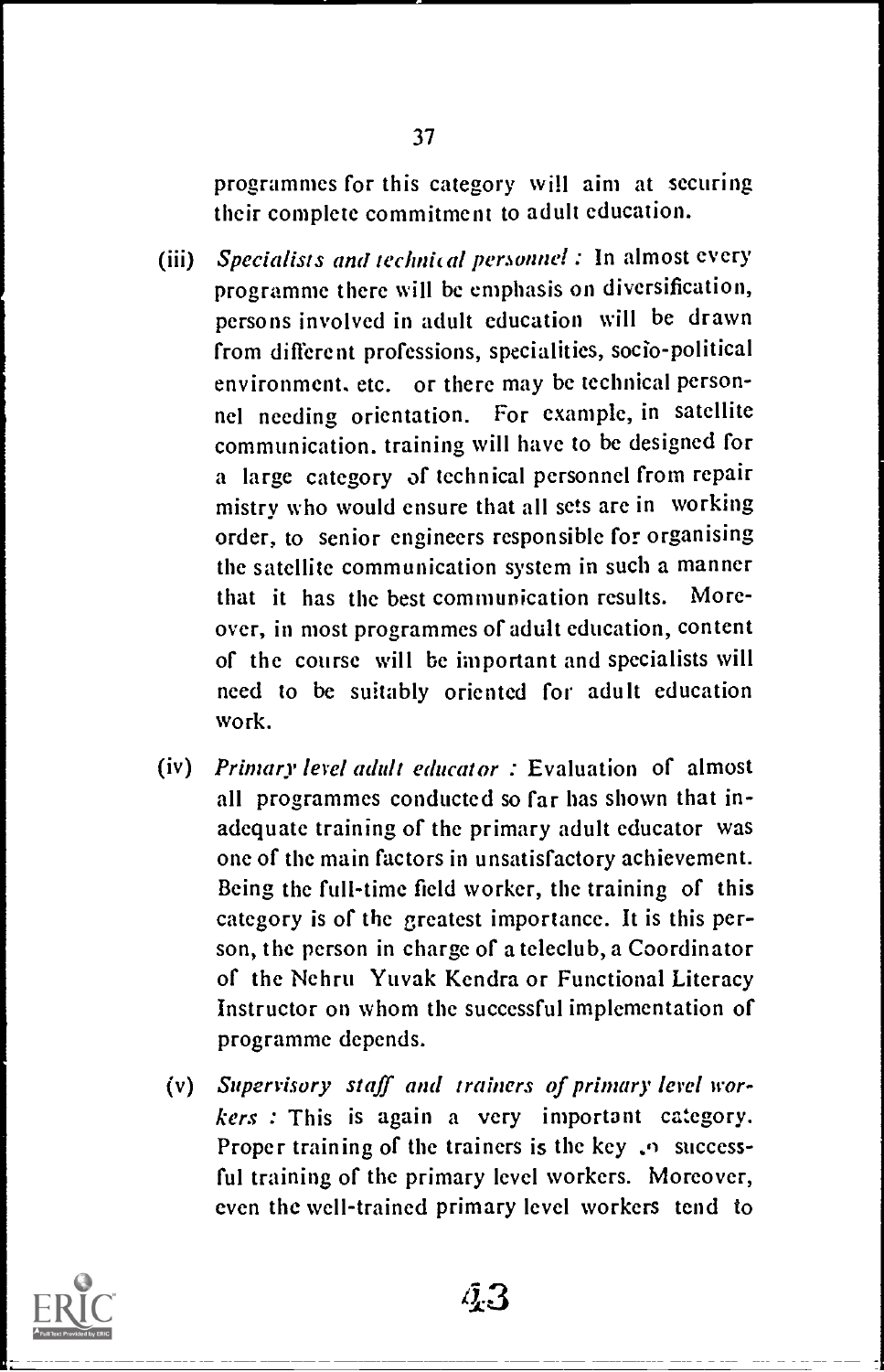show low achievements in the absence of supervision. Social Education Organisers' Training Centres having been abolished, it might become necessary to make adequate arrangements for training exclusive!) for this category of personnel.

- (vi) Government functionaries : The concept of life-long continuing education implies that even the most highly educated persons should make the necessary effort to participate in a learning process to renew their knowledge and to up-date their information. It may be only a seminar or an educational tour, but the senior functionaries in the State and Central Governments should expose themselves to new ideas and developments. Further. it is almost certain that most persons connected with implementation of educational programmes are not fully acquainted with the implications of the new strategy of adult education adopted by the Government of India. The Regional Institute of Educational Planning and Administration is well-equipped to impart such training. Institutes of public administration, universities and other institutions can also contribute to the training of the administrative personnel.
- (vii) Full-time professionals : Adult education is fast becoming a profession and a discipline, and some universities in India offer courses for such professionals. The Directorate of Adult Education is also equipped to organise courses for such persons.



 $a\alpha$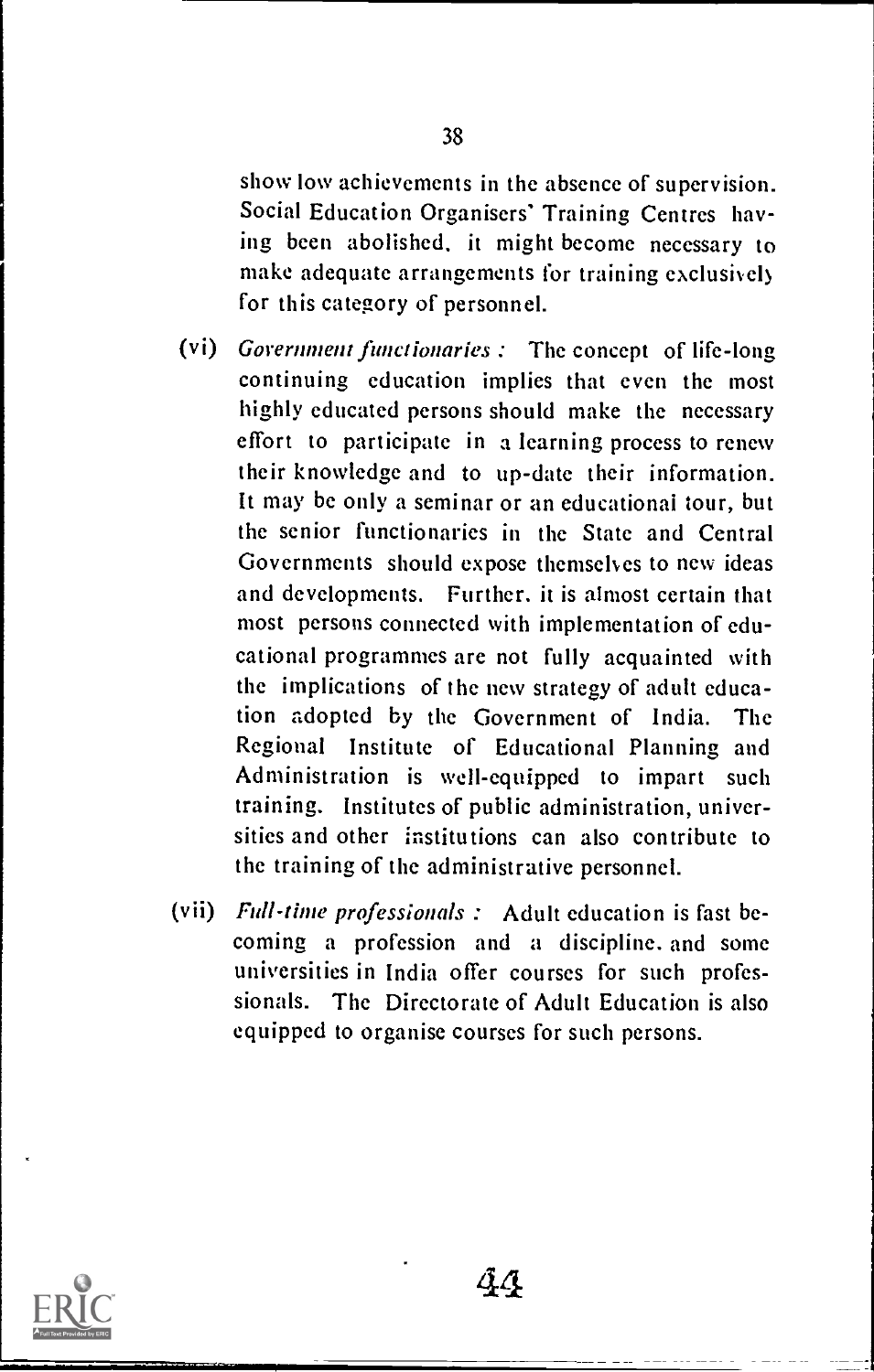#### IN CONCLUSION

39

In all the thinking about adult education that is now emerging in India, two points seem to stand out :

The first is the realisation that our exclusive emphasis in the past on the formal system of full-time institutional instruction has to be broadened. Stress is, therefore. being laid on continuing education which will be of direct relevance and use to the individual concerned. This is probably best expressed in the words of our Prime Minister, Snit. Indira Gandhi, who said, "No doubt there is need for good institutions, for good schools and colleges and universities, but education is not something that is confined to the class room...... One is learning continuously from what is happening to one or around one, from the people with whom one is mixing, from the books one is reading; and even from the events of the world which may take place far away. And it is this ability to learn which is true education...... Whether you are in the factory, whether you are working in the field, education must continue. It is no use your learning something if it is going to be locked up in yourself. It should be used for a purpose."

But how will this meaningful and continuing. education be provided for all? The intention is that this task will be attempted by suitably modifying the existing formal system itself. The existing system of education is almost exclusively formal and relies mainly on full-time institutional instruction at all stages. This leads to several major weaknesses. It can be availed of only by the non-working population, whether children, youth or adults, and the needs of the working population are almost totally neglected. It divides life into two watertight compartments-one being of full-time education and no work, and the other full-time work and no education, instead of expecting an indiv idual to participate in work and educate

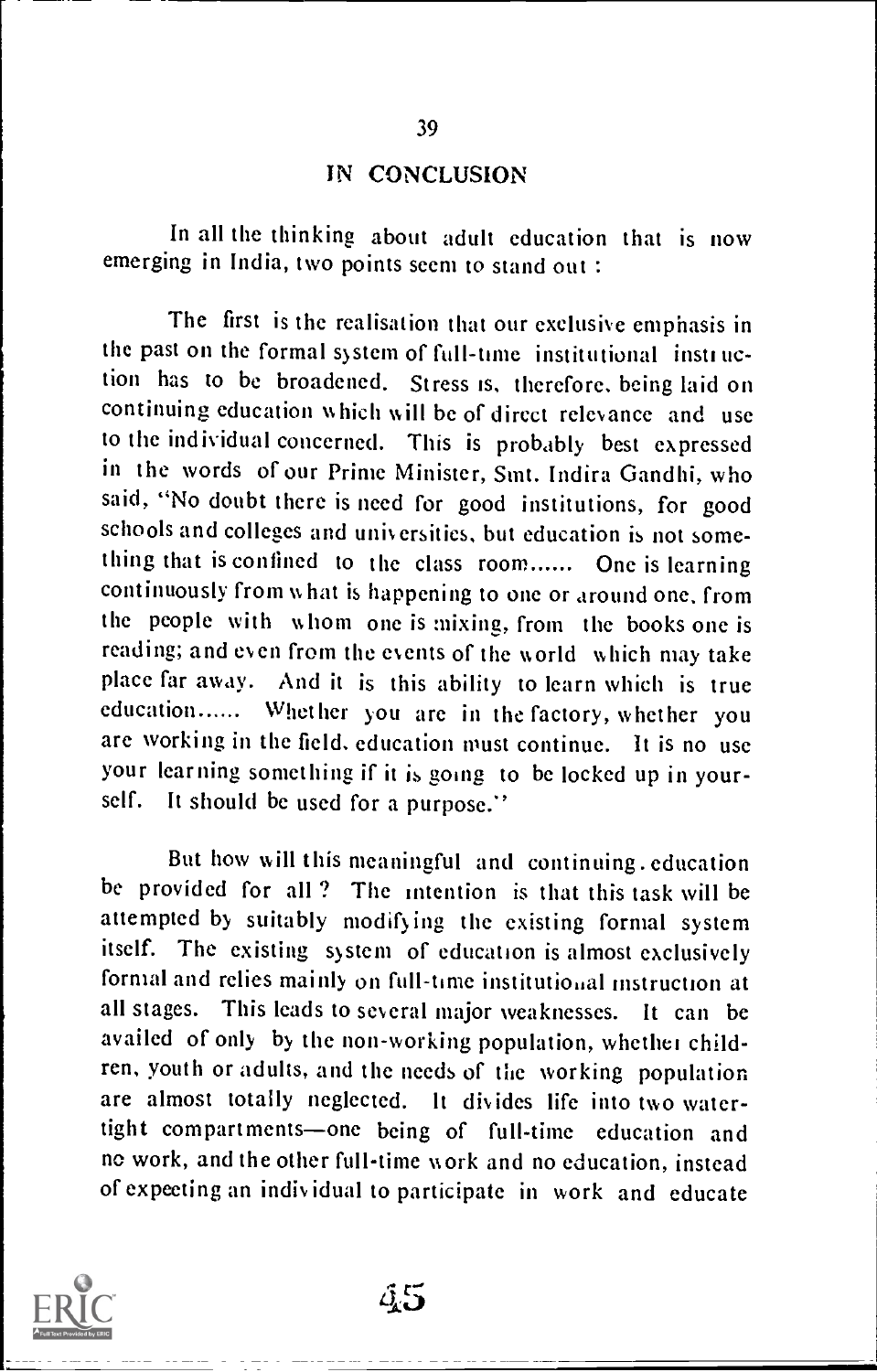himself throughout his life...... We have, therefore, to take steps to create an integrated form of a national educational system in which all three channels of instruction-full-time institutional, part-time institutional and non-institutional selfstudy-are properly developed at all stages and for all sections of society.

 $46$ 

t